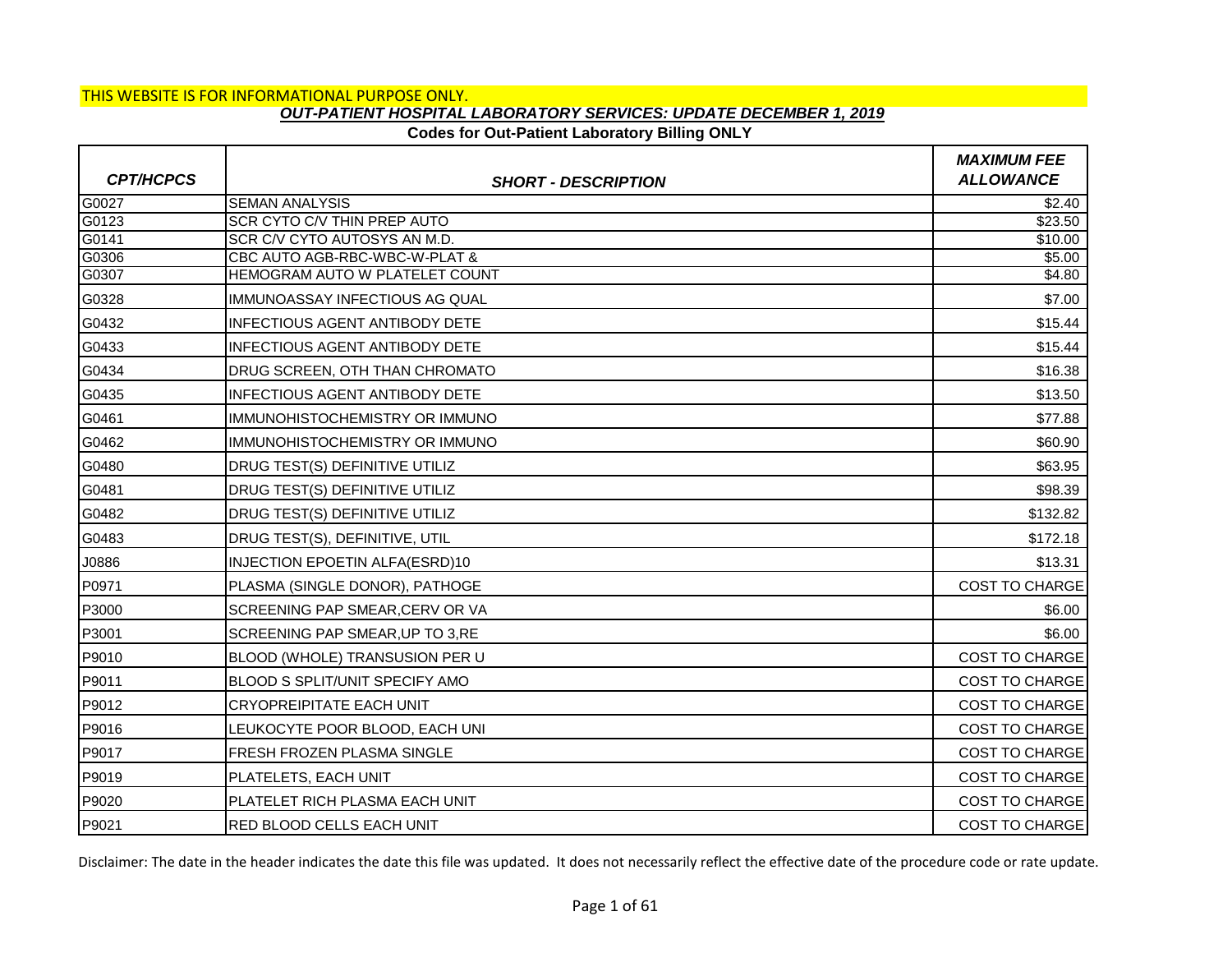### **Codes for Out-Patient Laboratory Billing ONLY**

| <b>CPT/HCPCS</b> | <b>SHORT - DESCRIPTION</b>       | <b>MAXIMUM FEE</b><br><b>ALLOWANCE</b> |
|------------------|----------------------------------|----------------------------------------|
| P9022            | RED BLOOD CELLS, WASHED EACH U   | COST TO CHARGE                         |
| P9023            | PLASMA POOLED, MULTIPLE, DONOR F | <b>COST TO CHARGE</b>                  |
| P9031            | PLATELETS LEUK RED, EACH UNIT    | <b>COST TO CHARGE</b>                  |
| P9032            | PLATELETS IRRADIATED EACH UNIT   | <b>COST TO CHARGE</b>                  |
| P9033            | PLATELETS, LEUKOCYTES IRRADIATE  | <b>COST TO CHARGE</b>                  |
| P9034            | PLATELETS, PHERESIS, EACH UNIT   | <b>COST TO CHARGE</b>                  |
| P9035            | PLATELETS, PHERESIS, LEUKOCYTES  | <b>COST TO CHARGE</b>                  |
| P9036            | PLATELETS, PHERESIS, IRRADIATED  | <b>COST TO CHARGE</b>                  |
| P9037            | PLATELETS, PHERESIS, LEUK.RE.IRR | <b>COST TO CHARGE</b>                  |
| P9038            | RED BL.CELL, IRRADIATED EACH UN  | <b>COST TO CHARGE</b>                  |
| P9039            | RED BL.CELL DEGLYCEROLIZED EAC   | COST TO CHARGE                         |
| P9040            | RED BL.CELLS, LEUK, RE IRR, EACH | <b>COST TO CHARGE</b>                  |
| P9041            | INFUSION, ALBUMIN, 5% 50ML       | <b>COST TO CHARGE</b>                  |
| P9043            | INFUSION, PLASMA PROTEIN FRACTI  | COST TO CHARGE                         |
| P9044            | PLASMA, CRYOPRECIPITATE REDUCED  | <b>COST TO CHARGE</b>                  |
| P9045            | INFUSION, ALBUMIN (HUMAN), 5%,   | <b>COST TO CHARGE</b>                  |
| P9046            | INFUSION, ALBUMIN(HUMAN), 25%,   | COST TO CHARGE                         |
| P9047            | INFUSION, ALBUMIN (HUMAN), 25%   | <b>COST TO CHARGE</b>                  |
| P9051            | WHOLE BLOOD OR RED BLOOD CELLS   | <b>COST TO CHARGE</b>                  |
| P9052            | PLATELETS, HLA-MATCHED LEUKOCY   | COST TO CHARGE                         |
| P9053            | PLATELETS, PHERESIS, LEUKOCYTE   | <b>COST TO CHARGE</b>                  |
| P9056            | WHOLE BLOOD, LEUKOCYTES REDUCE   | <b>COST TO CHARGE</b>                  |
| P9058            | RED BLOOD CELLS, LEUKOCYTES RE   | COST TO CHARGE                         |
| P9060            | FRESH FROZEN PLASMA, DONOR RET   | \$61.08                                |
| P9070            | PLASMA, POOLED MULTIPLE DONOR,   | <b>COST TO CHARGE</b>                  |
| P9071            | PLASMA (SINGLE DONOR), PATHOGE   | <b>COST TO CHARGE</b>                  |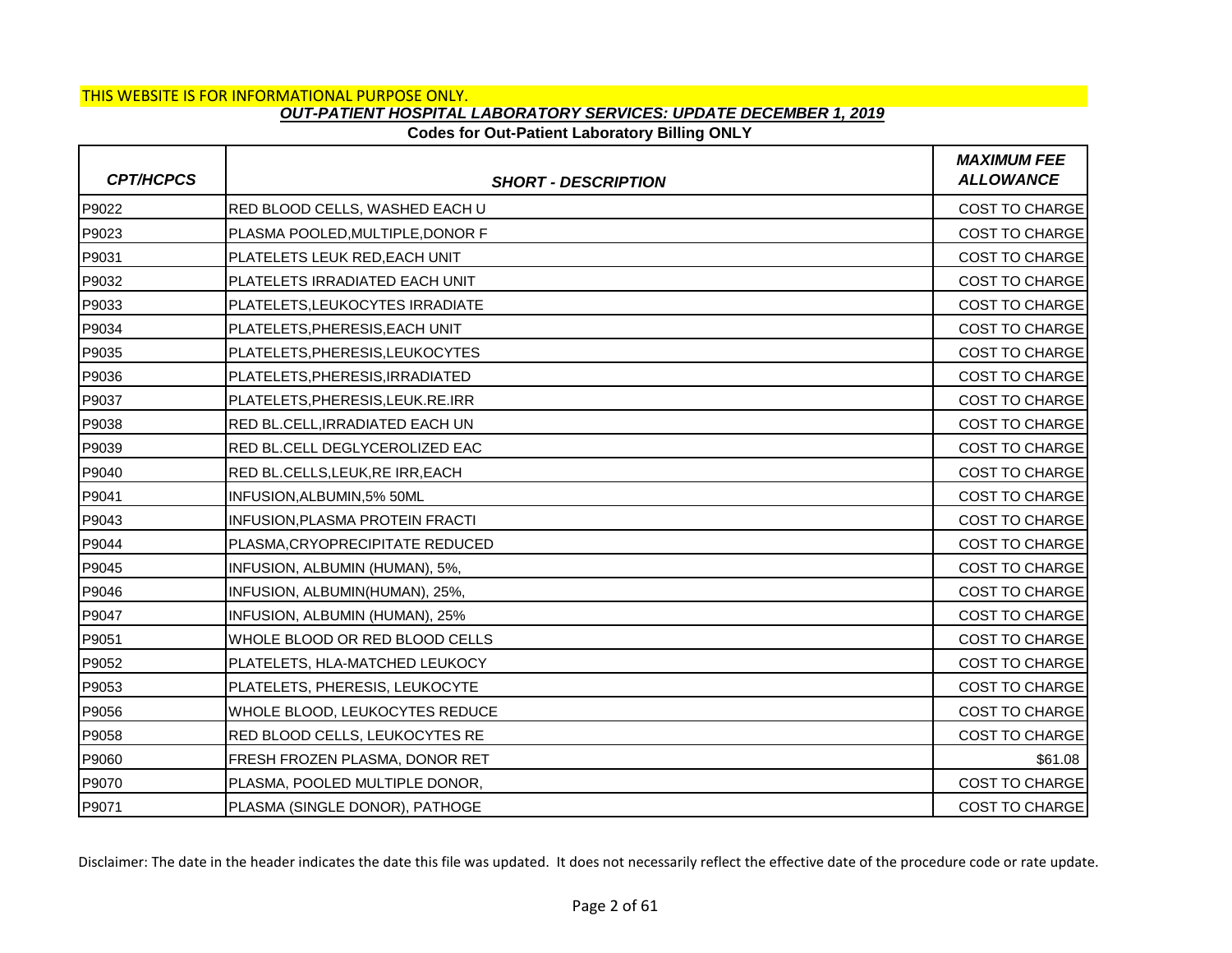# **Codes for Out-Patient Laboratory Billing ONLY**

| <b>CPT/HCPCS</b> | <b>SHORT - DESCRIPTION</b>            | <b>MAXIMUM FEE</b><br><b>ALLOWANCE</b> |
|------------------|---------------------------------------|----------------------------------------|
| P9604            | TRAVEL ALL.1 WAY, PROR. TRIP CHA      | \$10.00                                |
| Q0111            | WET MOUNT, PREP OF VAG.CERVICAL       | \$2.40                                 |
| Q0112            | ALL POTASSIUM HYDROXIDE PREPAR        | \$2.40                                 |
| Q0113            | PINWORM EXAMINATION                   | \$5.10                                 |
| Q0114            | <b>FERN TEST</b>                      | \$9.60                                 |
| Q0115            | POST-COITAL DIRECT, QUAL EX VAG       | \$12.33                                |
| Q4081            | INJECTION, EPOETIN ALFA 100 U         | \$1.33                                 |
| 36415            | VENIPUNCTURE MULTIPLE PATIENTS        | \$1.80                                 |
| 36416            | COLLECTION OF CAPILLARY BLOOD         | \$1.80                                 |
| 36430            | TRANSFUSION, BLOOD/BLOOD COMPON       | \$13.00                                |
| 36440            | <b>BLOOD TRANSFUSION SERVICE</b>      | \$30.00                                |
| 36450            | <b>EXCHANGE TRANSFUSION SERVICE</b>   | \$100.80                               |
| 36455            | <b>EXCHANGE TRANSFUSION SERVICE</b>   | \$98.53                                |
| 36460            | TRANSFUSION SERVICE, FETAL            | \$151.00                               |
| 36516            | <b>THERAPEUTIC APHERESIS EXT SEL</b>  | \$49.00                                |
| 80047            | <b>BASIC METABOLIC PANEL (CALCIUM</b> | \$9.23                                 |
| 80048            | <b>BASIC METABOLIC PANEL</b>          | \$9.30                                 |
| 80050            | <b>GENERAL HEALTH SCREEN PANEL</b>    | \$36.00                                |
| 80051            | ELECTROLYTE PANEL                     | \$5.90                                 |
| 80053            | <b>COMP METABOLIC PANEL</b>           | \$10.50                                |
| 80055            | <b>OBSTETRIC PROFILE</b>              | \$15.00                                |
| 80061            | <b>LIPID PROFILE</b>                  | \$15.00                                |
| 80069            | <b>RENAL FUNCTION PANEL</b>           | \$9.60                                 |
| 80074            | <b>ACUTE HEPATITIS PANEL</b>          | \$30.00                                |
| 80076            | <b>HEPATIC FUNCTION PANEL</b>         | \$7.00                                 |
| 80081            | BLOOD TEST PANEL FOR OBSTETRIC        | \$66.54                                |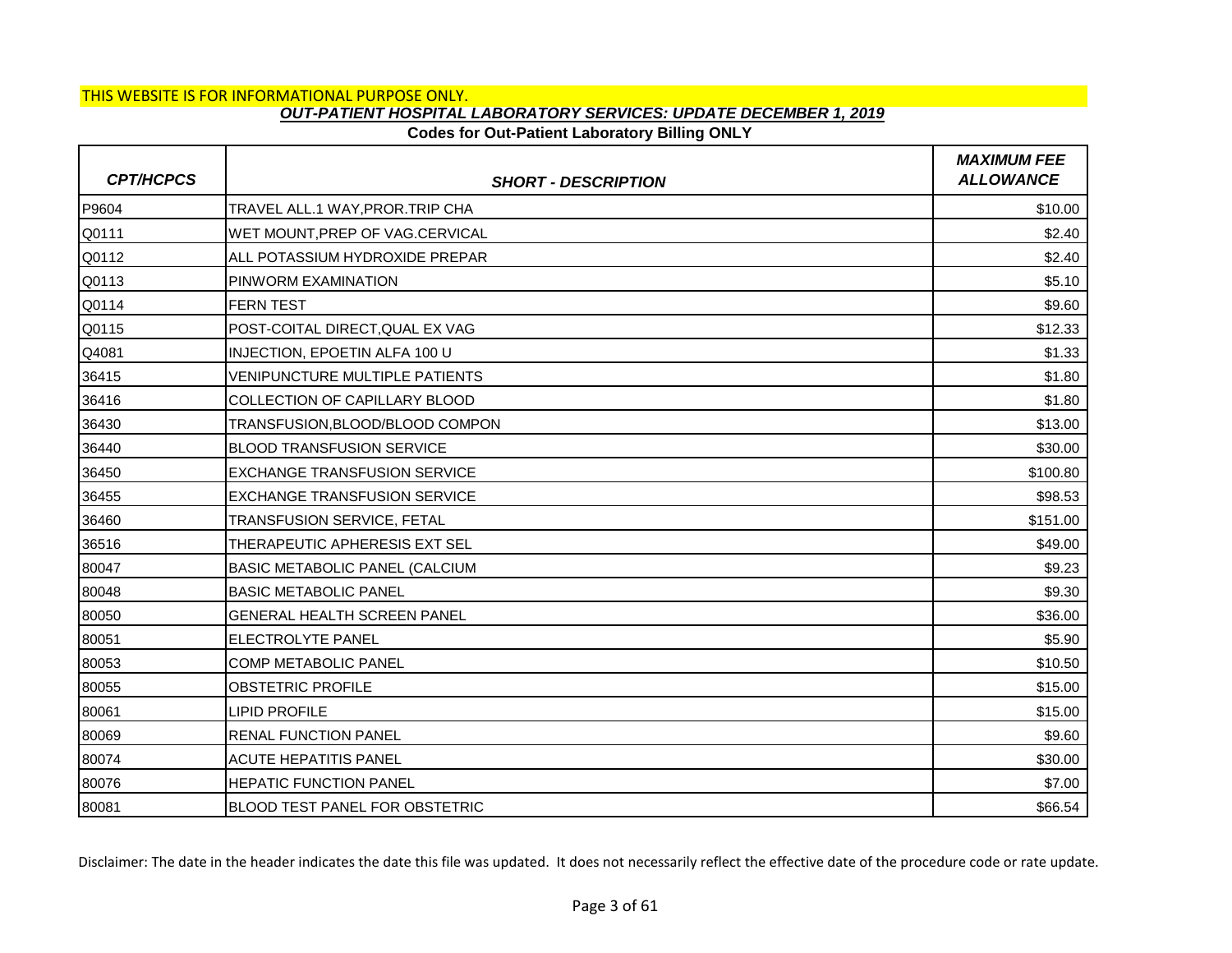### **Codes for Out-Patient Laboratory Billing ONLY**

| <b>CPT/HCPCS</b> | <b>SHORT - DESCRIPTION</b>           | <b>MAXIMUM FEE</b><br><b>ALLOWANCE</b> |
|------------------|--------------------------------------|----------------------------------------|
| 80150            | <b>AMIKACIN</b>                      | \$15.00                                |
| 80155            | <b>CAFFEINE LEVEL</b>                | \$15.52                                |
| 80156            | <b>CARBAMAZEPINE</b>                 | \$15.90                                |
| 80157            | CARBAMAZEPINE:FREE                   | \$10.00                                |
| 80158            | <b>CYCLOSPORINE</b>                  | \$20.00                                |
| 80159            | <b>CLOZAPINE LEVEL</b>               | \$16.44                                |
| 80162            | <b>DIGOXIN</b>                       | \$15.00                                |
| 80163            | <b>DIGOXIN LEVEL</b>                 | \$11.80                                |
| 80164            | <b>DIPROPYLACETIC ACID (VALPROIC</b> | \$10.00                                |
| 80165            | <b>VALPROIC ACID LEVEL</b>           | \$12.04                                |
| 80168            | <b>ETHOSUXIMIDE</b>                  | \$18.00                                |
| 80169            | <b>EVEROLIMUS LEVEL</b>              | \$15.07                                |
| 80170            | <b>GENTAMICIN</b>                    | \$12.60                                |
| 80171            | <b>GABAPENTIN LEVEL</b>              | \$11.58                                |
| 80173            | <b>HALOPERIDOL</b>                   | \$16.10                                |
| 80175            | <b>LAMOTRIGINE LEVEL</b>             | \$14.54                                |
| 80176            | LIDOCAINE                            | \$18.00                                |
| 80177            | LEVETIRACETAM LEVEL                  | \$14.54                                |
| 80178            | <b>LITHIUM</b>                       | \$9.00                                 |
| 80180            | MYCOPHENOLATE (MYCOPHENOLIC AC       | \$16.05                                |
| 80183            | OXCARBAZEPINE LEVEL                  | \$14.54                                |
| 80184            | PHENOBARBITAL                        | \$12.80                                |
| 80185            | PHENYTOIN: TOTAL                     | \$14.65                                |
| 80186            | PHENOIN, FREE                        | \$15.02                                |
| 80188            | <b>PRIMIDONE</b>                     | \$20.00                                |
| 80190            | <b>PROCAINAMIDE</b>                  | \$15.00                                |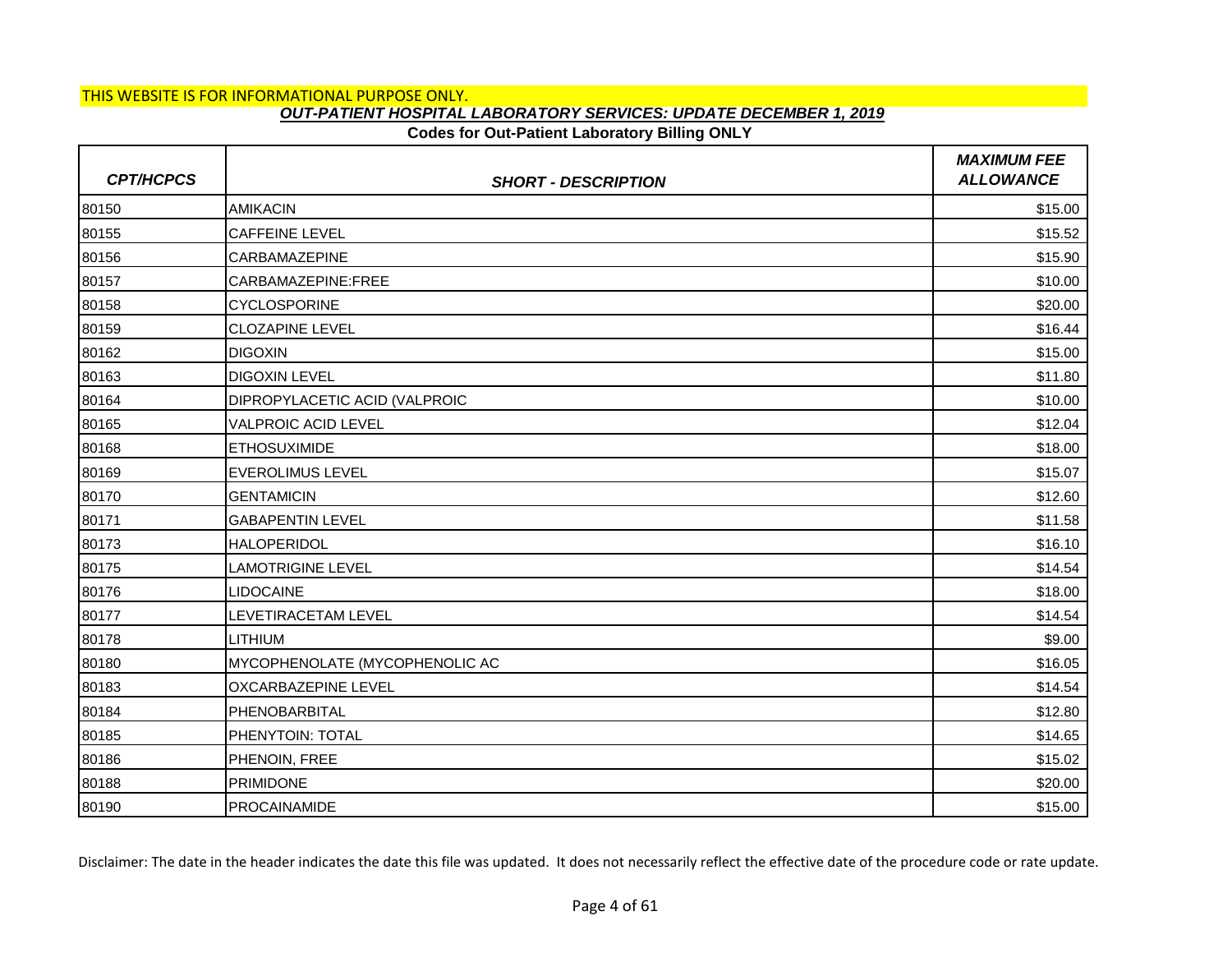### **Codes for Out-Patient Laboratory Billing ONLY**

| <b>CPT/HCPCS</b> | <b>SHORT - DESCRIPTION</b>     | <b>MAXIMUM FEE</b><br><b>ALLOWANCE</b> |
|------------------|--------------------------------|----------------------------------------|
| 80192            | PROCAINAMIDE, WITH METABOLITES | \$15.00                                |
| 80194            | <b>QUINIDINE</b>               | \$15.00                                |
| 80195            | <b>SIROLIMYS</b>               | \$14.98                                |
| 80197            | <b>TACROLIMUS</b>              | \$15.00                                |
| 80198            | <b>THEOPHYLLINE</b>            | \$15.00                                |
| 80199            | <b>TIAGABINE LEVEL</b>         | \$19.82                                |
| 80200            | <b>TOBRAMYCIN</b>              | \$12.60                                |
| 80201            | <b>TROPRIAMATE</b>             | \$12.00                                |
| 80202            | <b>VANCOMYCIN</b>              | \$12.00                                |
| 80203            | <b>ZONISAMIDE LEVEL</b>        | \$14.54                                |
| 80299            | QUANT.DRUG NOT ELSEWHERE SPECI | \$10.80                                |
| 80305            | TESTING FOR PRESENCE OF DRUG   | \$10.08                                |
| 80306            | TESTING FOR PRESENCE OF DRUG   | \$21.58                                |
| 80307            | TESTING FOR PRESENCE OF DRUG   | \$51.72                                |
| 80320            | <b>ALCOHOLS LEVELS</b>         | <b>COST TO CHARGE</b>                  |
| 80321            | ALCOHOLS LEVELS                | <b>COST TO CHARGE</b>                  |
| 80322            | ALCOHOLS LEVELS                | COST TO CHARGE                         |
| 80323            | <b>ALKALOIDS LEVELS</b>        | <b>COST TO CHARGE</b>                  |
| 80324            | AMPHETAMINES LEVELS            | <b>COST TO CHARGE</b>                  |
| 80325            | <b>AMPHETAMINES LEVELS</b>     | <b>COST TO CHARGE</b>                  |
| 80326            | <b>AMPHETAMINES LEVELS</b>     | <b>COST TO CHARGE</b>                  |
| 80327            | ANABOLIC STEROIDS LEVELS       | <b>COST TO CHARGE</b>                  |
| 80328            | ANABOLIC STEROIDS LEVELS       | <b>COST TO CHARGE</b>                  |
| 80329            | <b>ANALGESICS LEVELS</b>       | COST TO CHARGE                         |
| 80330            | <b>ANALGESICS LEVELS</b>       | <b>COST TO CHARGE</b>                  |
| 80331            | <b>ANALGESICS LEVELS</b>       | <b>COST TO CHARGE</b>                  |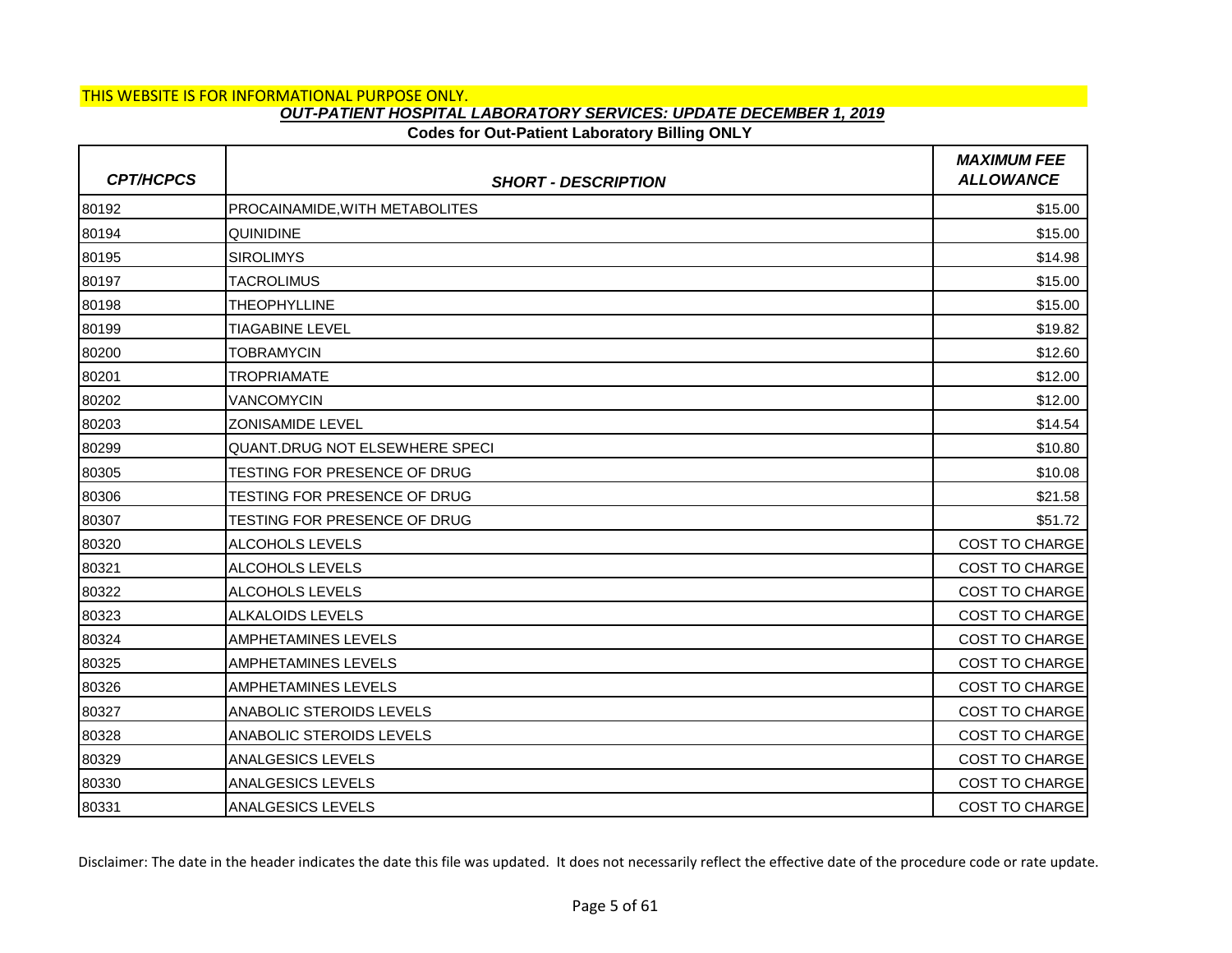### **Codes for Out-Patient Laboratory Billing ONLY**

| <b>CPT/HCPCS</b> | <b>SHORT - DESCRIPTION</b>        | <b>MAXIMUM FEE</b><br><b>ALLOWANCE</b> |
|------------------|-----------------------------------|----------------------------------------|
| 80332            | <b>ANTIDEPRESSANTS LEVELS</b>     | <b>COST TO CHARGE</b>                  |
| 80333            | <b>ANTIDEPRESSANTS LEVELS</b>     | <b>COST TO CHARGE</b>                  |
| 80334            | <b>ANTIDEPRESSANTS LEVELS</b>     | COST TO CHARGE                         |
| 80335            | <b>ANTIDEPRESSANTS LEVELS</b>     | <b>COST TO CHARGE</b>                  |
| 80336            | <b>ANTIDEPRESSANTS LEVELS</b>     | <b>COST TO CHARGE</b>                  |
| 80337            | <b>ANTIDEPRESSANTS LEVELS</b>     | COST TO CHARGE                         |
| 80338            | <b>ANTIDEPRESSANTS LEVELS</b>     | <b>COST TO CHARGE</b>                  |
| 80339            | <b>ANTIEPILEPTICS LEVELS</b>      | <b>COST TO CHARGE</b>                  |
| 80340            | <b>ANTIEPILEPTICS LEVELS</b>      | <b>COST TO CHARGE</b>                  |
| 80341            | <b>ANTIEPILEPTICS LEVELS</b>      | <b>COST TO CHARGE</b>                  |
| 80342            | <b>ANTIPSYCHOTICS LEVELS</b>      | COST TO CHARGE                         |
| 80343            | <b>ANTIPSYCHOTICS LEVELS</b>      | <b>COST TO CHARGE</b>                  |
| 80344            | <b>ANTIPSYCHOTICS LEVELS</b>      | COST TO CHARGE                         |
| 80345            | <b>BARBITURATES LEVELS</b>        | COST TO CHARGE                         |
| 80346            | <b>BENZODIAZEPINES LEVELS</b>     | <b>COST TO CHARGE</b>                  |
| 80347            | <b>BENZODIAZEPINES LEVELS</b>     | <b>COST TO CHARGE</b>                  |
| 80348            | <b>BUPRENORPHINE LEVEL</b>        | COST TO CHARGE                         |
| 80349            | <b>CANNABINOIDS LEVELS</b>        | <b>COST TO CHARGE</b>                  |
| 80350            | <b>CANNABINOIDS LEVELS</b>        | <b>COST TO CHARGE</b>                  |
| 80351            | <b>CANNABINOIDS LEVELS</b>        | <b>COST TO CHARGE</b>                  |
| 80352            | <b>CANNABINOIDS LEVELS</b>        | <b>COST TO CHARGE</b>                  |
| 80353            | <b>COCAINE LEVEL</b>              | <b>COST TO CHARGE</b>                  |
| 80354            | <b>FENTANYL LEVEL</b>             | <b>COST TO CHARGE</b>                  |
| 80355            | <b>GABAPENTIN LEVEL NON-BLOOD</b> | <b>COST TO CHARGE</b>                  |
| 80356            | <b>HEROIN METABOLITE LEVEL</b>    | <b>COST TO CHARGE</b>                  |
| 80357            | KETAMINE AND NORKETAMINE LEVEL    | <b>COST TO CHARGE</b>                  |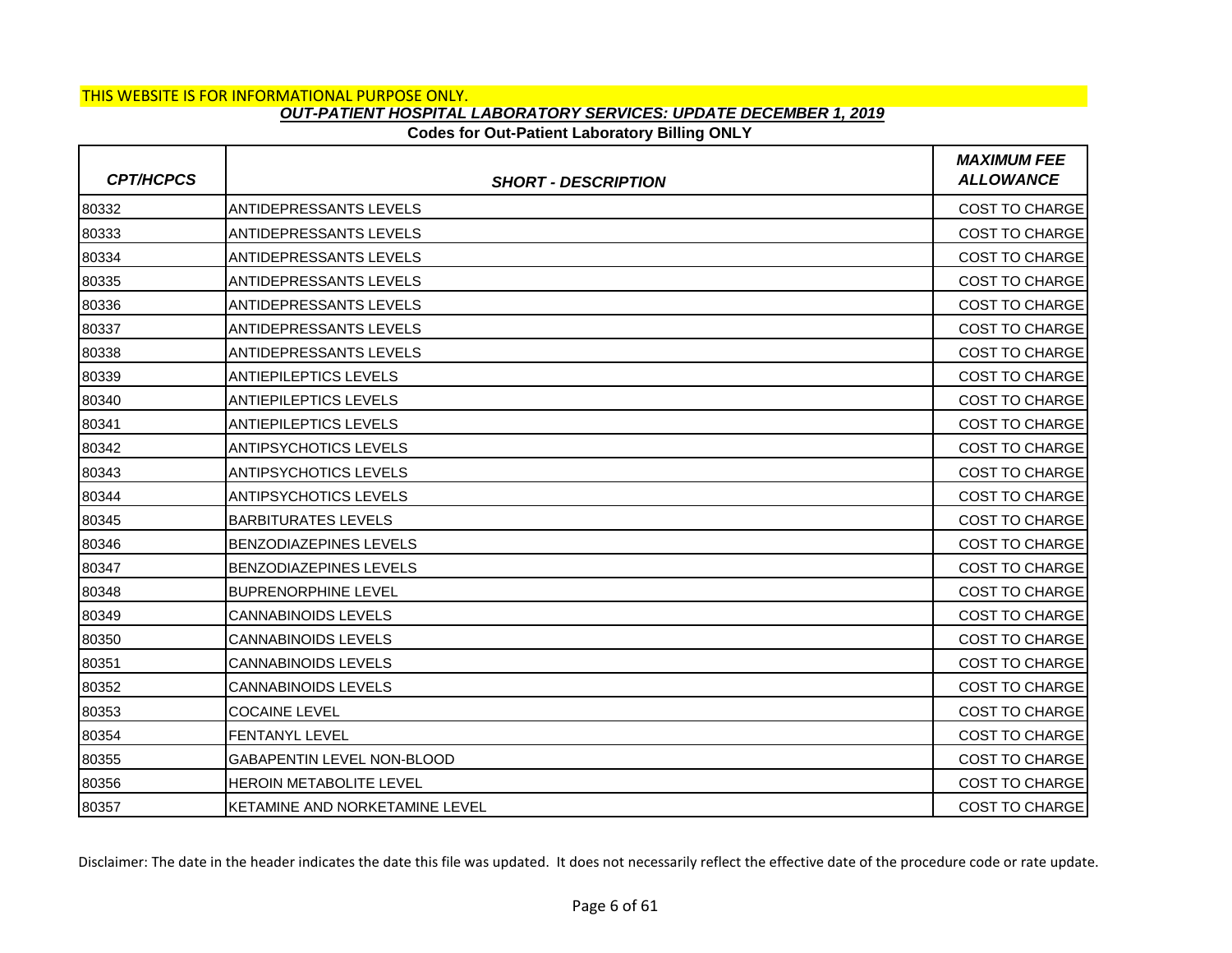### **Codes for Out-Patient Laboratory Billing ONLY**

| <b>CPT/HCPCS</b> | <b>SHORT - DESCRIPTION</b>            | <b>MAXIMUM FEE</b><br><b>ALLOWANCE</b> |
|------------------|---------------------------------------|----------------------------------------|
| 80358            | <b>METHADONE LEVEL</b>                | <b>COST TO CHARGE</b>                  |
| 80359            | METHYLENEDIOXYAMPHETAMINES LEV        | <b>COST TO CHARGE</b>                  |
| 80360            | <b>IMETHYLPHENIDATE LEVEL</b>         | <b>COST TO CHARGE</b>                  |
| 80361            | <b>OPIATES LEVELS</b>                 | <b>COST TO CHARGE</b>                  |
| 80362            | OPIOIDS LEVELS                        | <b>COST TO CHARGE</b>                  |
| 80363            | <b>OPIOIDS LEVELS</b>                 | <b>COST TO CHARGE</b>                  |
| 80364            | <b>OPIOIDS LEVELS</b>                 | <b>COST TO CHARGE</b>                  |
| 80365            | OXYCODONE LEVELS                      | COST TO CHARGE                         |
| 80366            | <b>PREGABALIN LEVEL</b>               | <b>COST TO CHARGE</b>                  |
| 80367            | <b>PROPOXYPHENE LEVEL</b>             | <b>COST TO CHARGE</b>                  |
| 80368            | SEDATIVE HYPNOTICS (NON-BENZOD        | <b>COST TO CHARGE</b>                  |
| 80369            | SKELETAL MUSCLE RELAXANTS LEVE        | <b>COST TO CHARGE</b>                  |
| 80370            | <b>SKELETAL MUSCLE RELAXANTS LEVE</b> | <b>COST TO CHARGE</b>                  |
| 80371            | SYNTHETIC STIMULANTS LEVELS           | COST TO CHARGE                         |
| 80372            | <b>TAPENTADOL LEVEL</b>               | <b>COST TO CHARGE</b>                  |
| 80373            | <b>TRAMADOL LEVEL</b>                 | <b>COST TO CHARGE</b>                  |
| 80374            | STEREOISOMER (ENANTIOMER) DRUG        | COST TO CHARGE                         |
| 80375            | DRUGS OR SUBSTANCES MEASUREMEN        | <b>COST TO CHARGE</b>                  |
| 80376            | DRUGS OR SUBSTANCES MEASUREMEN        | <b>COST TO CHARGE</b>                  |
| 80377            | DRUGS OR SUBSTANCES MEASUREMEN        | COST TO CHARGE                         |
| 80400            | ACTH STIM PANEL:FOR ADRENAL IN        | \$34.00                                |
| 80402            | ACTH STIM.P.:21 HYDROXYLASE DE        | \$96.00                                |
| 80406            | ACTH STIM.P.: 3 BETA-HYDRO.DEF.       | \$98.00                                |
| 80408            | ALDOST:SUPP.EVAL.PANEL                | \$130.00                               |
| 80410            | CALCIUM-PENTAGASTRIN-STIM.PANE        | \$102.00                               |
| 80412            | CORTICOTROPIC REL.HORMONE PANE        | <b>COST TO CHARGE</b>                  |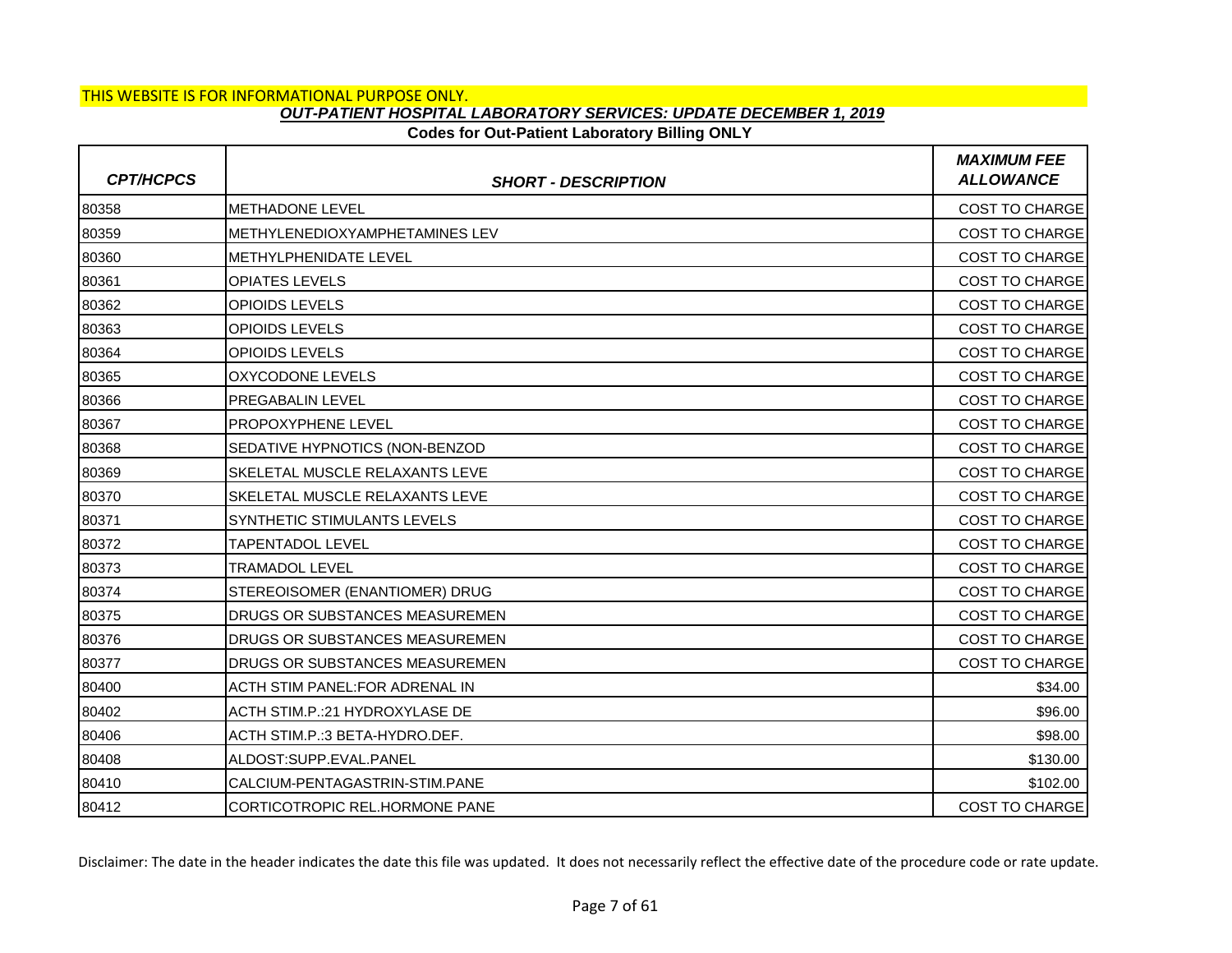# **Codes for Out-Patient Laboratory Billing ONLY**

| <b>CPT/HCPCS</b> | <b>SHORT - DESCRIPTION</b>             | <b>MAXIMUM FEE</b><br><b>ALLOWANCE</b> |
|------------------|----------------------------------------|----------------------------------------|
| 80414            | <b>CHDRIONIC GONADOTROPHIN PANEL</b>   | \$61.00                                |
| 80415            | CHORIONIC GONAD.P.ESTRADIOL RE         | \$50.00                                |
| 80416            | RENAL VEIN RENIN STIM.P.CAPTOP         | \$150.00                               |
| 80417            | PERIPHERAL VEIN RENIN STIM.P.C         | \$50.00                                |
| 80418            | COMB.RAPIAD ANTERIOR PIT. PANE         | <b>COST TO CHARGE</b>                  |
| 80420            | DEXAMETHASONE SUPP, PANEL, 48          | \$74.00                                |
| 80422            | <b>GLUCAGON TOLERANCE PANEL:INSUL</b>  | \$45.00                                |
| 80424            | <b>GLUCAGON TOLERANCE PANEL: PHEOC</b> | \$33.00                                |
| 80426            | <b>GONADO.REL.HORMONE STIM.PANEL</b>   | \$130.00                               |
| 80428            | <b>GROWTH HOR.STIM.P.ARGININE INF</b>  | \$60.00                                |
| 80430            | GROWTH.HORMONE SUPP.P.GLUCOSE          | \$73.00                                |
| 80432            | INSULIN-IN.C-PEPTIDE SUPP.PANE         | \$125.00                               |
| 80434            | <b>INS.TOLERANCE PANEL: ACTH INSUF</b> | \$100.00                               |
| 80435            | INS.TOLERANCE PANEL: GROWTH HOR        | \$95.00                                |
| 80436            | <b>METYRAPONE PANEL</b>                | \$75.00                                |
| 80438            | THYROTROPIN REL.HORMONE ONE HO         | \$50.00                                |
| 80439            | THYROTROPIN REL.HORMONE 2 HRS          | \$74.27                                |
| 80500            | <b>CLINICAL PATH CONSULT:LIMITED</b>   | <b>COST TO CHARGE</b>                  |
| 80502            | <b>CLINICAL PATH CONSULT:COMPREHE</b>  | <b>COST TO CHARGE</b>                  |
| 81000            | URINALYSIS WITH MICROSCOPY             | \$1.20                                 |
| 81001            | URINALYSIS, AUTOMATED W.MICROSC        | \$1.20                                 |
| 81002            | ROUTINE URINE ANALYSIS                 | \$1.00                                 |
| 81003            | URINALYSIS WITHOUT MICR AUTOMA         | \$1.50                                 |
| 81005            | URINALYSIS, QUAL OR SEMI-QUANT         | \$1.00                                 |
| 81007            | URINE BACTERIURIA SR NON-CULT          | \$2.84                                 |
| 81015            | MICROSCOPIC EXAM OF URINE              | \$0.40                                 |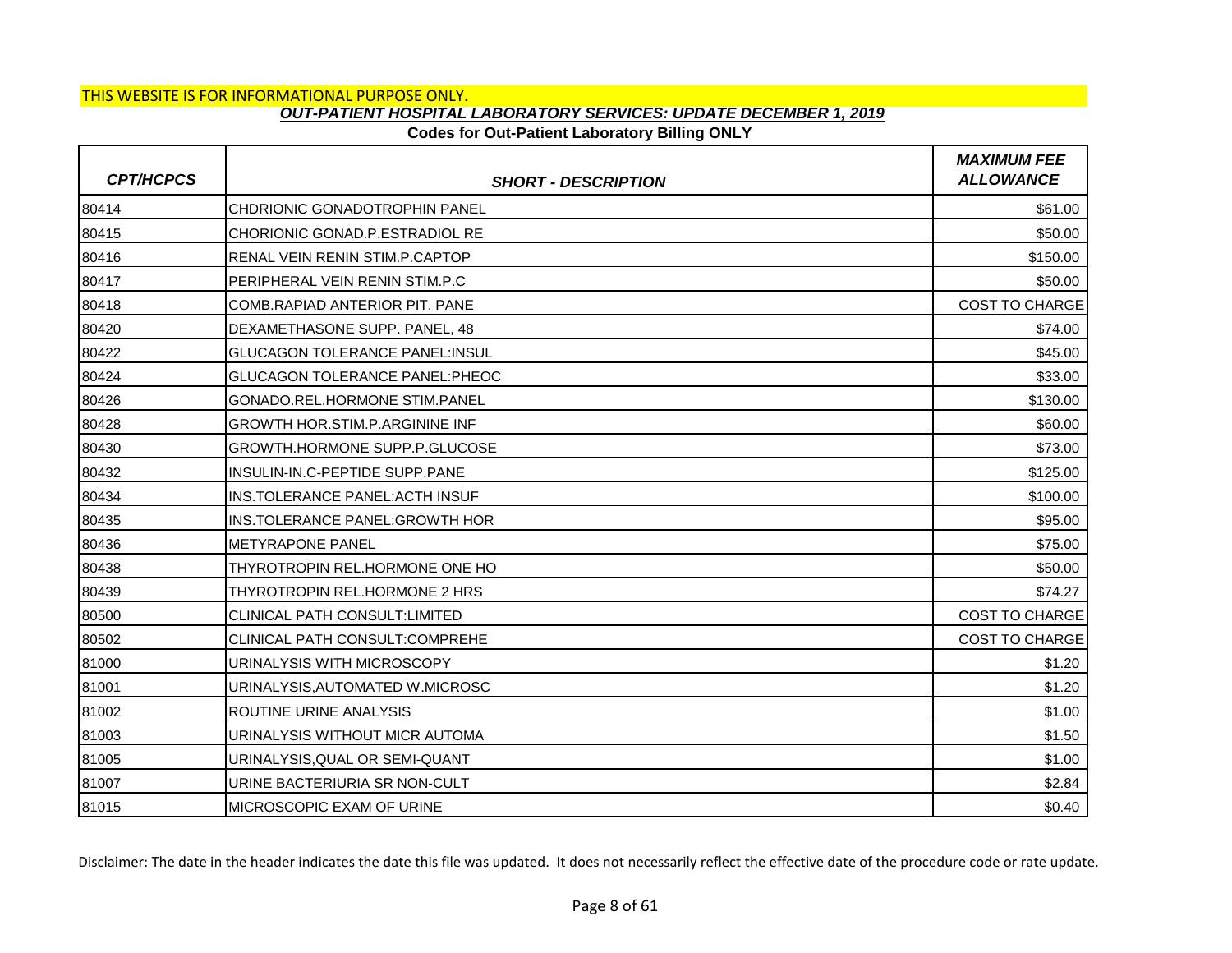### **Codes for Out-Patient Laboratory Billing ONLY**

| <b>CPT/HCPCS</b> | <b>SHORT - DESCRIPTION</b>            | <b>MAXIMUM FEE</b><br><b>ALLOWANCE</b> |
|------------------|---------------------------------------|----------------------------------------|
| 81020            | URINALYSIS, GLASS TEST                | \$4.30                                 |
| 81025            | URINE PREG. TEST: VISUAL COLOR        | \$3.00                                 |
| 81050            | VOL.MEAS.TIMED COLLECTION, EAC        | \$3.40                                 |
| 81099            | UNLISTED URINALYSIS PROCEDURE         | <b>COST TO CHARGE</b>                  |
| 81105            | GENE ANALYSIS (HUMAN PLATELET         | \$108.64                               |
| 81106            | GENE ANALYSIS (HUMAN PLATELET         | \$108.64                               |
| 81107            | GENE ANALYSIS (HUMAN PLATELET         | \$108.64                               |
| 81108            | GENE ANALYSIS (HUMAN PLATELET         | \$108.64                               |
| 81109            | <b>GENE ANALYSIS (HUMAN PLATELET</b>  | \$108.64                               |
| 81110            | GENE ANALYSIS (HUMAN PLATELET         | \$108.64                               |
| 81111            | GENE ANALYSIS (HUMAN PLATELET         | \$108.64                               |
| 81112            | <b>GENE ANALYSIS (HUMAN PLATELET</b>  | \$108.64                               |
| 81120            | GENE ANALYSIS (ISOCITRATE DEHY        | \$154.60                               |
| 81121            | GENE ANALYSIS (ISOCITRATE DEHY        | \$236.63                               |
| 81161            | <b>GENE ANALYSIS (DYSTROPHIN)</b>     | \$223.20                               |
| 81162            | GENE ANALYSIS (BREAST CANCER 1        | \$2,002.61                             |
| 81163            | GENE ANALYSIS (BREAST CANCER 1        | \$374.40                               |
| 81164            | GENE ANALYSIS (BREAST CANCER 1        | \$467.38                               |
| 81165            | GENE ANALYSIS (BREAST CANCER 1        | \$226.30                               |
| 81166            | GENE ANALYSIS (BREAST CANCER 1        | \$241.08                               |
| 81167            | <b>GENE ANALYSIS (BREAST CANCER 2</b> | \$226.30                               |
| 81170            | GENE ANALYSIS (ABL PROTO-ONCOG        | \$265.46                               |
| 81171            | GENE ANALYSIS (FRAGILE X MENTA        | \$109.60                               |
| 81172            | GENE ANALYSIS (FRAGILE X MENTA        | \$219.86                               |
| 81173            | GENE ANALYSIS (ANDROGEN RECEPT        | \$241.08                               |
| 81174            | GENE ANALYSIS (ANDROGEN RECEPT        | \$148.16                               |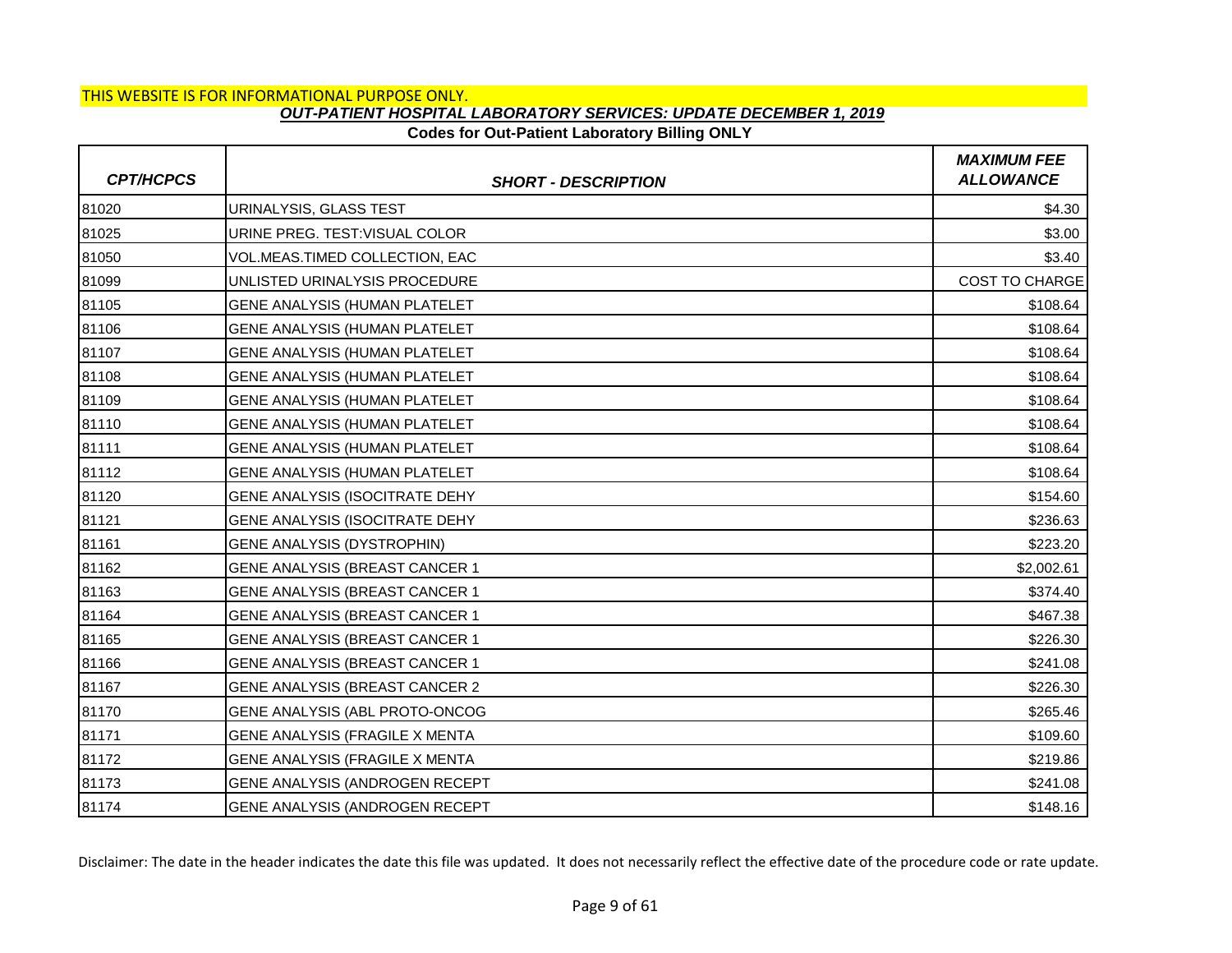### **Codes for Out-Patient Laboratory Billing ONLY**

| <b>CPT/HCPCS</b> | <b>SHORT - DESCRIPTION</b>     | <b>MAXIMUM FEE</b><br><b>ALLOWANCE</b> |
|------------------|--------------------------------|----------------------------------------|
| 81175            | GENE ANALYSIS (ADDITIONAL SEX  | \$541.20                               |
| 81176            | GENE ANALYSIS (ADDITIONAL SEX  | \$215.02                               |
| 81177            | GENE ANALYSIS (ATROPIN 1) FOR  | \$109.60                               |
| 81178            | GENE ANALYSIS (ATAXIN 1) FOR A | \$109.60                               |
| 81179            | GENE ANALYSIS (ATAXIN 2) FOR A | \$109.60                               |
| 81180            | GENE ANALYSIS (ATAXIN 3) FOR A | \$109.60                               |
| 81181            | GENE ANALYSIS (ATAXIN 7) FOR A | \$109.60                               |
| 81182            | GENE ANALYSIS (ATAXIN 8 OPPOSI | \$109.60                               |
| 81183            | GENE ANALYSIS (ATAXIN 10) FOR  | \$109.60                               |
| 81184            | GENE ANALYSIS (CALCIUM VOLTAGE | \$109.60                               |
| 81185            | GENE ANALYSIS (CALCIUM VOLTAGE | \$677.02                               |
| 81186            | GENE ANALYSIS (CALCIUM VOLTAGE | \$148.16                               |
| 81187            | GENE ANALYSIS (CCH-TYPE ZINC F | \$109.60                               |
| 81188            | GENE ANALYSIS (CYSTATIN B) FOR | \$109.60                               |
| 81189            | GENE ANALYSIS (CYSTATIN B) OF  | \$219.86                               |
| 81190            | GENE ANALYSIS (CYSTATIN B) FOR | \$148.16                               |
| 81200            | ASPA (ASPARTOACYLASE) (EG, CAN | <b>COST TO CHARGE</b>                  |
| 81201            | APC (ADENOMATOUS POLYPOSIS COL | <b>COST TO CHARGE</b>                  |
| 81202            | APC (ADENOMATOUS POLYPOSIS COL | <b>COST TO CHARGE</b>                  |
| 81203            | APC (ADENOMATOUS POLYPOSIS COL | <b>COST TO CHARGE</b>                  |
| 81204            | GENE ANALYSIS (ANDROGEN RECEPT | \$109.60                               |
| 81205            | BCKDHB (BRANCHED-CHAIN KETO AC | COST TO CHARGE                         |
| 81206            | BCR/ABL1 (T(9:22)) (EG, CHRONI | COST TO CHARGE                         |
| 81207            | BCR/ABL1 (T(9:22)) (EG, CHRONI | <b>COST TO CHARGE</b>                  |
| 81208            | BCR/ABL1 (T(9:22)) (EG, CHRONI | <b>COST TO CHARGE</b>                  |
| 81209            | BLM (BLOOM SYNDROME, RECQ HELI | <b>COST TO CHARGE</b>                  |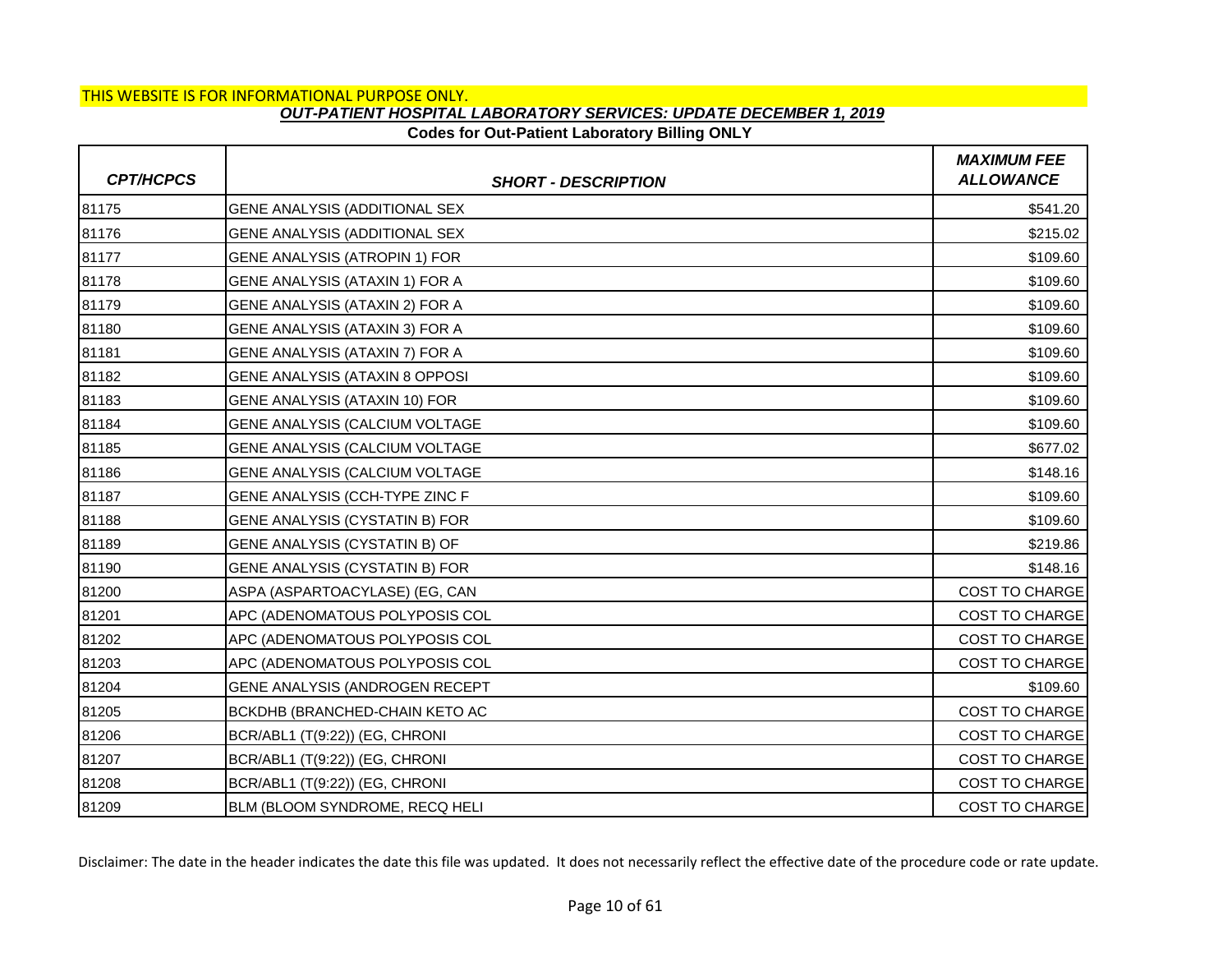# **Codes for Out-Patient Laboratory Billing ONLY**

| <b>CPT/HCPCS</b> | <b>SHORT - DESCRIPTION</b>            | <b>MAXIMUM FEE</b><br><b>ALLOWANCE</b> |
|------------------|---------------------------------------|----------------------------------------|
| 81210            | BRAF (V-RAF MURINE SARCOMA VIR        | <b>COST TO CHARGE</b>                  |
| 81212            | BRCA1, BRCA2 (BREAST CANCER 1         | COST TO CHARGE                         |
| 81215            | BRCA1 (BREAST CANCER 1) (EG, H        | <b>COST TO CHARGE</b>                  |
| 81216            | BRCA2 (BREAST CANCER 2) (EG, H        | <b>COST TO CHARGE</b>                  |
| 81217            | BRCA2 (BREAST CANCER 2) (EG, H        | COST TO CHARGE                         |
| 81218            | GENE ANALYSIS (CCAAT/ENHANCER         | \$265.46                               |
| 81219            | GENE ANALYSIS (CALRETICULIN),         | \$133.47                               |
| 81220            | CFTR (CYSTIC FIBROSIS TRANSMEM        | COST TO CHARGE                         |
| 81221            | CFTR (CYSTIC FIBROSIS TRANSMEM        | <b>COST TO CHARGE</b>                  |
| 81222            | CFTR (CYSTIC FIBROSIS TRANSMEM        | <b>COST TO CHARGE</b>                  |
| 81223            | CFTR (CYSTIC FIBROSIS TRANSMEM        | COST TO CHARGE                         |
| 81224            | CFTR (CYSTIC FIBROSIS TRANSMEM        | <b>COST TO CHARGE</b>                  |
| 81225            | CYP2C19 (CYTOCHROME P450, FAMI        | <b>COST TO CHARGE</b>                  |
| 81226            | CYP2D6 (CYTOCHROME P450, FAMIL        | COST TO CHARGE                         |
| 81227            | CYP2C9 (CYTOCHROME P450, FAMIL        | <b>COST TO CHARGE</b>                  |
| 81228            | CYTOGENOMIC CONSTITUTIONAL (GE        | <b>COST TO CHARGE</b>                  |
| 81229            | CYTOGENOMIC CONSTITUTIONAL (GE        | COST TO CHARGE                         |
| 81230            | GENE ANALYSIS (CYTOCHROME P450        | \$139.85                               |
| 81231            | GENE ANALYSIS (CYTOCHROME P450        | \$139.85                               |
| 81232            | GENE ANALYSIS (DIHYDROPYRIMIDI        | \$139.85                               |
| 81233            | <b>GENE ANALYSIS (BRUTON'S TYROSI</b> | \$140.32                               |
| 81234            | GENE ANALYSIS (DM1 PROTEIN KIN        | \$109.60                               |
| 81235            | EGFR (EPIDERMAL GROWTH FACTOR         | COST TO CHARGE                         |
| 81236            | GENE ANALYSIS (ENHANCER OF ZES        | \$226.30                               |
| 81237            | GENE ANALYSIS (ENHANCER OF ZES        | \$140.32                               |
| 81238            | GENE ANALYSIS (COAGULATION FAC        | \$480.00                               |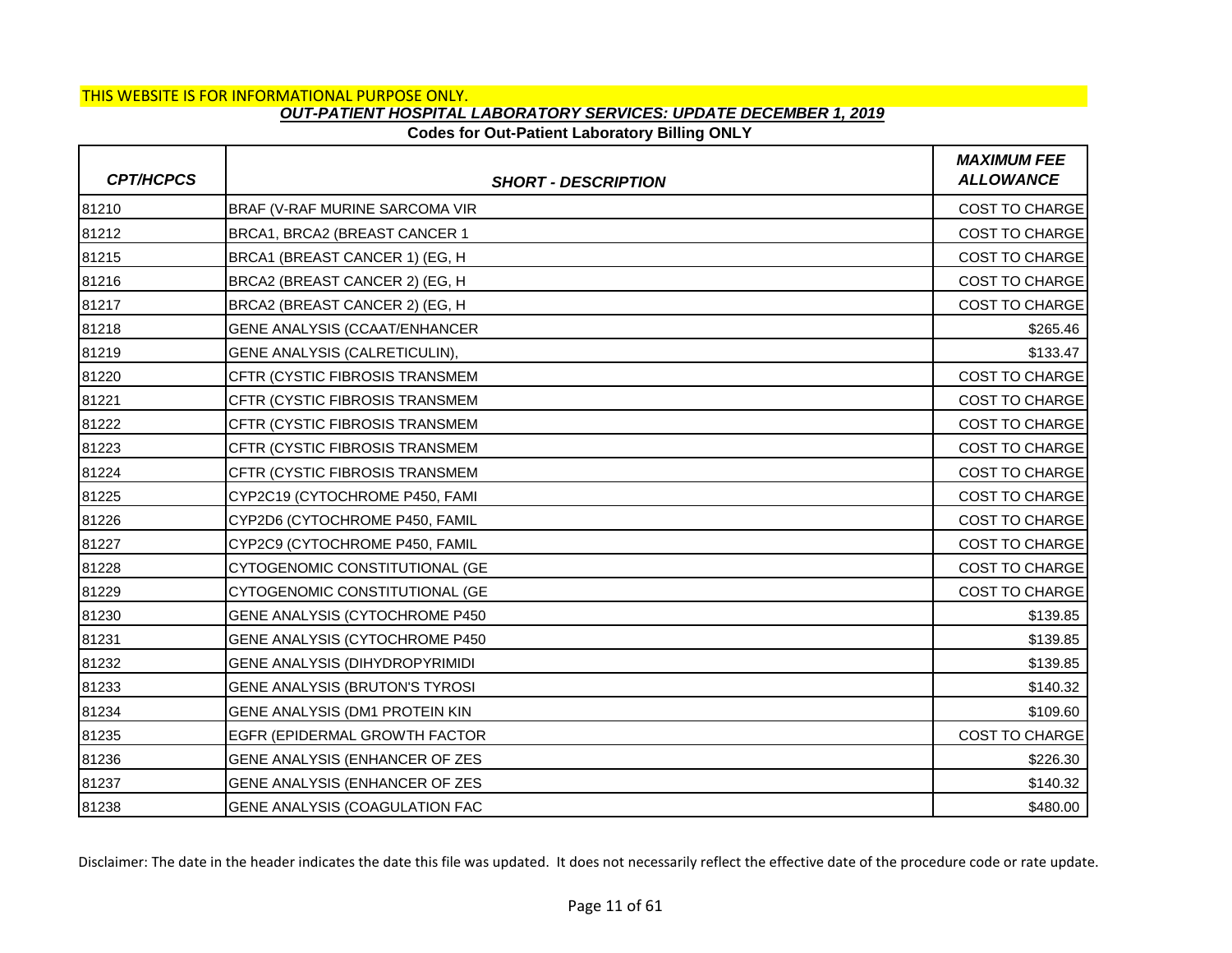### **Codes for Out-Patient Laboratory Billing ONLY**

| <b>CPT/HCPCS</b> | <b>SHORT - DESCRIPTION</b>            | <b>MAXIMUM FEE</b><br><b>ALLOWANCE</b> |
|------------------|---------------------------------------|----------------------------------------|
| 81239            | GENE ANALYSIS (DM1 PROTEIN KIN        | \$219.86                               |
| 81240            | F2 (PROTHROMBIN, COAGULATION F        | COST TO CHARGE                         |
| 81241            | F5 (COAGULATION FACTOR V) (EG,        | <b>COST TO CHARGE</b>                  |
| 81242            | FANCC (FANCONI ANEMIA, COMPLEM        | <b>COST TO CHARGE</b>                  |
| 81243            | FMR1 (FRAGILE X MENTAL RETARDA        | <b>COST TO CHARGE</b>                  |
| 81244            | FMR1 (FRAGILE X MENTAL RETARDA        | <b>COST TO CHARGE</b>                  |
| 81245            | FLT3 (FMS-RELATED TYROSINE KIN        | COST TO CHARGE                         |
| 81246            | TEST FOR DETECTING GENES ASSOC        | <b>COST TO CHARGE</b>                  |
| 81247            | GENE ANALYSIS (GLUCOSE-6-PHOSP        | \$139.85                               |
| 81248            | GENE ANALYSIS (GLUCOSE-6-PHOSP        | \$300.20                               |
| 81249            | GENE ANALYSIS (GLUCOSE-6-PHOSP        | \$480.00                               |
| 81250            | G6PC (GLUCOSE-6-PHOSPHATASE, C        | <b>COST TO CHARGE</b>                  |
| 81251            | GBA (GLUCOSIDASE, BETA, ACID)         | <b>COST TO CHARGE</b>                  |
| 81252            | GJB2 (GAP JUNCTION PROTEIN, BE        | COST TO CHARGE                         |
| 81253            | GJB2 (GAP JUNCTION PROTEIN, BE        | <b>COST TO CHARGE</b>                  |
| 81254            | GJB6 (GAP JUNCTION PROTEIN, BE        | <b>COST TO CHARGE</b>                  |
| 81255            | HEXA (HEXOSAMINIDASE A [ALPHA         | <b>COST TO CHARGE</b>                  |
| 81256            | HFE (HEMOCHROMATOSIS) (EG, HER        | <b>COST TO CHARGE</b>                  |
| 81257            | HBA1/HBA2 (ALPHA GLOBIN 1 AND         | <b>COST TO CHARGE</b>                  |
| 81258            | GENE ANALYSIS (ALPHA GLOBIN 1         | \$300.20                               |
| 81259            | GENE ANALYSIS (ALPHA GLOBIN 1         | \$480.00                               |
| 81260            | <b>IKBKAP (INHIBITOR OF KAPPA LIG</b> | COST TO CHARGE                         |
| 81261            | IGH@ (IMMUNOGLOBULIN HEAVY CHA        | <b>COST TO CHARGE</b>                  |
| 81262            | IGH@ (IMMUNOGLOBULIN HEAVY CHA        | <b>COST TO CHARGE</b>                  |
| 81263            | IGH@ (IMMUNOGLOBULIN HEAVY CHA        | <b>COST TO CHARGE</b>                  |
| 81264            | IGK@ (IMMUNOGLOBULIN KAPPA LIG        | <b>COST TO CHARGE</b>                  |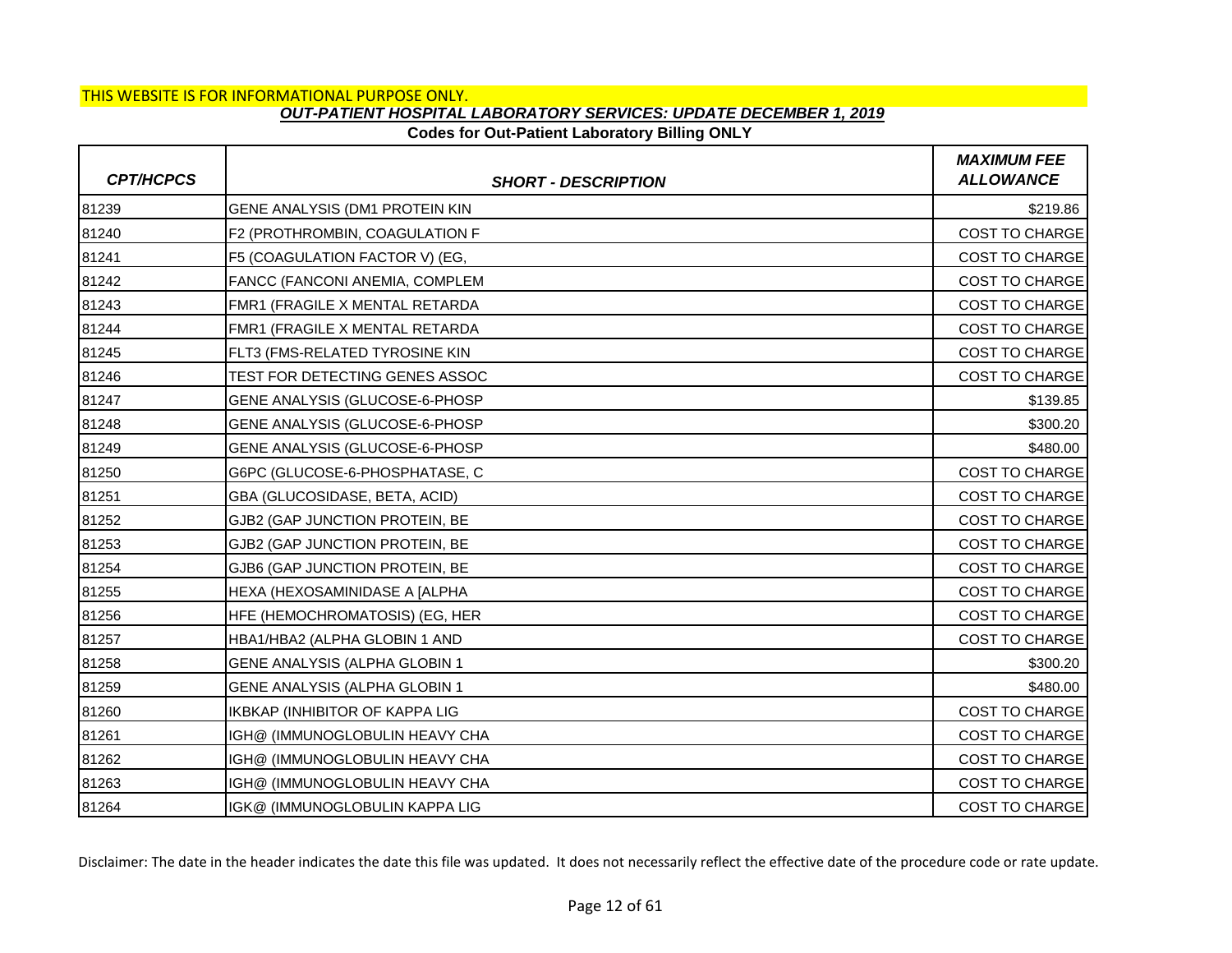# **Codes for Out-Patient Laboratory Billing ONLY**

| <b>CPT/HCPCS</b> | <b>SHORT - DESCRIPTION</b>     | <b>MAXIMUM FEE</b><br><b>ALLOWANCE</b> |
|------------------|--------------------------------|----------------------------------------|
| 81265            | COMPARATIVE ANALYSIS USING SHO | COST TO CHARGE                         |
| 81266            | COMPARATIVE ANALYSIS USING SHO | COST TO CHARGE                         |
| 81267            | CHIMERISM (ENGRAFTMENT) ANALYS | <b>COST TO CHARGE</b>                  |
| 81268            | CHIMERISM (ENGRAFTMENT) ANALYS | <b>COST TO CHARGE</b>                  |
| 81269            | GENE ANALYSIS (ALPHA GLOBIN 1  | \$161.92                               |
| 81270            | JAK2 (JANUS KINASE 2) (EG, MYE | <b>COST TO CHARGE</b>                  |
| 81271            | GENE ANALYSIS (HUNTINGTIN) FOR | \$109.60                               |
| 81272            | GENE ANALYSIS (V-KIT HARDY-ZUC | \$265.46                               |
| 81273            | GENE ANALYSIS (V-KIT HARDY-ZUC | \$100.59                               |
| 81274            | GENE ANALYSIS (HUNTINGTIN) FOR | \$219.86                               |
| 81275            | KRAS (V-KI-RAS2 KIRSTEN RAT SA | COST TO CHARGE                         |
| 81276            | GENE ANALYSIS (KIRSTEN RAT SAR | \$158.86                               |
| 81283            | GENE ANALYSIS (INTERFERON, LAM | \$58.70                                |
| 81284            | GENE ANALYSIS (FRATAXIN) FOR A | \$109.60                               |
| 81285            | GENE ANALYSIS (FRATAXIN) FOR C | \$219.86                               |
| 81286            | GENE ANALYSIS (FRATAXIN) OF FU | \$219.86                               |
| 81287            | MGMT (O-6-METHYLGUANINE-DNA ME | COST TO CHARGE                         |
| 81288            | TEST FOR DETECTING GENES ASSOC | <b>COST TO CHARGE</b>                  |
| 81289            | GENE ANALYSIS (FRATAXIN) FOR K | \$148.16                               |
| 81290            | MCOLN1 (MUCOLIPIN 1) (EG, MUCO | COST TO CHARGE                         |
| 81291            | MTHFR (5,10-METHYLENETETRAHYDR | COST TO CHARGE                         |
| 81292            | MLH1 (MUTL HOMOLOG 1, COLON CA | <b>COST TO CHARGE</b>                  |
| 81293            | MLH1 (MUTL HOMOLOG 1, COLON CA | COST TO CHARGE                         |
| 81294            | MLH1 (MUTL HOMOLOG 1, COLON CA | <b>COST TO CHARGE</b>                  |
| 81295            | MSH2 (MUTS HOMOLOG 2, COLON CA | COST TO CHARGE                         |
| 81296            | MSH2 (MUTS HOMOLOG 2, COLON CA | <b>COST TO CHARGE</b>                  |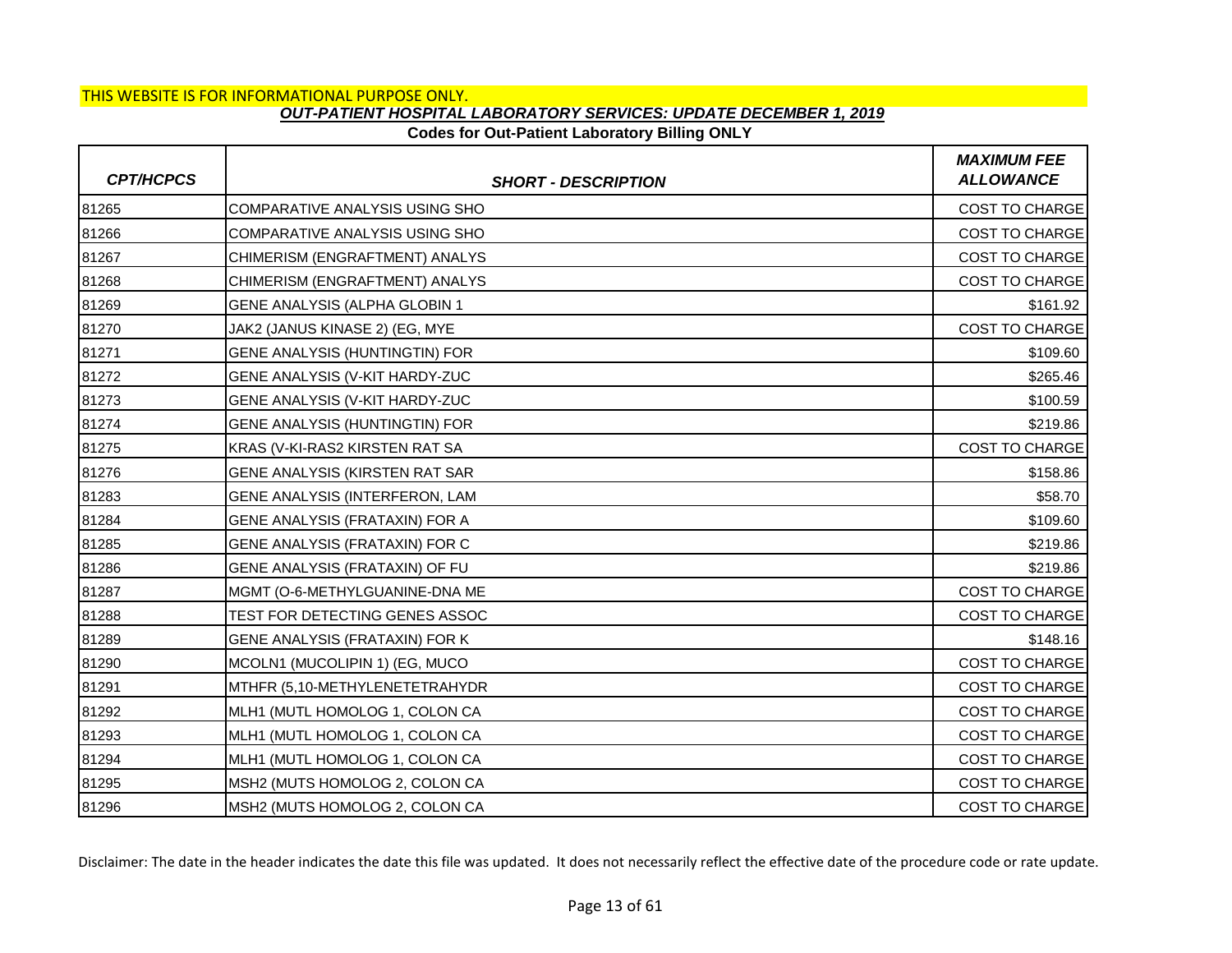# **Codes for Out-Patient Laboratory Billing ONLY**

| <b>CPT/HCPCS</b> | <b>SHORT - DESCRIPTION</b>     | <b>MAXIMUM FEE</b><br><b>ALLOWANCE</b> |
|------------------|--------------------------------|----------------------------------------|
| 81297            | MSH2 (MUTS HOMOLOG 2, COLON CA | COST TO CHARGE                         |
| 81298            | MSH6 (MUTS HOMOLOG 6 [E. COLI] | COST TO CHARGE                         |
| 81299            | MSH6 (MUTS HOMOLOG 6 [E. COLI] | <b>COST TO CHARGE</b>                  |
| 81300            | MSH6 (MUTS HOMOLOG 6 [E. COLI] | <b>COST TO CHARGE</b>                  |
| 81301            | MICROSATELLITE INSTABILITY ANA | COST TO CHARGE                         |
| 81302            | MECP2 (METHYL CPG BINDING PROT | <b>COST TO CHARGE</b>                  |
| 81303            | MECP2 (METHYL CPG BINDING PROT | <b>COST TO CHARGE</b>                  |
| 81304            | MECP2 (METHYL CPG BINDING PROT | COST TO CHARGE                         |
| 81305            | GENE ANALYSIS (MYELOID DIFFERE | \$140.32                               |
| 81306            | GENE ANALYSIS (NUDIX HYDROLASE | \$233.09                               |
| 81310            | NPM1 (NUCLEOPHOSMIN) (EG, ACUT | COST TO CHARGE                         |
| 81311            | GENE ANALYSIS FOR CANCER (NEUR | \$238.29                               |
| 81312            | GENE ANALYSIS (POLY[A] BINDING | \$109.60                               |
| 81313            | TEST FOR DETECTING GENES ASSOC | COST TO CHARGE                         |
| 81314            | GENE ANALYSIS ((PLATELET-DERIV | \$265.46                               |
| 81315            | PML/RARALPHA, (T(15:17)), (PRO | COST TO CHARGE                         |
| 81316            | PML/RARALPHA, (T(15:17)), (PRO | COST TO CHARGE                         |
| 81317            | PMS2 (POSTMEIOTIC SEGREGATION  | <b>COST TO CHARGE</b>                  |
| 81318            | PMS2 (POSTMEIOTIC SEGREGATION  | <b>COST TO CHARGE</b>                  |
| 81319            | PMS2 (POSTMEIOTIC SEGREGATION  | COST TO CHARGE                         |
| 81320            | GENE ANALYSIS (PHOSPHOLIPASE C | \$233.09                               |
| 81321            | PTEN (PHOSPHATASE AND TENSIN H | COST TO CHARGE                         |
| 81322            | PTEN (PHOSPHATASE AND TENSIN H | <b>COST TO CHARGE</b>                  |
| 81323            | PTEN (PHOSPHATASE AND TENSIN H | COST TO CHARGE                         |
| 81324            | PMP22 (PERIPHERAL MYELIN PROTE | COST TO CHARGE                         |
| 81325            | PMP22 (PERIPHERAL MYELIN PROTE | <b>COST TO CHARGE</b>                  |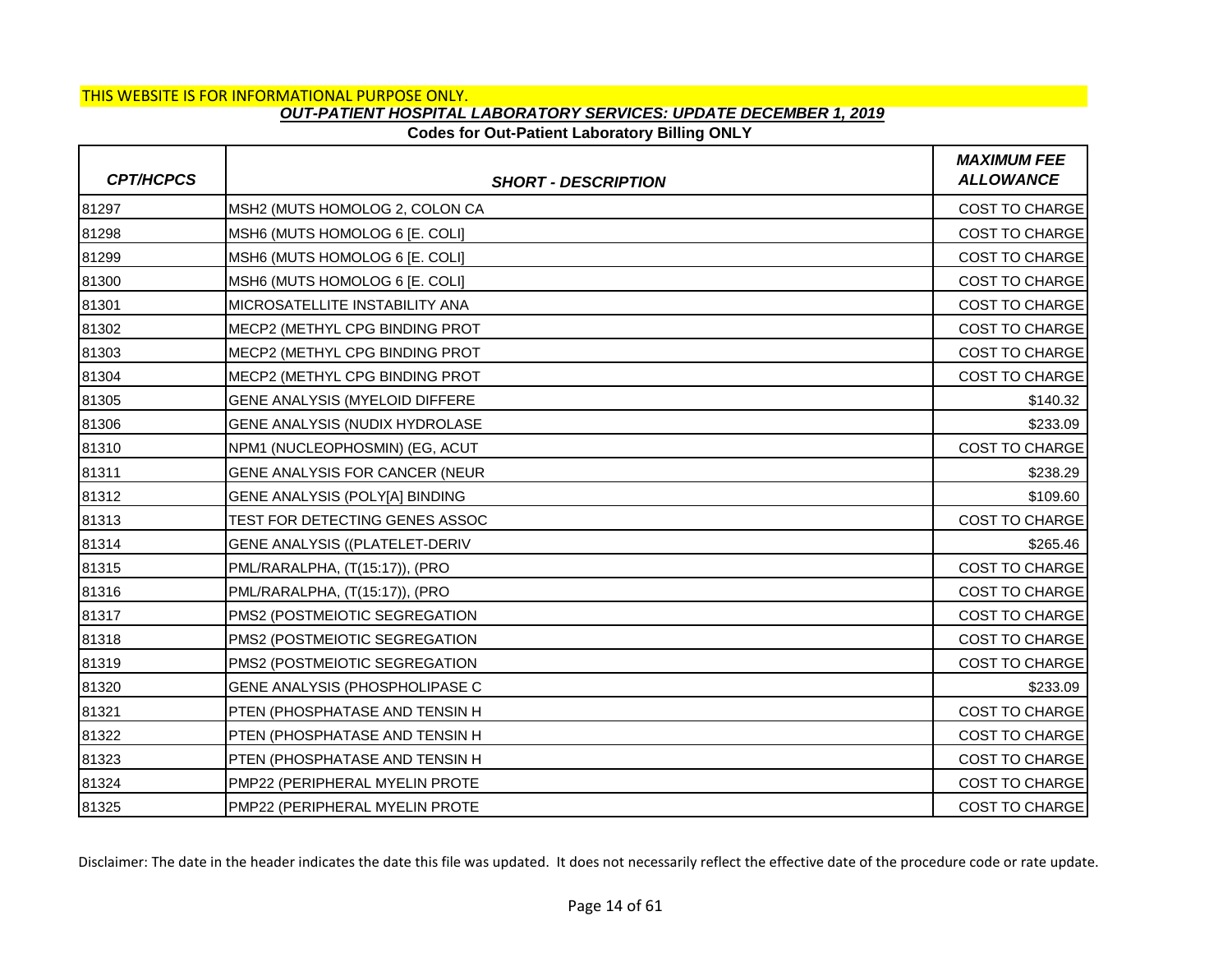### **Codes for Out-Patient Laboratory Billing ONLY**

| <b>CPT/HCPCS</b> | <b>SHORT - DESCRIPTION</b>     | <b>MAXIMUM FEE</b><br><b>ALLOWANCE</b> |
|------------------|--------------------------------|----------------------------------------|
| 81326            | PMP22 (PERIPHERAL MYELIN PROTE | <b>COST TO CHARGE</b>                  |
| 81327            | METHYLATION ANALYSIS (SEPTIN9) | \$153.60                               |
| 81328            | GENE ANALYSIS (SOLUTE CARRIER  | \$139.85                               |
| 81329            | GENE ANALYSIS (SURVIVAL OF MOT | \$109.60                               |
| 81330            | SMPD1(SPHINGOMYELIN PHOSPHODIE | COST TO CHARGE                         |
| 81331            | SNRPN/UBE3A (SMALL NUCLEAR RIB | <b>COST TO CHARGE</b>                  |
| 81332            | SERPINA1 (SERPIN PEPTIDASE INH | <b>COST TO CHARGE</b>                  |
| 81333            | GENE ANALYSIS (TRANSFORMING GR | \$109.60                               |
| 81334            | GENE ANALYSIS (RUNT RELATED TR | \$527.22                               |
| 81335            | GENE ANALYSIS (THIOPURINE S-ME | \$139.85                               |
| 81336            | GENE ANALYSIS (SURVIVAL OF MOT | \$241.08                               |
| 81337            | GENE ANALYSIS (SURVIVAL OF MOT | \$148.16                               |
| 81340            | TRB@ (T CELL ANTIGEN RECEPTOR, | COST TO CHARGE                         |
| 81341            | TRB@ (T CELL ANTIGEN RECEPTOR, | COST TO CHARGE                         |
| 81342            | TRG@ (T CELL ANTIGEN RECEPTOR, | <b>COST TO CHARGE</b>                  |
| 81343            | GENE ANALYSIS (PROTEIN PHOSPHA | \$109.60                               |
| 81344            | GENE ANALYSIS (TATA BOX BINDIN | \$109.60                               |
| 81345            | GENE ANALYSIS (TELOMERASE REVE | \$148.16                               |
| 81346            | GENE ANALYSIS (THYMIDYLATE SYN | \$139.85                               |
| 81350            | UGT1A1 (UDP GLUCURONOSYLTRANSF | COST TO CHARGE                         |
| 81355            | VKORC1 (VITAMIN K EPOXIDE REDU | <b>COST TO CHARGE</b>                  |
| 81361            | GENE ANALYSIS (HEMOGLOBIN, SUB | \$139.85                               |
| 81362            | GENE ANALYSIS (HEMOGLOBIN, SUB | \$300.20                               |
| 81363            | GENE ANALYSIS (HEMOGLOBIN, SUB | \$161.92                               |
| 81364            | GENE ANALYSIS (HEMOGLOBIN, SUB | \$259.66                               |
| 81370            | HLA CLASS I AND II TYPING, LOW | <b>COST TO CHARGE</b>                  |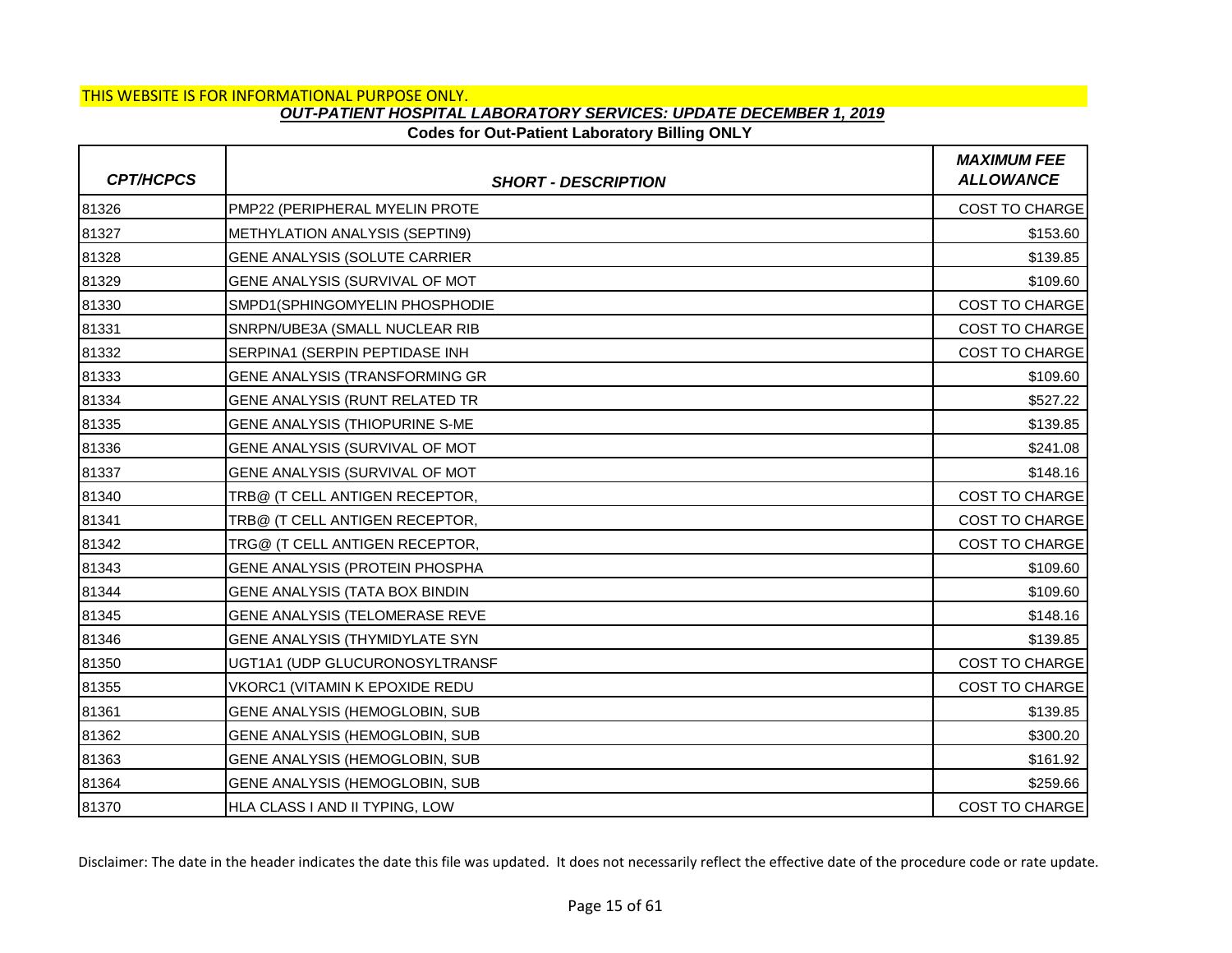## **Codes for Out-Patient Laboratory Billing ONLY**

| <b>CPT/HCPCS</b> | <b>SHORT - DESCRIPTION</b>     | <b>MAXIMUM FEE</b><br><b>ALLOWANCE</b> |
|------------------|--------------------------------|----------------------------------------|
| 81371            | HLA CLASS I AND II TYPING, LOW | COST TO CHARGE                         |
| 81372            | HLA CLASS I TYPING, LOW RESOLU | COST TO CHARGE                         |
| 81373            | HLA CLASS I TYPING, LOW RESOLU | <b>COST TO CHARGE</b>                  |
| 81374            | HLA CLASS I TYPING, LOW RESOLU | COST TO CHARGE                         |
| 81375            | HLA CLASS II TYPING, LOW RESOL | COST TO CHARGE                         |
| 81376            | HLA CLASS II TYPING, LOW RESOL | <b>COST TO CHARGE</b>                  |
| 81377            | HLA CLASS II TYPING, LOW RESOL | <b>COST TO CHARGE</b>                  |
| 81378            | HLA CLASS I AND II TYPING, HIG | COST TO CHARGE                         |
| 81379            | HLA CLASS I TYPING, HIGH RESOL | <b>COST TO CHARGE</b>                  |
| 81380            | HLA CLASS I TYPING, HIGH RESOL | <b>COST TO CHARGE</b>                  |
| 81381            | HLA CLASS I TYPING, HIGH RESOL | COST TO CHARGE                         |
| 81382            | HLA CLASS II TYPING, HIGH RESO | <b>COST TO CHARGE</b>                  |
| 81383            | HLA CLASS II TYPING, HIGH RESO | <b>COST TO CHARGE</b>                  |
| 81400            | MOLECULAR PATHOLOGY PROCEDURE, | COST TO CHARGE                         |
| 81401            | MOLECULAR PATHOLOGY PROCEDURE, | <b>COST TO CHARGE</b>                  |
| 81402            | MOLECULAR PATHOLOGY PROCEDURE, | <b>COST TO CHARGE</b>                  |
| 81403            | MOLECULAR PATHOLOGY PROCEDURE, | COST TO CHARGE                         |
| 81404            | MOLECULAR PATHOLOGY PROCEDURE, | <b>COST TO CHARGE</b>                  |
| 81405            | MOLECULAR PATHOLOGY PROCEDURE, | <b>COST TO CHARGE</b>                  |
| 81406            | MOLECULAR PATHOLOGY PROCEDURE, | COST TO CHARGE                         |
| 81407            | MOLECULAR PATHOLOGY PROCEDURE, | <b>COST TO CHARGE</b>                  |
| 81408            | MOLECULAR PATHOLOGY PROCEDURE, | <b>COST TO CHARGE</b>                  |
| 81410            | TEST FOR DETECTING GENES ASSOC | <b>COST TO CHARGE</b>                  |
| 81411            | TEST FOR DETECTING GENES ASSOC | COST TO CHARGE                         |
| 81412            | TEST FOR DETECTING GENES FOR D | COST TO CHARGE                         |
| 81413            | TEST FOR DETECTING GENES ASSOC | \$519.91                               |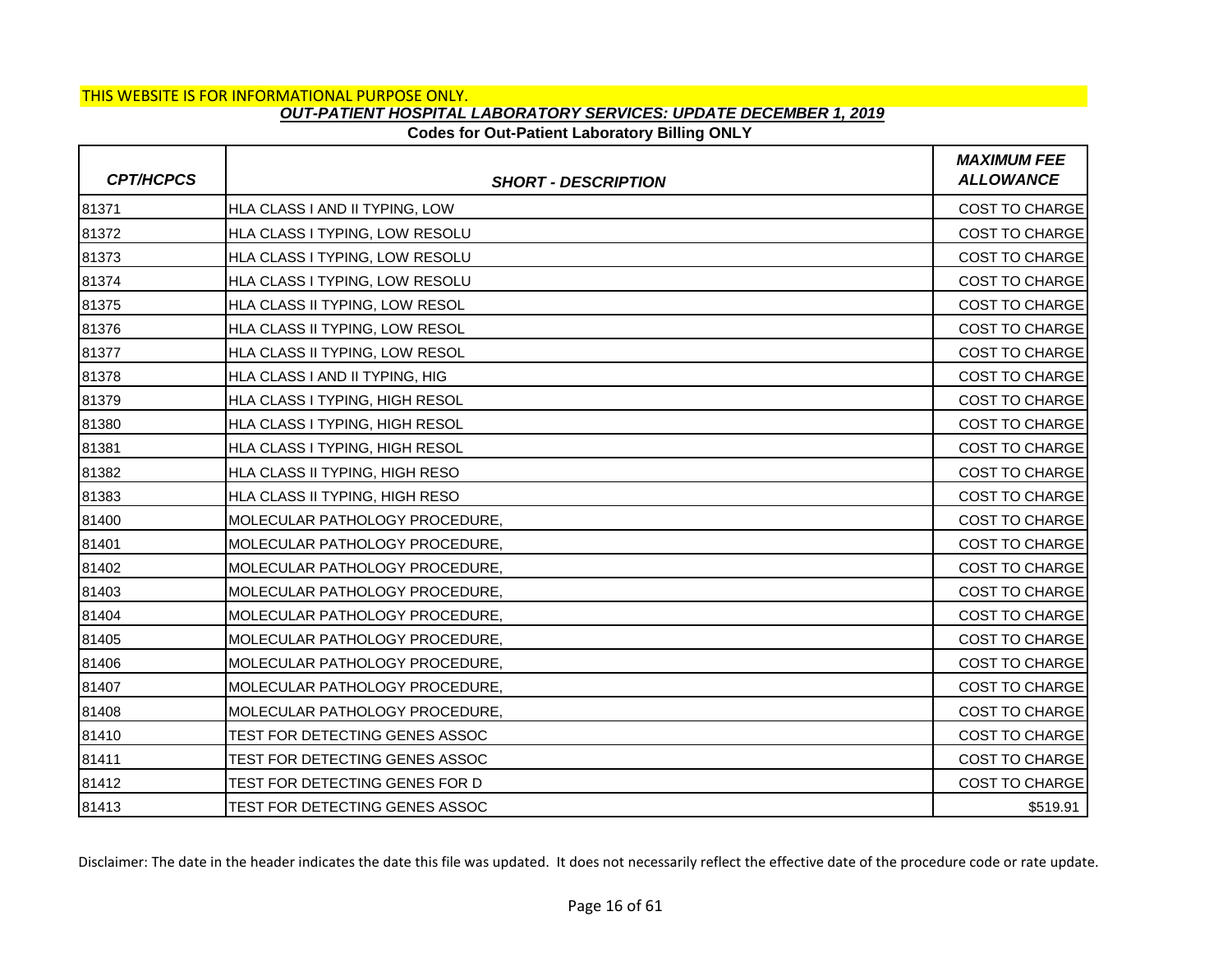# **Codes for Out-Patient Laboratory Billing ONLY**

| <b>CPT/HCPCS</b> | <b>SHORT - DESCRIPTION</b>            | <b>MAXIMUM FEE</b><br><b>ALLOWANCE</b> |
|------------------|---------------------------------------|----------------------------------------|
| 81414            | TEST FOR DETECTING GENES ASSOC        | \$519.91                               |
| 81415            | TEST FOR DETECTING GENES ASSOC        | COST TO CHARGE                         |
| 81416            | TEST FOR DETECTING GENES ASSOC        | <b>COST TO CHARGE</b>                  |
| 81417            | REEVALUATION TEST FOR DETECTIN        | <b>COST TO CHARGE</b>                  |
| 81420            | TEST FOR DETECTING GENES ASSOC        | COST TO CHARGE                         |
| 81422            | TEST FOR DETECTING GENES ASSOC        | \$641.86                               |
| 81425            | TEST FOR DETECTING GENES ASSOC        | COST TO CHARGE                         |
| 81426            | TEST FOR DETECTING GENES ASSOC        | COST TO CHARGE                         |
| 81427            | REEVALUATION TEST FOR DETECTIN        | <b>COST TO CHARGE</b>                  |
| 81430            | TEST FOR DETECTING GENES CAUSI        | <b>COST TO CHARGE</b>                  |
| 81431            | TEST FOR DETECTING GENES CAUSI        | COST TO CHARGE                         |
| 81432            | GENE ANALYSIS (BREAST AND RELA        | <b>COST TO CHARGE</b>                  |
| 81433            | GENE ANALYSIS (BREAST AND RELA        | <b>COST TO CHARGE</b>                  |
| 81434            | GENE ANALYSIS (RETINAL DISORDE        | COST TO CHARGE                         |
| 81435            | TEST FOR DETECTING GENES ASSOC        | <b>COST TO CHARGE</b>                  |
| 81436            | TEST FOR DETECTING GENES ASSOC        | <b>COST TO CHARGE</b>                  |
| 81437            | GENE ANALYSIS (NEUROENDOCRINE         | COST TO CHARGE                         |
| 81438            | GENE ANALYSIS (NEUROENDOCRINE         | <b>COST TO CHARGE</b>                  |
| 81439            | TEST FOR DETECTING GENES ASSOC        | \$519.91                               |
| 81440            | TEST FOR DETECTING GENES              | <b>COST TO CHARGE</b>                  |
| 81442            | GENE ANALYSIS (NOONAN SYNDROME        | <b>COST TO CHARGE</b>                  |
| 81443            | <b>GENOMIC SEQUENCE ANALYSIS PANE</b> | \$1,958.85                             |
| 81445            | TEST FOR DETECTING GENES ASSOC        | COST TO CHARGE                         |
| 81448            | GENE ANALYSIS PANEL FOR HEREDI        | \$519.91                               |
| 81450            | TEST FOR DETECTING GENES ASSOC        | <b>COST TO CHARGE</b>                  |
| 81455            | TEST FOR DETECTING GENES ASSOC        | <b>COST TO CHARGE</b>                  |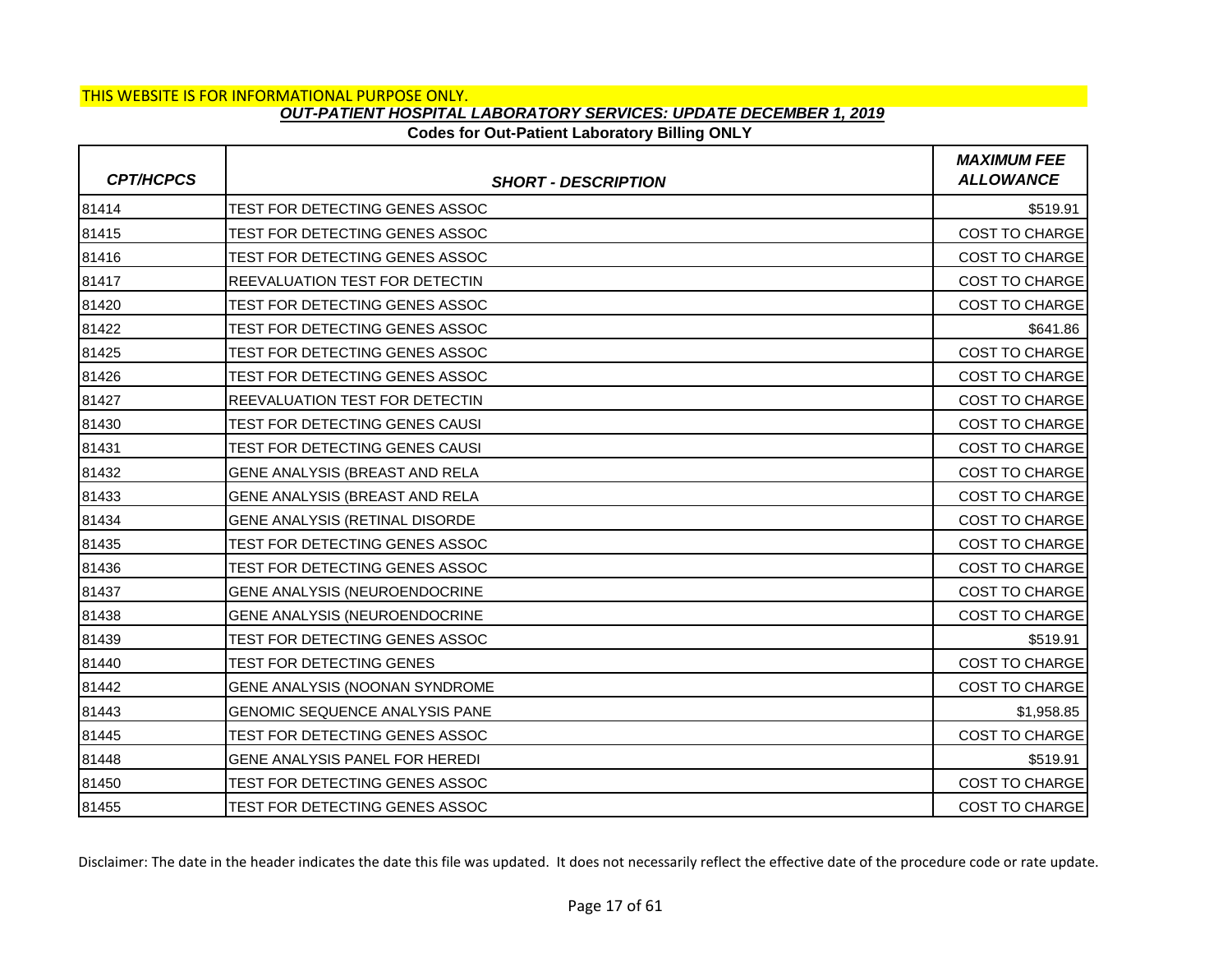# **Codes for Out-Patient Laboratory Billing ONLY**

| <b>CPT/HCPCS</b> | <b>SHORT - DESCRIPTION</b>           | <b>MAXIMUM FEE</b><br><b>ALLOWANCE</b> |
|------------------|--------------------------------------|----------------------------------------|
| 81460            | TEST FOR DETECTING GENES ASSOC       | COST TO CHARGE                         |
| 81465            | TEST FOR DETECTING GENES ASSOC       | <b>COST TO CHARGE</b>                  |
| 81470            | TEST FOR DETECTING GENES ASSOC       | <b>COST TO CHARGE</b>                  |
| 81471            | TEST FOR DETECTING GENES ASSOC       | <b>COST TO CHARGE</b>                  |
| 81479            | UNLISTED MOLECULAR PATHOLOGY P       | COST TO CHARGE                         |
| 81490            | TEST FOR DETECTING GENES ASSOC       | <b>COST TO CHARGE</b>                  |
| 81493            | TEST FOR DETECTING GENES ASSOC       | <b>COST TO CHARGE</b>                  |
| 81500            | ONCOLOGY (OVARIAN), BIOCHEMICA       | COST TO CHARGE                         |
| 81503            | ONCOLOGY (OVARIAN), BIOCHEMICA       | <b>COST TO CHARGE</b>                  |
| 81504            | GENETIC PROFILING ON ONCOLOGY        | <b>COST TO CHARGE</b>                  |
| 81506            | ENDOCRINOLOGY (TYPE 2 DIABETES       | <b>COST TO CHARGE</b>                  |
| 81507            | DNA ANALYSIS USING MATERNAL PL       | <b>COST TO CHARGE</b>                  |
| 81508            | FETAL CONGENITAL ABNORMALITIES       | <b>COST TO CHARGE</b>                  |
| 81509            | FETAL CONGENITAL ABNORMALITIES       | COST TO CHARGE                         |
| 81510            | FETAL CONGENITAL ABNORMALITIES       | <b>COST TO CHARGE</b>                  |
| 81511            | FETAL CONGENITAL ABNORMALITIES       | <b>COST TO CHARGE</b>                  |
| 81512            | FETAL CONGENITAL ABNORMALITIES       | COST TO CHARGE                         |
| 81518            | MRNA GENE ANALYSIS OF 11 GENES       | \$3,098.40                             |
| 81519            | TEST FOR DETECTING GENES ASSOC       | <b>COST TO CHARGE</b>                  |
| 81520            | GENE ANALYSIS OF BREAST TUMOR        | \$2,231.30                             |
| 81521            | <b>GENE ANALYSIS OF BREAST TUMOR</b> | \$3,098.40                             |
| 81525            | GENE ANALYSIS (COLON RELATED C       | COST TO CHARGE                         |
| 81528            | GENE ANALYSIS (COLORECTAL CANC       | \$409.94                               |
| 81535            | CULTURE OF LIVE TUMOR CELLS AN       | \$466.82                               |
| 81536            | CULTURE OF LIVE TUMOR CELLS AN       | \$143.04                               |
| 81538            | TESTING OF LUNG TUMOR CELLS FO       | <b>COST TO CHARGE</b>                  |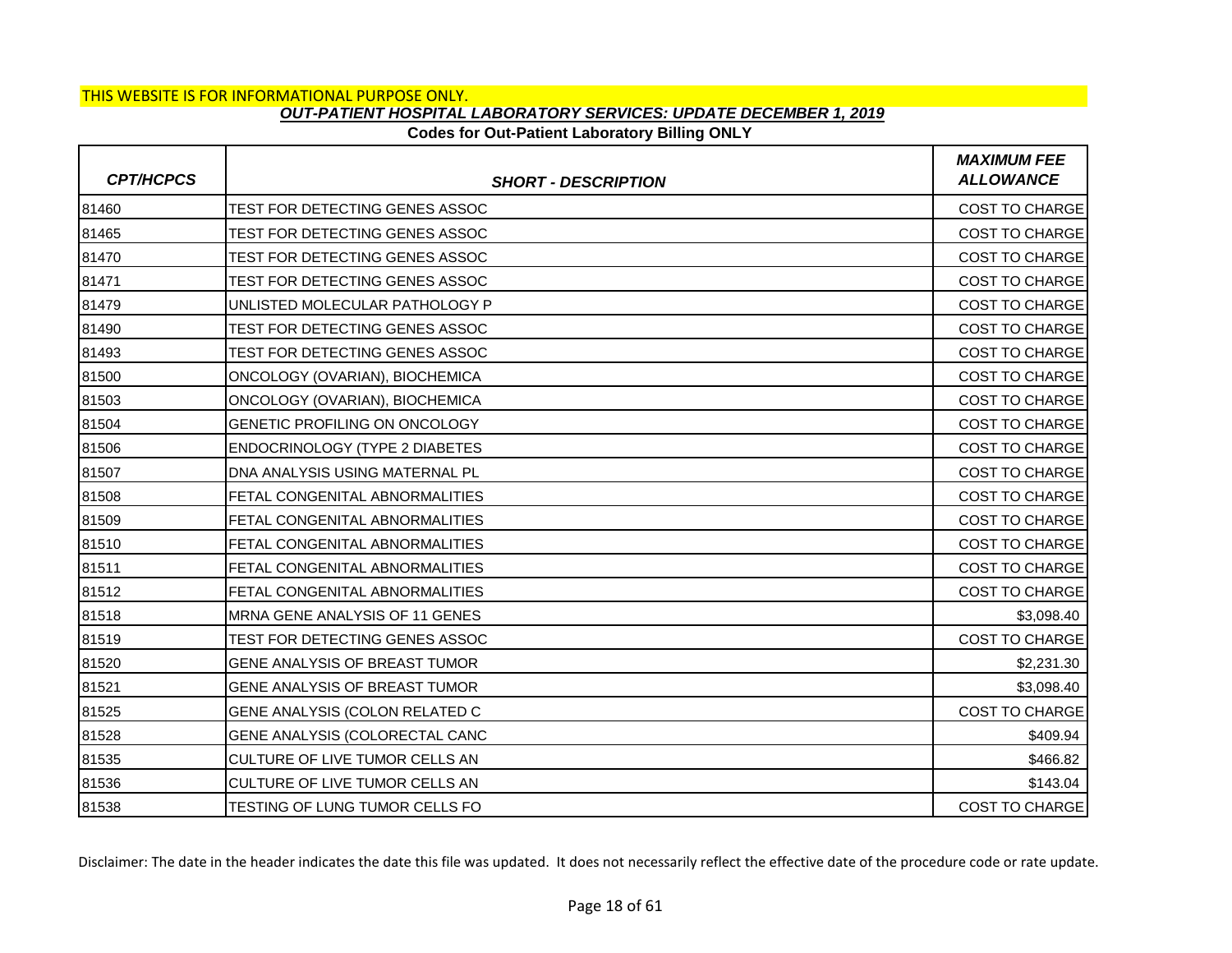# **Codes for Out-Patient Laboratory Billing ONLY**

| <b>CPT/HCPCS</b> | <b>SHORT - DESCRIPTION</b>             | <b>MAXIMUM FEE</b><br><b>ALLOWANCE</b> |
|------------------|----------------------------------------|----------------------------------------|
| 81539            | <b>MEASUREMENT OF PROTEINS ASSOCI</b>  | \$481.68                               |
| 81540            | <b>GENE ANALYSIS (CANCER)</b>          | COST TO CHARGE                         |
| 81541            | <b>GENE ANALYSIS OF PROSTATE TUMO</b>  | \$3,098.40                             |
| 81545            | <b>GENE ANALYSIS (THYROID CANCER)</b>  | <b>COST TO CHARGE</b>                  |
| 81551            | GENE ANALYSIS OF PROSTATE TUMO         | \$1,624.00                             |
| 81595            | TEST FOR DETECTING GENES ASSOC         | <b>COST TO CHARGE</b>                  |
| 81596            | <b>BIOCHEMICAL ASSAYS FOR EVALUAT</b>  | \$57.75                                |
| 81599            | UNLISTED MULTIANALYTE ASSAY WI         | <b>COST TO CHARGE</b>                  |
| 82009            | ACETONE OR OTHER KETONE BODIES         | \$5.00                                 |
| 82010            | ACETONE OR OTHER KETONE SERUM          | \$9.90                                 |
| 82013            | ACETYLCHOLINESTERASE ASSAY             | \$14.00                                |
| 82016            | ACYLCARNTINES: QUAL EACH SPEC          | \$12.90                                |
| 82017            | <b>ACYLCARNITINES: QUANT EACH SPEC</b> | \$18.60                                |
| 82024            | <b>ACTH RADIOIMMUNE ASSAY</b>          | \$30.00                                |
| 82030            | RIA ASSAY, BLOOD ADP & AMP             | \$34.00                                |
| 82040            | ASSAY SERUM ALBUMIN                    | \$1.80                                 |
| 82042            | ALBUMIN, URINE QUANT.                  | \$2.43                                 |
| 82043            | ALBUMIN: URINE MIRCO QUANTITATI        | \$4.30                                 |
| 82044            | ALBUMIN: URINE MICRO SEMIQUANTI        | \$1.00                                 |
| 82045            | ALBUMIN:ISCHEMIA MODIFIED              | \$30.17                                |
| 82075            | <b>ASSAY BREATH ETHANOL</b>            | \$8.80                                 |
| 82085            | <b>ALDOLASE</b>                        | \$11.00                                |
| 82088            | <b>ALDOSTERONE</b>                     | \$40.00                                |
| 82103            | ALPHA-1-ANTITRYPSIN: TOTAL             | \$7.80                                 |
| 82104            | ALPHA-1-ANTITRYPSIN: PHENOTYPE         | \$7.80                                 |
| 82105            | ALPHA-FETOPROTEIN: SERUM               | \$10.20                                |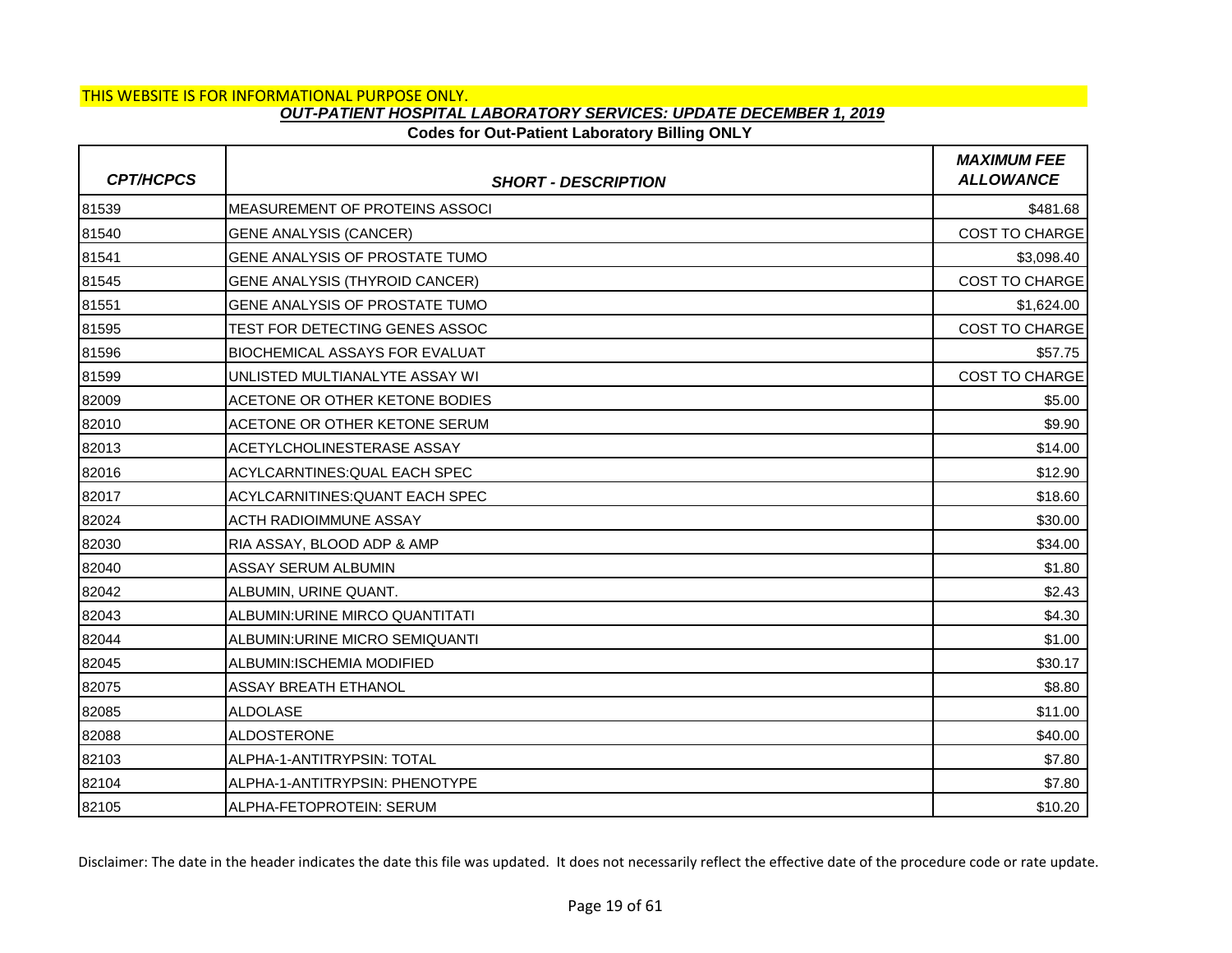### **Codes for Out-Patient Laboratory Billing ONLY**

| <b>CPT/HCPCS</b> | <b>SHORT - DESCRIPTION</b>      | <b>MAXIMUM FEE</b><br><b>ALLOWANCE</b> |
|------------------|---------------------------------|----------------------------------------|
| 82106            | ALPHA-FETOPROTEIN: AMNIOTIC FL  | \$10.20                                |
| 82107            | ALPHA-FETOPROTEIN (AFP):AFP-L3  | \$57.26                                |
| 82108            | ALUMINUM,                       | \$28.17                                |
| 82120            | AMINES VAG FLUID, QUAL          | <b>COST TO CHARGE</b>                  |
| 82127            | AMINO ACIDS: SINGLE, QUAL. EACH | \$12.90                                |
| 82128            | <b>TEST FOR AMINO ACIDS</b>     | \$12.90                                |
| 82131            | AMINO ACIDS FRACT & QUANT EACH  | \$18.64                                |
| 82135            | ASSAY, AMINOLEVULINIC ACID      | \$20.00                                |
| 82136            | AMINO ACIDS 2TO5 QUANT. EACH S  | \$18.64                                |
| 82139            | AMINO ACIDS 6 OR MORE QUANT EA  | \$18.64                                |
| 82140            | <b>AMMONIA</b>                  | \$6.00                                 |
| 82143            | AMNIOTIC FLUID SCAN             | \$4.20                                 |
| 82150            | <b>AMYLASE</b>                  | \$4.50                                 |
| 82154            | ANDROSTANEDIOL GLUCURONIED      | \$31.88                                |
| 82157            | <b>ANDROSTENDIONE</b>           | \$29.00                                |
| 82160            | ANDROSTERONE:                   | \$27.65                                |
| 82163            | <b>ANGIOTENSIN II</b>           | \$21.00                                |
| 82164            | ANGIOTENSIN-CONVERTING ENZYME   | \$20.00                                |
| 82172            | APOLIPOPROTEIN, EACH            | \$20.00                                |
| 82173            | ARGININE TOLERANCE TEST         | \$11.20                                |
| 82175            | <b>ARSENIC</b>                  | \$7.20                                 |
| 82180            | <b>ASSAY OF ASCORBIC ACID</b>   | \$3.60                                 |
| 82190            | ATOMIC ABSORPTION SPECTR., EACH | <b>COST TO CHARGE</b>                  |
| 82232            | BETA-2 MICROGLOBULIN,           | \$17.80                                |
| 82239            | <b>BILE ACIDS, TOTAL</b>        | \$20.00                                |
| 82240            | <b>CHOLYLGLYCINE</b>            | \$5.69                                 |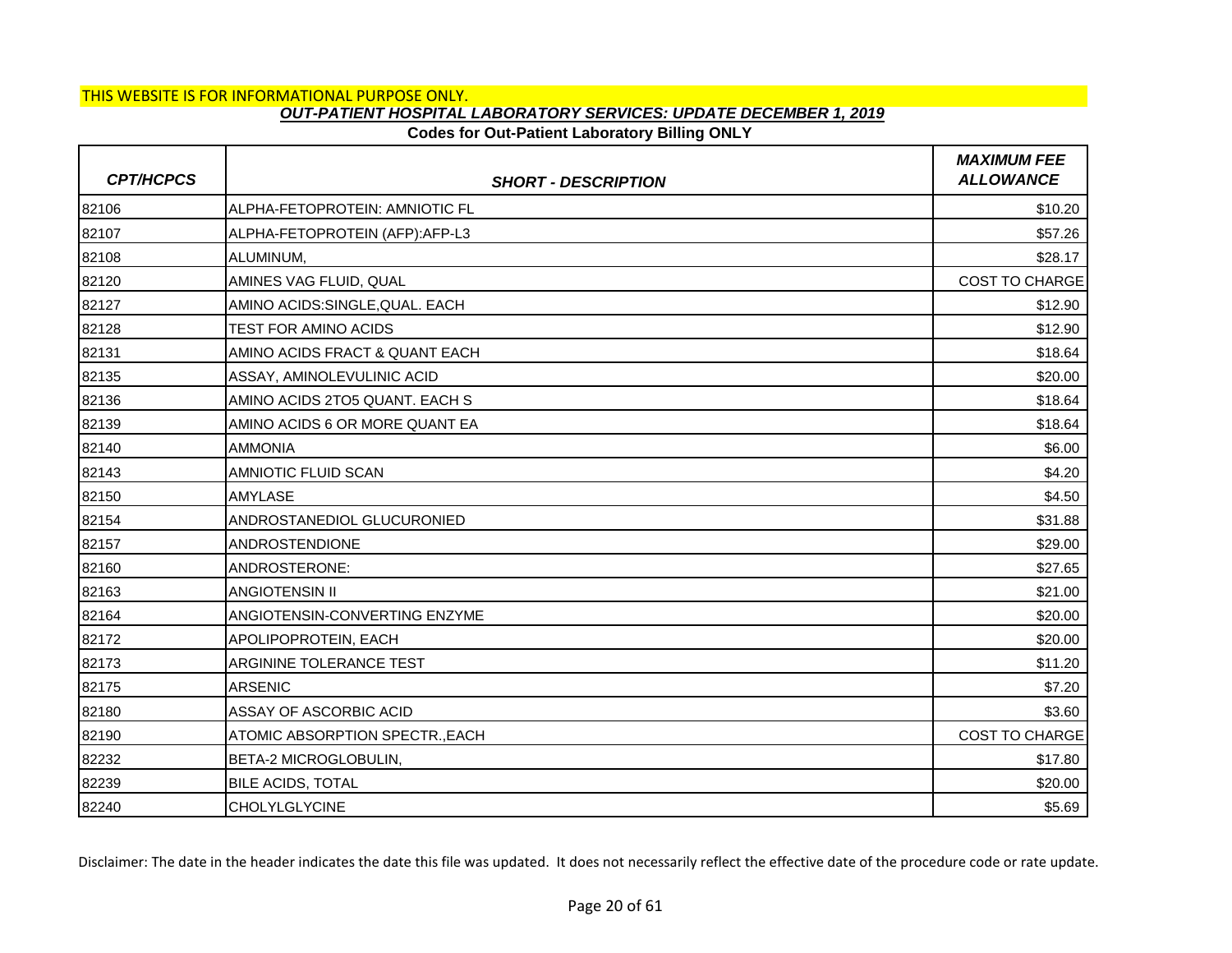# **Codes for Out-Patient Laboratory Billing ONLY**

| <b>CPT/HCPCS</b> | <b>SHORT - DESCRIPTION</b>        | <b>MAXIMUM FEE</b><br><b>ALLOWANCE</b> |
|------------------|-----------------------------------|----------------------------------------|
| 82247            | <b>BILIRUBIN: TOTAL</b>           | \$3.00                                 |
| 82248            | <b>BILIRUBIN:DIRECT</b>           | \$4.50                                 |
| 82252            | <b>FECAL BILIRUBIN TEST</b>       | \$2.50                                 |
| 82261            | <b>BIOTINIDASE EACH SPEC</b>      | \$18.64                                |
| 82270            | <b>TEST FECES FOR BLOOD</b>       | \$3.63                                 |
| 82271            | <b>BLOOD OCCULT: OTHER SOURCE</b> | \$3.57                                 |
| 82272            | BLLD OCCULT QUAL.DIGITA EXAM      | \$3.57                                 |
| 82274            | BLOOD OCCULT HGB DETERMINATION    | \$3.70                                 |
| 82286            | <b>ASSAY OF BRADYKININ</b>        | \$7.60                                 |
| 82300            | <b>CADMIUM</b>                    | \$28.00                                |
| 82306            | CALCIFEDIOL, (25-OH VIT D-3)      | \$30.00                                |
| 82308            | <b>CALCTONIN</b>                  | \$34.00                                |
| 82310            | ASSAY CALCIUM IN BLOOD,TOTAL      | \$3.00                                 |
| 82330            | ASSAY CALCIUM IN BLOOD            | \$14.70                                |
| 82331            | ASSAY CALCIUM IN BLD:AFT CAL I    | \$5.72                                 |
| 82340            | CALCIUM, URINE, QUANT. TIMED      | \$3.60                                 |
| 82355            | CALCULUS (STONE) ANALYSIS, QUAL   | \$9.00                                 |
| 82360            | CALCULUS (STONE) ASSAY, QUANT     | \$12.00                                |
| 82365            | CALCULUS (STONE) INFRARED SPEC    | \$9.00                                 |
| 82370            | X-RAY ASSAY, CALCULUS (STONE)     | \$9.00                                 |
| 82373            | CARBOHYDRATE DEFICIENT TRANSFE    | \$7.95                                 |
| 82374            | CARBON DIOXIDE (BICARBONATE)      | \$3.30                                 |
| 82375            | ASSAY BLOOD CARBON MONOXIDE       | \$6.00                                 |
| 82376            | TEST FOR CARBON MONOXIDE QUAL.    | \$3.00                                 |
| 82378            | CARCINOEMBRYONIC ANTIGEN (CEA)    | \$22.40                                |
| 82379            | CARNITINE T/F EACH SPEC           | \$18.64                                |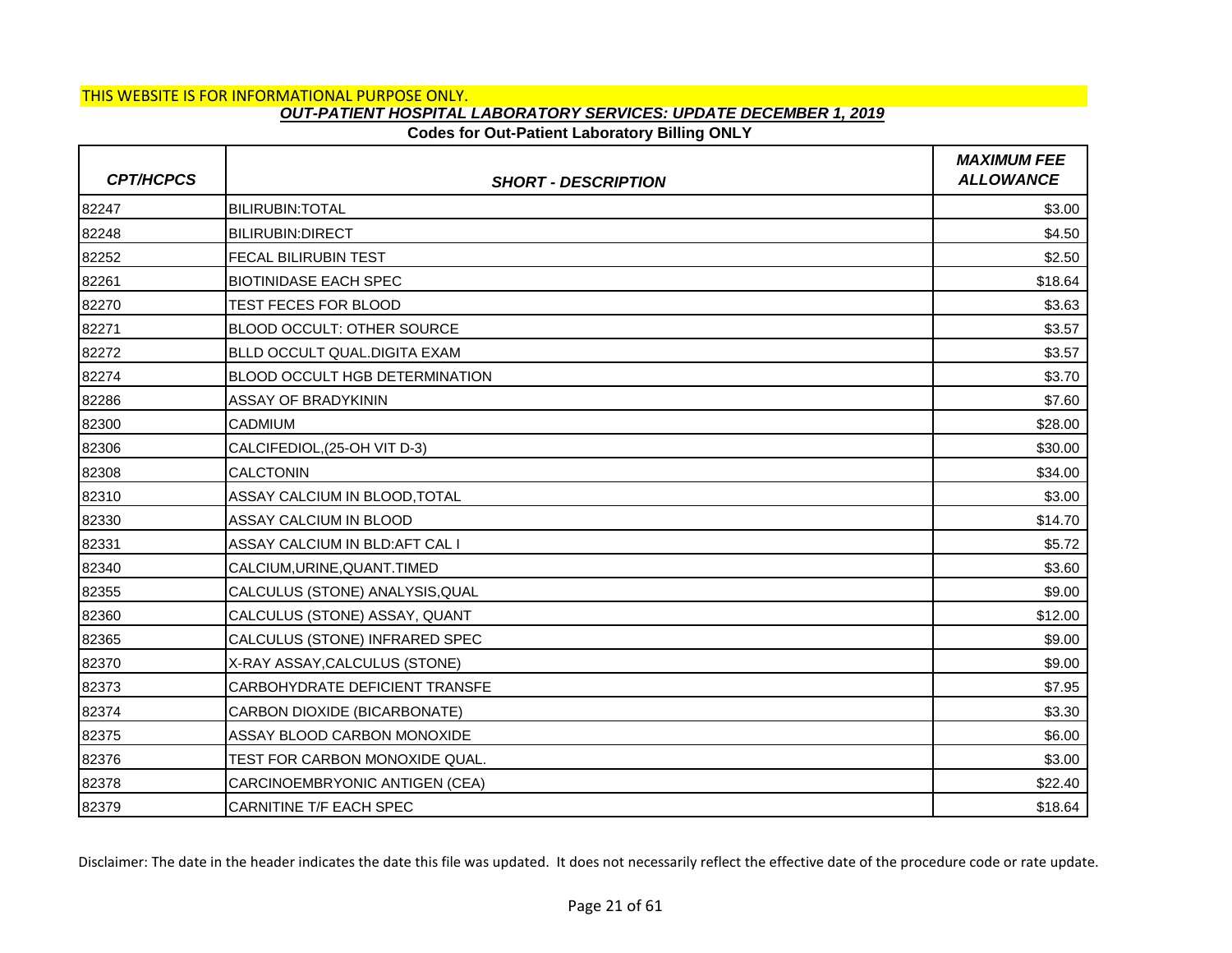### **Codes for Out-Patient Laboratory Billing ONLY**

| <b>CPT/HCPCS</b> | <b>SHORT - DESCRIPTION</b>           | <b>MAXIMUM FEE</b><br><b>ALLOWANCE</b> |
|------------------|--------------------------------------|----------------------------------------|
| 82380            | CAROTENE                             | \$6.00                                 |
| 82382            | URINE CATECHOLAMINES, TO             | \$12.00                                |
| 82383            | ASSAY BLOOD CATECHOLAMINES           | \$12.00                                |
| 82384            | ASSAY THREE CATECHOLAMINES           | \$18.00                                |
| 82387            | <b>CATHEPSIN-D</b>                   | \$24.00                                |
| 82390            | <b>BLOOD CERULOPLASMIN</b>           | \$6.00                                 |
| 82397            | CHEMILUMINESCENT ASSAY               | \$15.42                                |
| 82415            | <b>BLOOD CHLORAMPHENICOL</b>         | \$15.00                                |
| 82435            | CHLORIDES, BLOOD                     | \$3.00                                 |
| 82436            | CHLORIDES, URINE                     | \$3.00                                 |
| 82438            | <b>ASSAY SPINAL FLUID CHLORIDES</b>  | \$3.00                                 |
| 82441            | <b>TEST FOR CHLOROHYDROCARBONS</b>   | \$8.00                                 |
| 82443            | <b>ASSAY OF THIAZIDE</b>             | \$22.00                                |
| 82465            | <b>ASSAY SERUM CHOLESTEROL</b>       | \$3.00                                 |
| 82480            | <b>ASSAY SERUM CHOLINESTERASE</b>    | \$4.50                                 |
| 82482            | <b>ASSAY RBC CHOLINESTERASE</b>      | \$10.00                                |
| 82485            | <b>ASSAY CHONDROITIN SULFATE</b>     | \$28.00                                |
| 82486            | <b>GAS/LIQUID CHROMATOGRAPHY</b>     | \$4.40                                 |
| 82487            | <b>PAPER CHROMATOGRAPHY</b>          | \$4.00                                 |
| 82488            | <b>PAPER CHROMATOGRAPHY</b>          | \$15.00                                |
| 82489            | THIN LAYER CHROMATOGRAPHY            | \$15.00                                |
| 82491            | CHROM.QUANT.COLUMN ANALYTE NOT       | \$21.50                                |
| 82492            | CHROMATOGRAPHY, OUANT COL MULTI      | \$21.50                                |
| 82495            | <b>CHROMIUM</b>                      | \$9.66                                 |
| 82507            | <b>ASSAY CITRIC ACID</b>             | \$37.00                                |
| 82523            | <b>COLLAGEN CROSSLINK ANY METHOD</b> | \$11.86                                |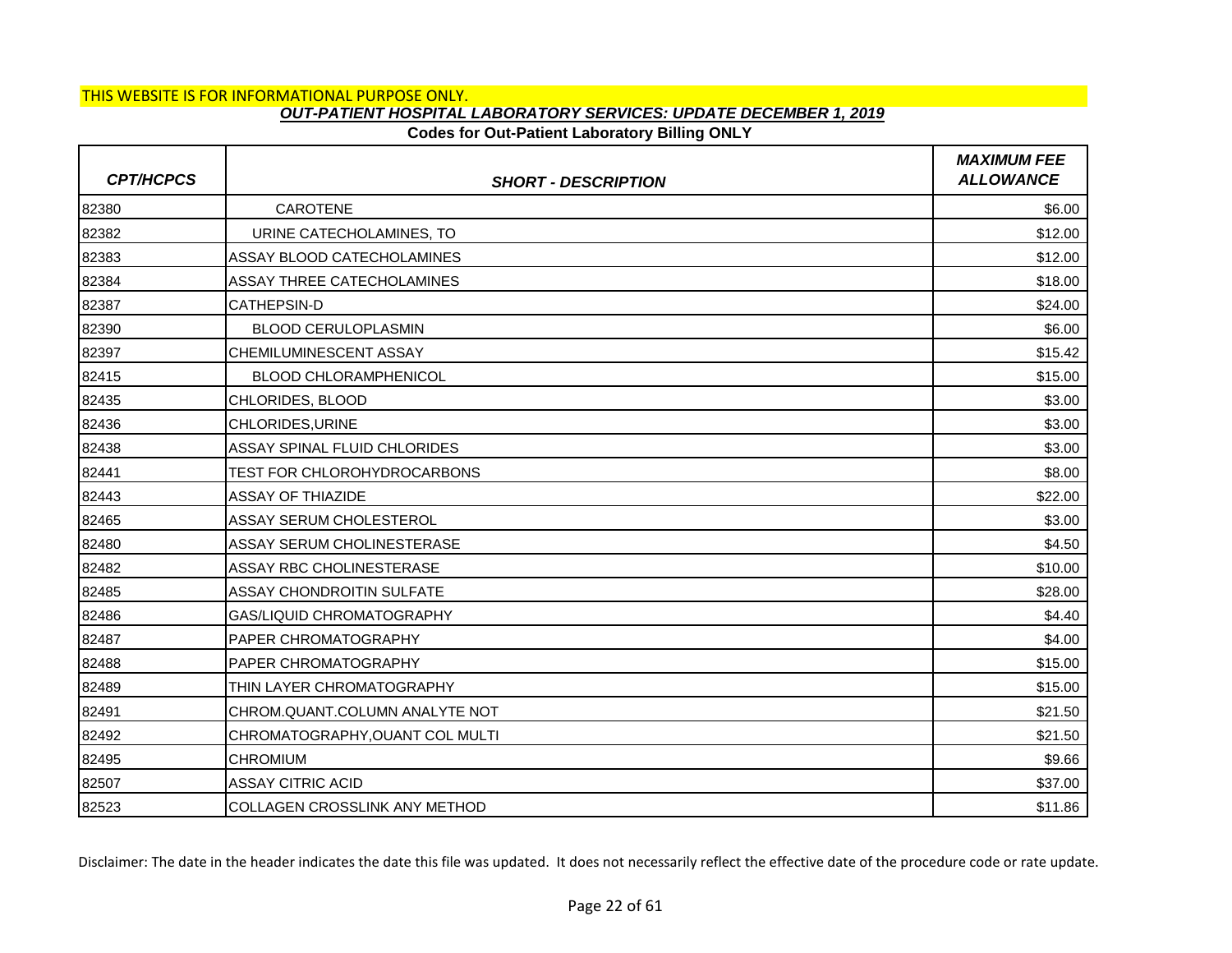# **Codes for Out-Patient Laboratory Billing ONLY**

| <b>CPT/HCPCS</b> | <b>SHORT - DESCRIPTION</b>            | <b>MAXIMUM FEE</b><br><b>ALLOWANCE</b> |
|------------------|---------------------------------------|----------------------------------------|
| 82525            | <b>COPPER</b>                         | \$9.00                                 |
| 82528            | CORTICOSTERONE                        | \$19.70                                |
| 82530            | <b>CORTISOL: FREE</b>                 | \$17.00                                |
| 82533            | CORTISOL, TOTAL                       | \$17.00                                |
| 82540            | <b>BLOOD</b>                          | \$3.00                                 |
| 82541            | COL CHROM/MASS/SPEC/EG/GC/MS O        | \$4.40                                 |
| 82542            | COL/CHROM/MASS/SPEC SINGL/S MP        | \$21.50                                |
| 82543            | STABLE ISOTOPE/DIL/SINGLE/ANAL        | \$21.50                                |
| 82544            | STABLE/ISO/DIL/MUTIPLE/ANA/QUA        | \$21.50                                |
| 82550            | CREATINE KINASE (CK), (CPK), TOT      | \$4.80                                 |
| 82552            | <b>ISOENZYMES</b>                     | \$7.80                                 |
| 82553            | <b>CREATINE KINASE MB FRACTION ON</b> | \$7.50                                 |
| 82554            | <b>CREATINE KINASE ISOFORMS</b>       | \$16.00                                |
| 82565            | <b>CREATININE</b>                     | \$3.00                                 |
| 82570            | <b>ASSAY URINE CREATININE</b>         | \$3.00                                 |
| 82575            | <b>CREATININE CLEARANCE TEST</b>      | \$4.50                                 |
| 82585            | ASSAY BLOOD CRYOFIBRINOGEN            | \$6.30                                 |
| 82595            | <b>CRYOGLOBULIN</b>                   | \$1.50                                 |
| 82600            | <b>CYANIDE</b>                        | \$25.00                                |
| 82607            | CYANCOBALAMIN (VITAMIN B-12)          | \$15.00                                |
| 82608            | CYANOCOBALAMIN: UNSAT. BIND CAPA      | \$15.00                                |
| 82610            | <b>CYSTATIN C</b>                     | \$14.92                                |
| 82615            | TEST FOR URINE CYSTINES               | \$11.00                                |
| 82626            | DEHYDROEPIANDROSTERONE, (DHEA)        | \$29.60                                |
| 82627            | DEHYDROEPIANDROSTERONE-SULFATE        | \$29.00                                |
| 82633            | DESOXYCORTICOSTERONE, RIA             | \$38.52                                |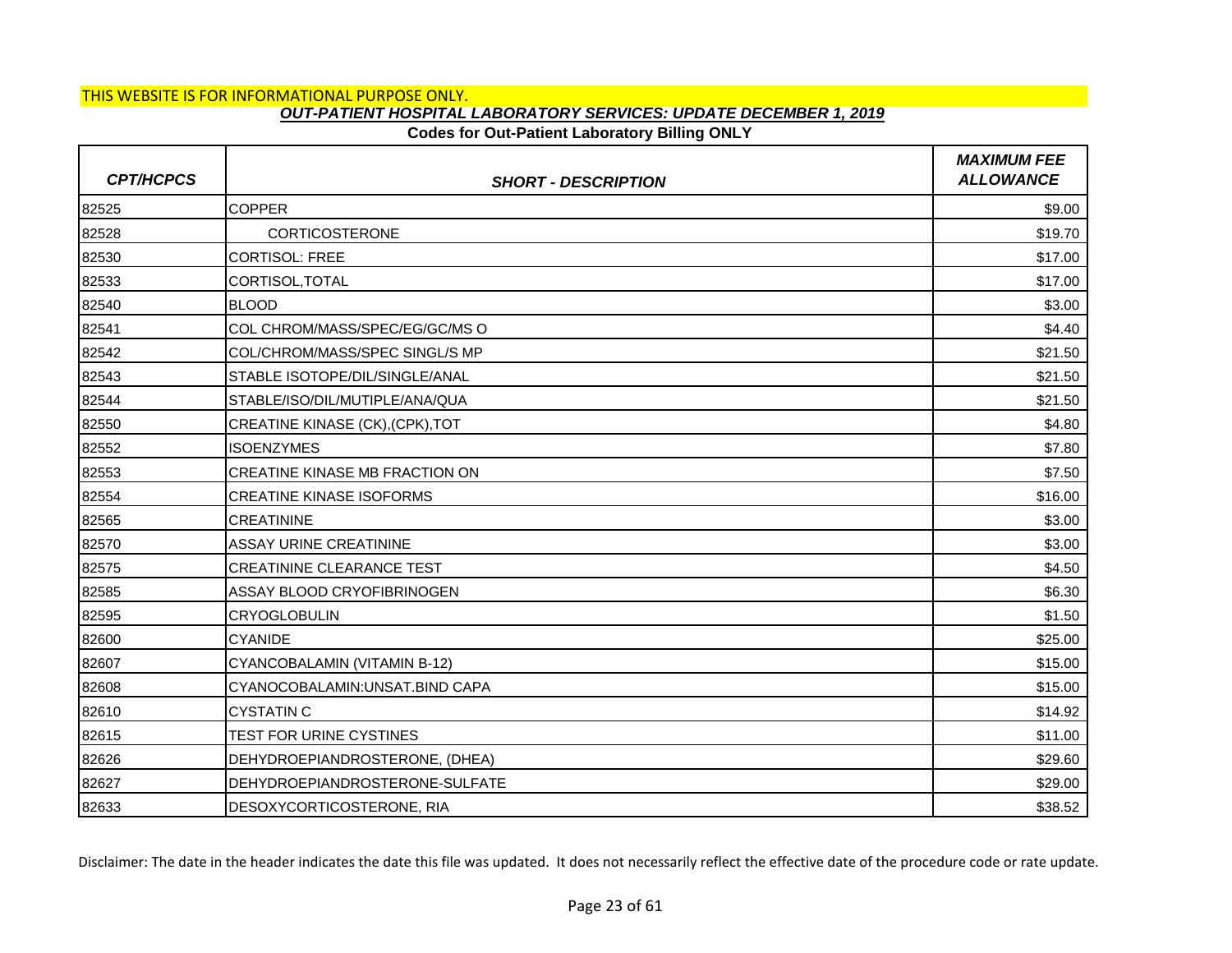# **Codes for Out-Patient Laboratory Billing ONLY**

| <b>CPT/HCPCS</b> | <b>SHORT - DESCRIPTION</b>             | <b>MAXIMUM FEE</b><br><b>ALLOWANCE</b> |
|------------------|----------------------------------------|----------------------------------------|
| 82634            | DESOXYCORTISOL, 11-                    | \$25.72                                |
| 82638            | <b>DIBUCAINE NUMBER</b>                | \$15.20                                |
| 82642            | IMEASUREMENT OF DIHYDROTESTOSTE        | \$26.02                                |
| 82652            | DIHYDROXYVITAMIN D, 1,25-              | \$47.87                                |
| 82656            | ELASTASE, PANCREATIC FECAL QUAL        | \$10.25                                |
| 82657            | <b>ENZYME, ACTIVITY N/R E/SPEC C/T</b> | \$21.50                                |
| 82658            | ENZYME ACT BL/C RADIO/EACH SPE         | \$21.50                                |
| 82664            | <b>ELECTROPHORETIC TEST</b>            | \$13.60                                |
| 82668            | <b>IERYTHROPOIETIN</b>                 | \$17.50                                |
| 82670            | <b>ESTRADIOL</b>                       | \$25.00                                |
| 82671            | <b>ESTROGENS ASSAY</b>                 | \$41.00                                |
| 82672            | <b>ESTROGEN ASSAY</b>                  | \$25.00                                |
| 82677            | RIA ASSAY OF ESTRIOL                   | \$28.00                                |
| 82679            | RIA ASSAY OF ESTRONE                   | \$25.00                                |
| 82693            | <b>ETHYLENE GLYCOL</b>                 | \$12.50                                |
| 82696            | ASSAY OF ETIOCHOLANOLONE, RIA          | \$22.00                                |
| 82705            | FATS/LIPIDS, FECES, SCREENING          | \$0.70                                 |
| 82710            | FATS/LIPIDS, FECES, QUANT.             | \$7.80                                 |
| 82715            | FECAL FAT DIFF. QUANT.                 | \$7.80                                 |
| 82725            | ASSAY BLOOD FATTY ACIDS                | \$15.50                                |
| 82726            | VERY LONG CHAIN FATTY ACIDS            | \$21.50                                |
| 82728            | FERRITIN,                              | \$16.00                                |
| 82731            | FETAL FIBRONECTIN / C/V SEC, S/        | \$71.20                                |
| 82735            | ASSAY BLOOD FLUROIDE                   | \$24.00                                |
| 82746            | FOLIC ACID, SCREEN                     | \$10.50                                |
| 82747            | <b>FOLIC ACID: RBC</b>                 | \$18.00                                |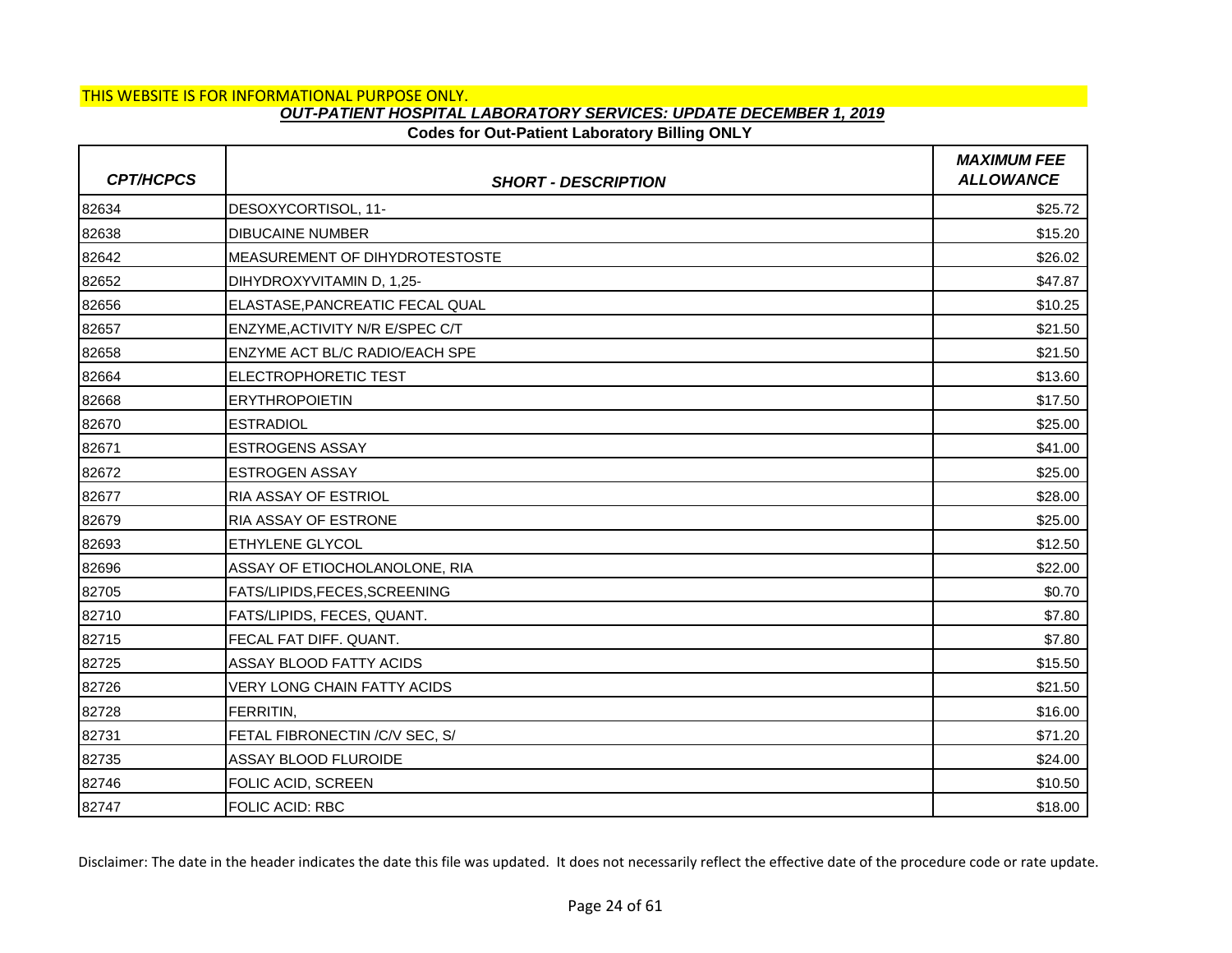# **Codes for Out-Patient Laboratory Billing ONLY**

| <b>CPT/HCPCS</b> | <b>SHORT - DESCRIPTION</b>            | <b>MAXIMUM FEE</b><br><b>ALLOWANCE</b> |
|------------------|---------------------------------------|----------------------------------------|
| 82757            | <b>ASSAY SEMEN FRUCTOSE</b>           | \$22.50                                |
| 82759            | RBC GALACTOKINASE ASSAY               | \$11.50                                |
| 82760            | <b>BLOOD GALACTOSE</b>                | \$15.00                                |
| 82775            | ASSAY GALACTOSE TRANSFERASE           | \$3.74                                 |
| 82776            | GALACTOSE TRANSFERASE TEST QUA        | \$8.90                                 |
| 82777            | GALECTIN-3                            | \$24.14                                |
| 82784            | GAMMAGLOB.A,D,G,M,EACH                | \$11.30                                |
| 82785            | RIA ASSAY GAMMAGLOBULIN E             | \$16.00                                |
| 82787            | GAMM IMM SUBCLASSES (LGG1 2 3         | \$8.82                                 |
| 82800            | BLOOD PH, BLOOD GASES                 | \$5.20                                 |
| 82803            | BLOOD GASES: PH, PO2 & PCO2           | \$16.50                                |
| 82805            | GASES BL.COMBO OF PH, PC02, P02,      | \$8.00                                 |
| 82810            | GASES BLD 02 SAT.ONLY BY DIR M        | \$10.00                                |
| 82820            | HEMOGLOBIN-OXYGEN AFFINITY            | \$10.98                                |
| 82930            | <b>GASTRIC ACID ANALYSIS, INCLUDE</b> | \$5.37                                 |
| 82938            | GASTRIN (SERUM) AFTER SECRETIN        | \$22.00                                |
| 82941            | <b>GASTRIN</b>                        | \$16.00                                |
| 82943            | <b>GLUCAGON</b>                       | \$19.00                                |
| 82945            | GLUCOSE BODY FLUIDS OTHER BLOO        | \$4.34                                 |
| 82946            | <b>GLUCAGON TOLERANCE TEST</b>        | \$13.00                                |
| 82947            | <b>GLUCOSE</b>                        | \$4.34                                 |
| 82948            | STICK ASSAY OF BLOOD GLUCOSE          | \$1.50                                 |
| 82950            | GLUCOSE TEST, POST GLUC.              | \$3.00                                 |
| 82951            | <b>GLUCOSE TOLERANCE TEST (GTT),3</b> | \$5.00                                 |
| 82952            | GTT-ADDED SAMPLES, EACH               | \$1.00                                 |
| 82955            | <b>ASSAY G6PD ENZYME</b>              | \$6.00                                 |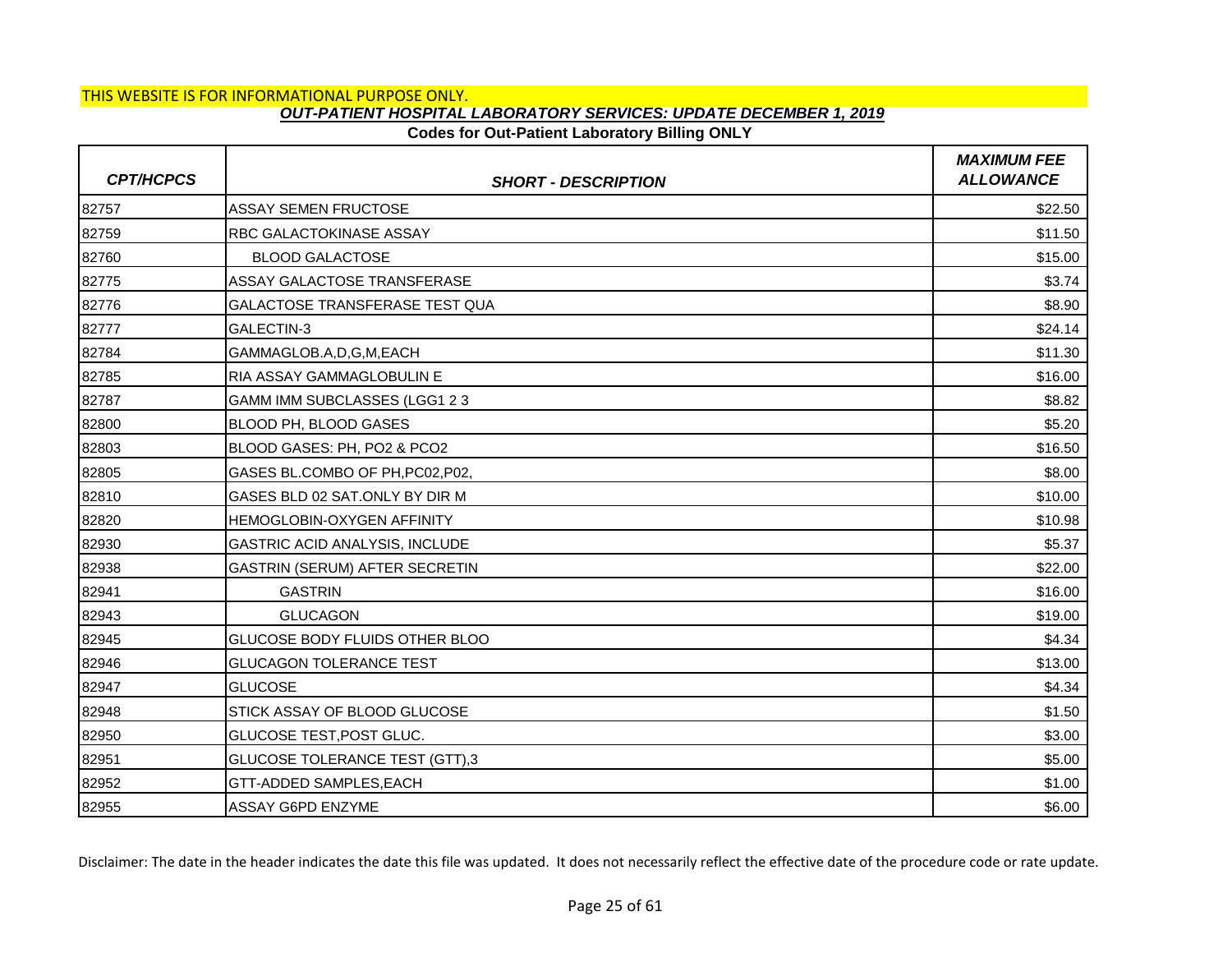# **Codes for Out-Patient Laboratory Billing ONLY**

| <b>CPT/HCPCS</b> | <b>SHORT - DESCRIPTION</b>            | <b>MAXIMUM FEE</b><br><b>ALLOWANCE</b> |
|------------------|---------------------------------------|----------------------------------------|
| 82960            | TEST FOR G6PD ENZYME, SCREEN          | \$7.00                                 |
| 82962            | GLUCOSE BLOOD MON. DEVICES HOM        | \$2.60                                 |
| 82963            | GLUCOSIDASE.BETA                      | \$26.50                                |
| 82965            | <b>GLUTAMATE DEHYDROGENASE</b>        | \$6.30                                 |
| 82977            | <b>GGT ENZYME, GAMMA</b>              | \$4.80                                 |
| 82978            | <b>GLUTATHIONE ASSAY</b>              | \$12.00                                |
| 82979            | ASSAY RBC GLUTATHIONE ENZYME          | \$9.00                                 |
| 82985            | <b>GLYCATED PROTEIN</b>               | \$6.60                                 |
| 83001            | <b>GONADOTROPIN.FOLLICLE STIM.HOR</b> | \$17.00                                |
| 83002            | PITUITARY GONADOTROPINS RIA           | \$17.00                                |
| 83003            | <b>RIA ASSAY GROWTH HORMONE</b>       | \$16.00                                |
| 83004            | <b>GROWTH HORMONE, HUMAN (HIGH)</b>   | \$16.00                                |
| 83006            | TEST FOR DETECTING GENES ASSOC        | \$24.14                                |
| 83009            | HELICOBACTER, BLOOD PYLORI, BLAN      | \$59.87                                |
| 83010            | HAPTOGLOBIN, QUANTITATIVE             | \$12.00                                |
| 83012            | HAPTOGLOBINS, PHENOTYPES              | \$12.00                                |
| 83013            | <b>HELICOBACTER</b>                   | \$48.00                                |
| 83014            | HELICOBACTER PYLORI DRUG ADMIN        | \$9.00                                 |
| 83015            | HEAVY METAL SCREENING                 | \$10.20                                |
| 83018            | HEAVY, METALS: QUANTITATIVE           | \$25.00                                |
| 83020            | HEMOGLOBIN ELECT. (EG.A2,S,C)         | \$6.00                                 |
| 83021            | HGB FRACT/QUANT CHROM/EG, A2, S,      | \$21.50                                |
| 83026            | HEMOGLOBIN COPPER SULF METH.NO        | \$2.00                                 |
| 83030            | FETAL HEMOGLOBIN CHEMICAL             | \$10.00                                |
| 83033            | FETAL FECAL HEMOGLOBIN QUAL.          | \$7.00                                 |
| 83036            | <b>GLYCOSYLATED</b>                   | \$6.60                                 |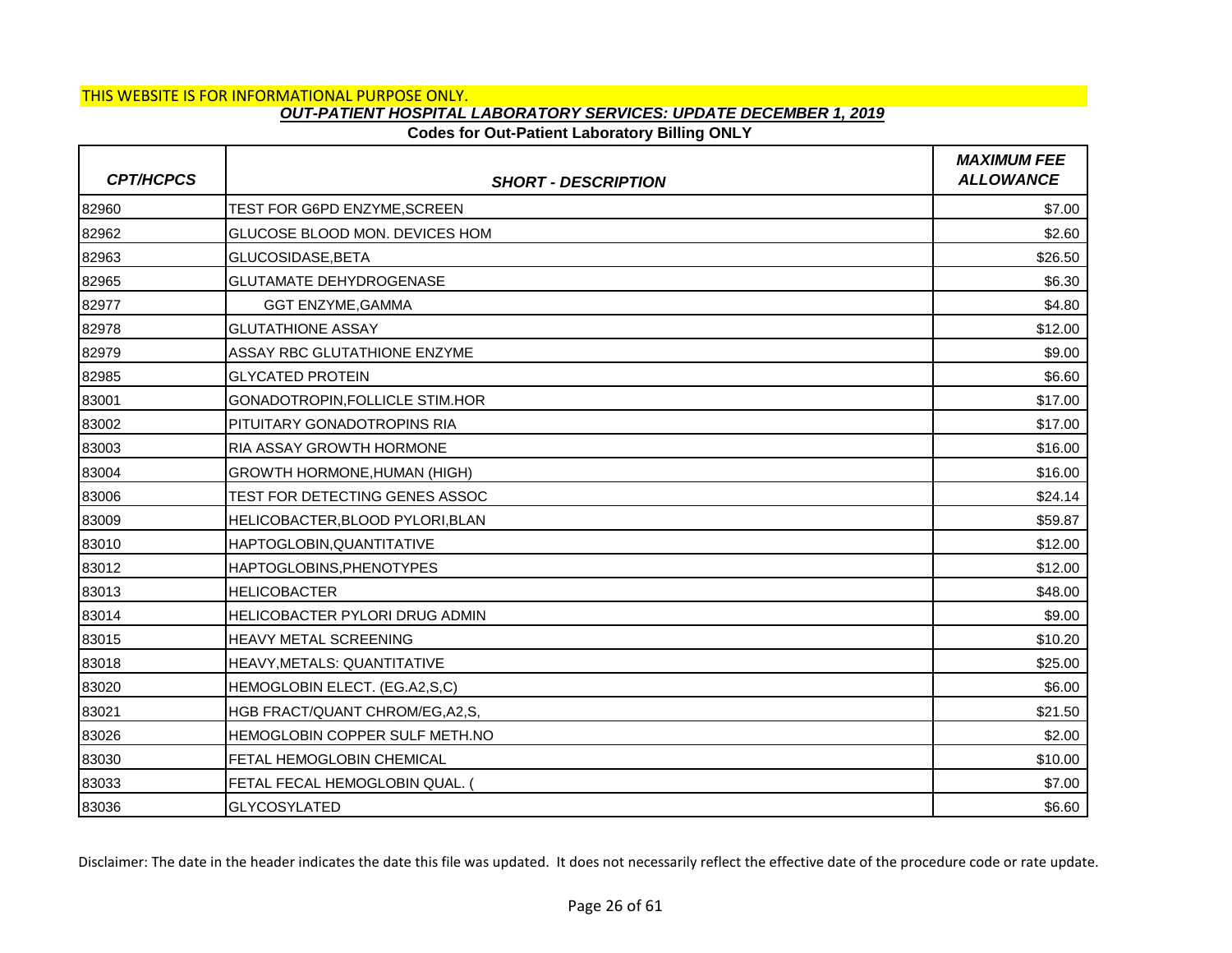### **Codes for Out-Patient Laboratory Billing ONLY**

| <b>CPT/HCPCS</b> | <b>SHORT - DESCRIPTION</b>          | <b>MAXIMUM FEE</b><br><b>ALLOWANCE</b> |
|------------------|-------------------------------------|----------------------------------------|
| 83037            |                                     | \$8.63                                 |
| 83045            | BLOOD METHEMOGLOBIN QUAL.           | \$1.50                                 |
| 83050            | <b>BLOOD METHEMOGLOBIN ASSAY</b>    | \$3.00                                 |
| 83051            | <b>PLASMA</b>                       | \$1.20                                 |
| 83060            | <b>BLOOD SULFHEMOGLOBIN ASSAY</b>   | \$3.00                                 |
| 83065            | <b>HEMOGLOBIN HEAT ASSAY</b>        | \$3.00                                 |
| 83068            | <b>HEMOGLOBIN STABILITY SCREEN</b>  | \$3.00                                 |
| 83069            | ASSAY URINE HEMOGLOBIN              | \$3.00                                 |
| 83070            | <b>HEMOSIDERIN QUALITATIVE</b>      | \$6.00                                 |
| 83080            | <b>B-HEXOSAMINIDASE, EACH ASSAY</b> | \$19.20                                |
| 83088            | <b>ASSAY HISTAMINE</b>              | \$40.00                                |
| 83090            | <b>HOMEYSTINE</b>                   | \$18.65                                |
| 83150            | <b>HVA</b>                          | \$12.00                                |
| 83491            | HYDROXYCORTICOSTEROIDS,17-RIA       | \$12.60                                |
| 83497            | <b>ASSAY URINE 5-HIAA</b>           | \$6.00                                 |
| 83498            | HYDROXYPROGESTERONE, 17-D           | \$30.50                                |
| 83500            | HYDROXYPROLINE, FREE                | \$30.00                                |
| 83505            | HYDROXYPROLINE, TOTAL               | \$30.00                                |
| 83516            | IMMUNOASSAY QUAL/SEMIQUAL FOR       | \$9.00                                 |
| 83518            | IMM.ANALYTE ANTIBODY QUAL.SEMI      | \$8.00                                 |
| 83519            | IMMUNO.ANALYTE BY RIA               | \$15.00                                |
| 83520            | IMM.ANALYTE:NOT OTHERWISE SPEC      | <b>COST TO CHARGE</b>                  |
| 83525            | <b>RIA ASSAY OF INSULIN</b>         | \$12.00                                |
| 83526            | 1NSULIN TOLERANCE TEST              | \$10.00                                |
| 83527            | <b>INSULIN:FREE</b>                 | \$16.11                                |
| 83528            | <b>INTRINSIC FACTOR LEVEL</b>       | \$20.00                                |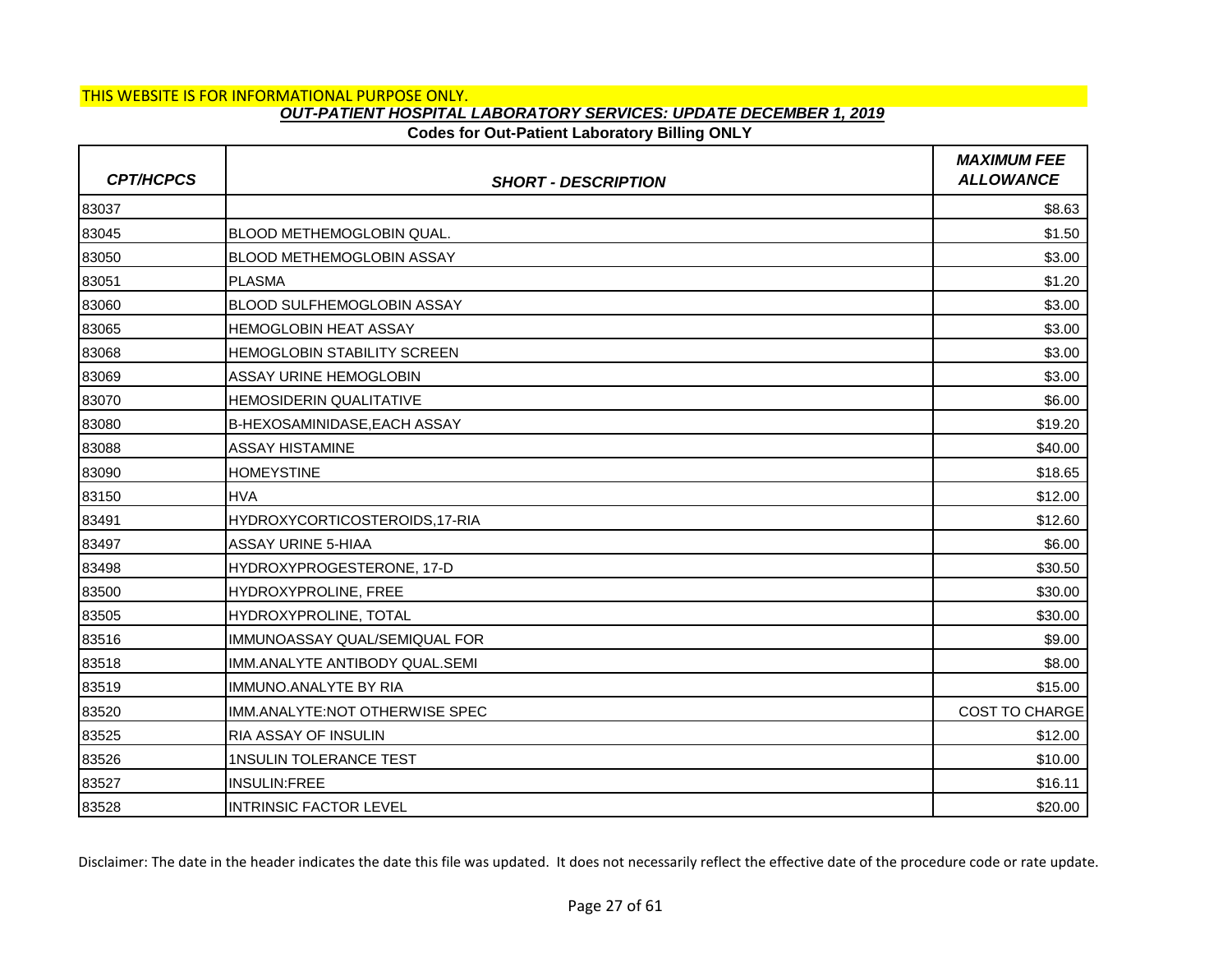## **Codes for Out-Patient Laboratory Billing ONLY**

| <b>CPT/HCPCS</b> | <b>SHORT - DESCRIPTION</b>           | <b>MAXIMUM FEE</b><br><b>ALLOWANCE</b> |
|------------------|--------------------------------------|----------------------------------------|
| 83540            | <b>ASSAY SERUM IRON</b>              | \$4.50                                 |
| 83550            | SERUM IRON BINDING TEST              | \$7.20                                 |
| 83570            | UV-ASSAY BLOOD IDH ENZYME            | \$6.00                                 |
| 83582            | <b>ASSAY URINE 17-KGS</b>            | \$6.00                                 |
| 83586            | ASSAY BLOOD 17-KETOSTEROIDS          | \$7.50                                 |
| 83593            | <b>CHROMATOGRAPH KETOSTEROIDS</b>    | \$6.00                                 |
| 83605            | <b>LACTIC ACID ASSAY</b>             | \$13.50                                |
| 83615            | UV-ASSAY BLOOD LDH ENZYME            | \$4.20                                 |
| 83625            | ASSAY BLOOD LDH ENZYMES              | \$9.00                                 |
| 83630            | LACTOFERRIN, FECAL, QUAL             | \$17.45                                |
| 83631            | LACTOFERRIN, FECAL: QUANTITATIVE     | \$17.45                                |
| 83632            | RIA PLACENTAL LACTOGEN               | \$16.00                                |
| 83633            | TEST URINE FOR LACTOSE               | \$6.30                                 |
| 83655            | <b>LEAD</b>                          | \$9.00                                 |
| 83661            | <b>L/S RATIO</b>                     | \$10.50                                |
| 83662            | L/S RATIO: FOAM STABILITY TEST       | \$5.00                                 |
| 83663            | FETAL LUNG FLUORESENCE POLARIZ       | \$10.46                                |
| 83664            | <b>FETAL LVNG:FOAMSTABILITY TEST</b> | \$5.23                                 |
| 83670            | UV-ASSAY BLOOD LAP ENZYME            | \$2.10                                 |
| 83690            | ASSAY BLOOD LIPASE                   | \$4.50                                 |
| 83695            | LIPOPROTEIN (A)                      | \$11.51                                |
| 83698            | LIPOPROTEIN-ASSOCIATED PHOSPHO       | \$37.25                                |
| 83700            | LIPOPROTEIN, BLOOD: ELECT SEP AN     | \$10.01                                |
| 83701            | LIPOPROTEIN, BL, HIGH RESO QUANT     | \$27.24                                |
| 83704            | LIPOPROTEIN, QUANT PART NUM AND      | \$28.05                                |
| 83718            | <b>BLOOD LIPOPROTEIN ASSAY</b>       | \$8.00                                 |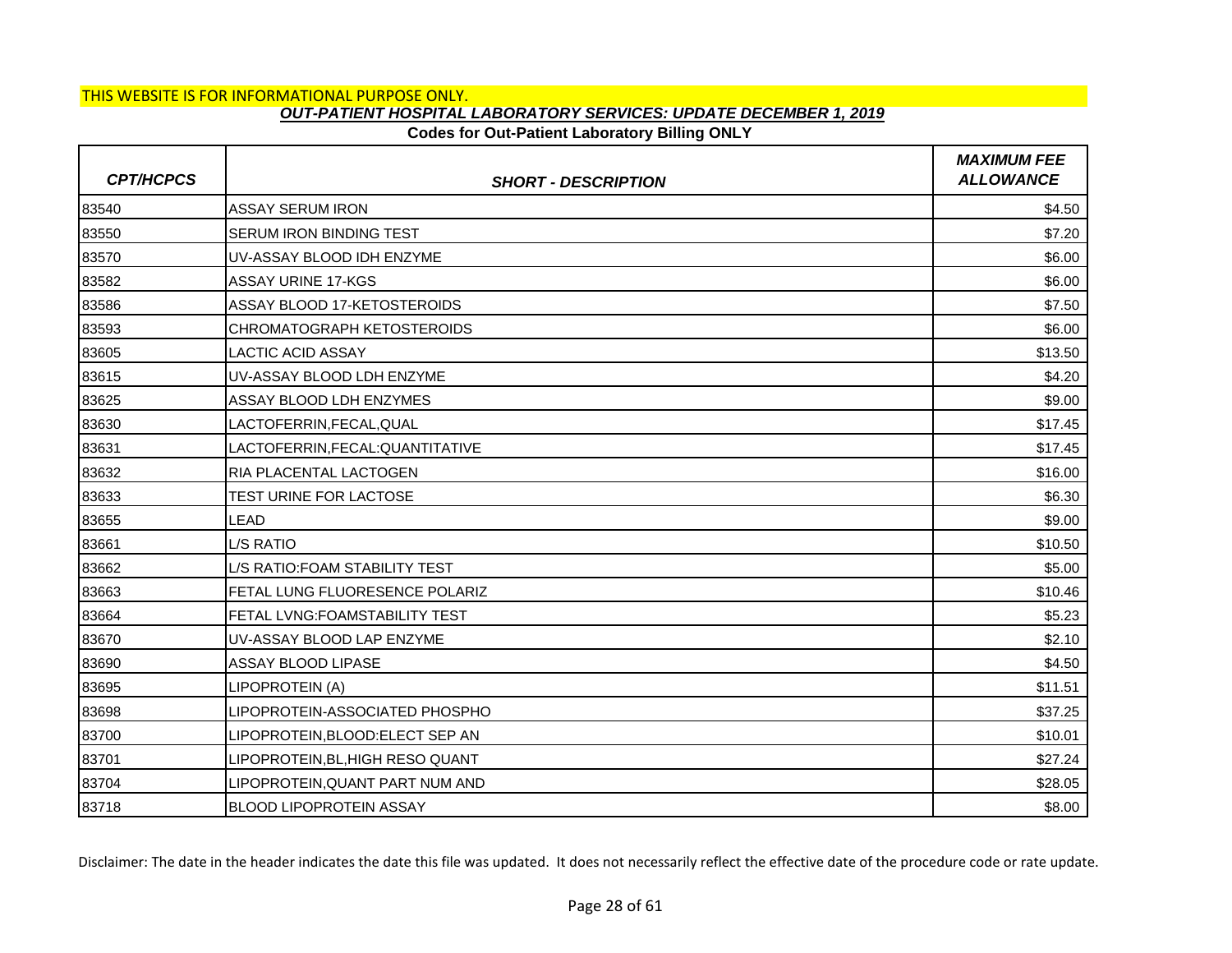# **Codes for Out-Patient Laboratory Billing ONLY**

| <b>CPT/HCPCS</b> | <b>SHORT - DESCRIPTION</b>        | <b>MAXIMUM FEE</b><br><b>ALLOWANCE</b> |
|------------------|-----------------------------------|----------------------------------------|
| 83719            | LIPOPROTEIN, VLDL CHOLESTEROL     | \$15.50                                |
| 83721            | LIPOPROTEIN, DIRECT MEAS.LDL CH   | \$10.66                                |
| 83722            | MEASUREMENT OF SMALL DENSE LOW    | \$28.05                                |
| 83727            | LUTEINIZING RELEASING FACTOR,     | \$17.00                                |
| 83735            | ASSAY BLOOD MAGNESIUM             | \$4.50                                 |
| 83775            | UV-ASSAY OF MD ENZYME             | \$5.90                                 |
| 83785            | <b>ASSAY OF MANGANESE</b>         | \$12.99                                |
| 83788            | MASS/SPEC ANALYTE, QUAL, EA, SPEC | \$4.40                                 |
| 83789            | MASS/SPECTRO, ANALYTE QUANT EAC   | \$4.40                                 |
| 83825            | <b>ASSAY BLOOD MERCURY</b>        | \$8.40                                 |
| 83835            | <b>ASSAY URINE METANEPHRINES</b>  | \$10.20                                |
| 83857            | <b>ASSAY METHEMALBUMIN</b>        | \$12.00                                |
| 83861            | MICROFLUIDIC ANALYSIS W/INTEG     | \$18.13                                |
| 83864            | <b>BLOOD MUCOPOLYSACCHARIDES</b>  | \$13.00                                |
| 83872            | ASSAY SYNOVIAL FLUID MUCIN        | \$3.20                                 |
| 83873            | MYELIN BASIC PROTEIN, CSF, RIA    | \$20.00                                |
| 83874            | <b>MYOGLOBIN ELECTROPHORESIS</b>  | \$12.00                                |
| 83876            | <b>MYELOPEROXIDASE (MPO)</b>      | \$37.25                                |
| 83880            | <b>NATRIURETIC PEPTIDE</b>        | \$37.94                                |
| 83883            | NEPHELOMETRY, EACH ANALYTE NOT    | <b>COST TO CHARGE</b>                  |
| 83885            | <b>ASSAY URINE FOR NICKEL</b>     | \$19.00                                |
| 83915            | <b>ASSAY NUCLEOTIDASE</b>         | \$6.00                                 |
| 83916            | OLIGOCLONAL IMMUNE GLOBULIN,CS    | \$20.00                                |
| 83918            | <b>ASSAY ORGANIC ACIDS</b>        | \$19.00                                |
| 83919            | ORGANIC ACID:QUAL, EACH SPEC      | \$19.00                                |
| 83921            | ORGANIC ACID, SINGLE, QUANT.      | \$19.00                                |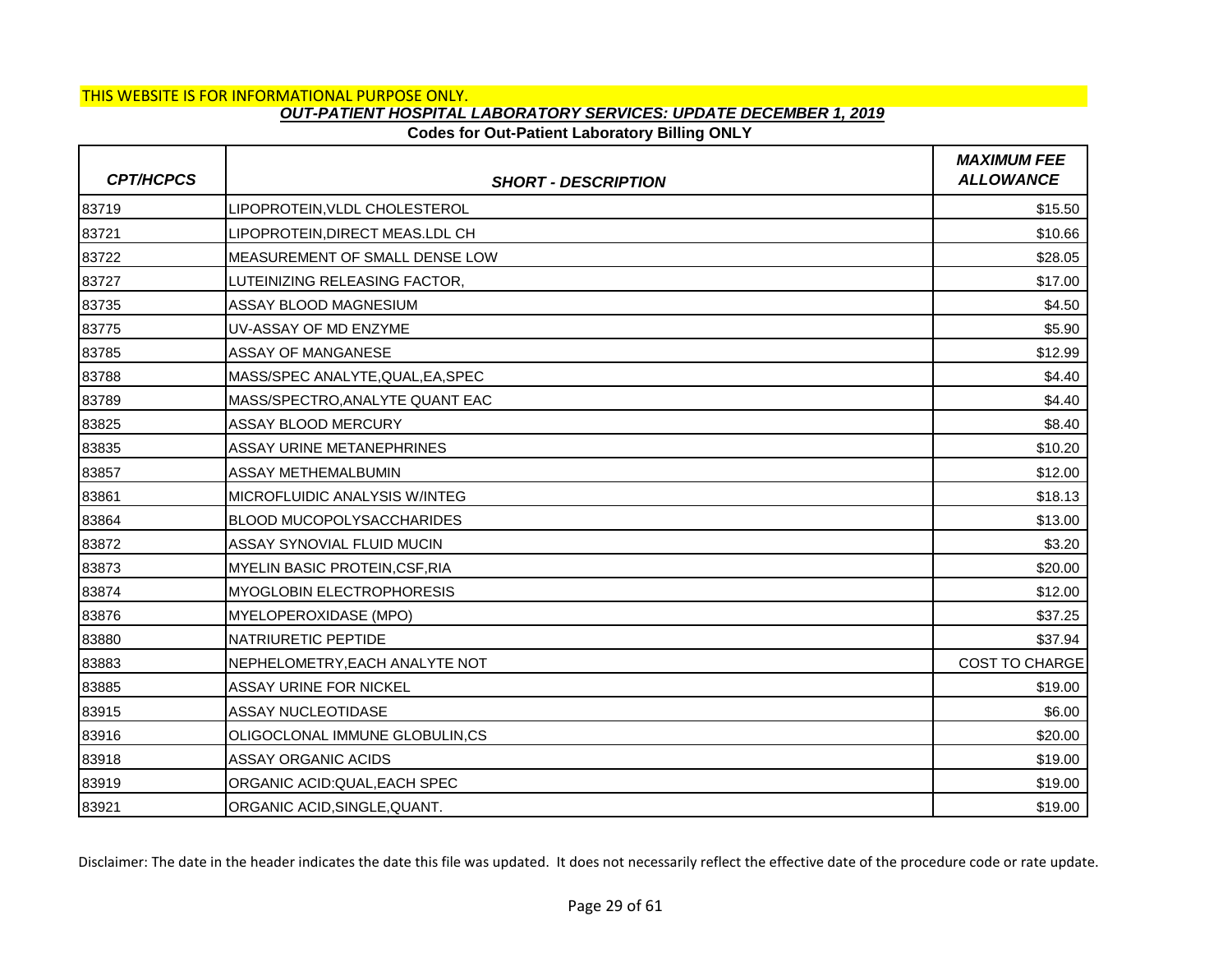### **Codes for Out-Patient Laboratory Billing ONLY**

| <b>CPT/HCPCS</b> | <b>SHORT - DESCRIPTION</b>       | <b>MAXIMUM FEE</b><br><b>ALLOWANCE</b> |
|------------------|----------------------------------|----------------------------------------|
| 83930            | ASSAY BLOOD OSMOLALITY           | \$9.00                                 |
| 83935            | <b>ASSAY URINE OSMOLALITY</b>    | \$9.00                                 |
| 83937            | <b>OSTEOCALCIN</b>               | \$40.00                                |
| 83945            | <b>ASSAY URINE OXALATE</b>       | \$17.00                                |
| 83950            | ONCOPROTEIN HER-2/NEU            | \$71.20                                |
| 83951            | ONCOPROTEIN: DES-GAMMA-CARBOXY   | \$57.26                                |
| 83970            | RIA ASSAY OF PARATHORMONE        | \$54.00                                |
| 83986            | ASSAY BODY FLUID ACIDITY         | \$4.30                                 |
| 83987            | PH: EXHALED BREATH CONDENSATE    | \$3.18                                 |
| 83992            | PHENCYCLIDINE (PCP)              | \$18.00                                |
| 83993            | CALPROTECTIN, FECAL              | \$17.45                                |
| 84030            | PKU,BLOOD                        | \$6.00                                 |
| 84035            | PHENLKETONES, QUAL.              | \$4.90                                 |
| 84060            | PHOSPHATASE, ACID: TOTAL         | \$3.60                                 |
| 84066            | PHOSPHATASE.ACID:PROSTATIC       | \$12.60                                |
| 84075            | ASSAY ALKALINE PHOSPHATASE       | \$3.60                                 |
| 84078            | ASSAY ALKALINE PHOSPHATASE       | \$3.60                                 |
| 84080            | PHOSPHATASES, ALKALINE, ISOENZYM | \$3.60                                 |
| 84081            | PHOSPHATYDYLGLYCEROL             | \$20.00                                |
| 84085            | ASSAY RBC PG6D ENZYME            | \$7.90                                 |
| 84087            | ASSAY PHOSPHOHEXOSE ENZYMES      | \$13.50                                |
| 84100            | <b>ASSAY BLOOD PHOSPHORUS</b>    | \$3.00                                 |
| 84105            | ASSAY URINE PHOSPHORUS           | \$3.00                                 |
| 84106            | PORPHOBILINOGEN, URINE, QUAL.    | \$1.80                                 |
| 84110            | PORPHOBILINOGEN, QUANT.          | \$7.50                                 |
| 84112            | PLACENTAL ALPHA MICROGLOBULIN    | \$70.69                                |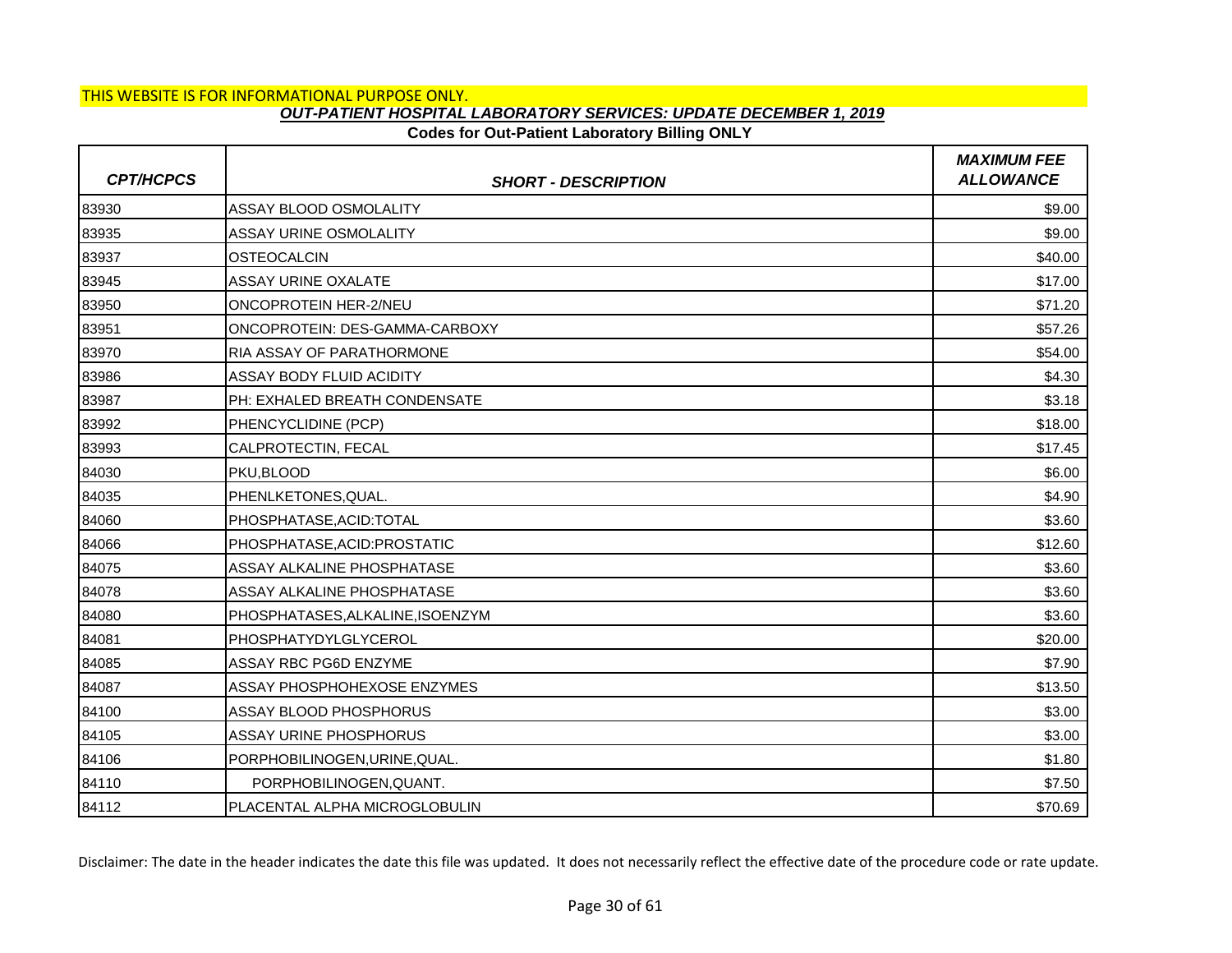# **Codes for Out-Patient Laboratory Billing ONLY**

| <b>CPT/HCPCS</b> | <b>SHORT - DESCRIPTION</b>            | <b>MAXIMUM FEE</b><br><b>ALLOWANCE</b> |
|------------------|---------------------------------------|----------------------------------------|
| 84119            | PORPHYRINS: URINE: QUANT.NS           | \$3.00                                 |
| 84120            | PORPHYRINS, URINE: QUANT. AND FR      | \$7.50                                 |
| 84126            | FECES PORPHYRINS, QUANT.              | \$34.50                                |
| 84132            | ASSAY BLOOD POTASSIUM                 | \$3.90                                 |
| 84133            | ASSAY URINE POTASSIUM                 | \$3.90                                 |
| 84134            | <b>PREALBUMIN</b>                     | \$15.91                                |
| 84135            | <b>PREGNANEDIOL: RIA</b>              | \$12.00                                |
| 84138            | PREGNANETRIOL:RIA                     | \$12.00                                |
| 84140            | <b>PREGNENOLONE</b>                   | \$27.50                                |
| 84143            | 17-HYDROXYPREGNECLONE                 | \$30.00                                |
| 84144            | <b>ASSAY PROGESTERONE</b>             | \$20.00                                |
| 84145            | PROCALCITONIN (PCT)                   | \$23.82                                |
| 84146            | <b>RIA ASSAY FOR PROLACTIN</b>        | \$20.00                                |
| 84150            | PROSTAGLANDIN, EACH                   | \$30.00                                |
| 84152            | <b>PROSTATE SPECIFIC ANTIGEN PSA</b>  | \$24.50                                |
| 84153            | <b>PROSTATE SPECIFIC ANTIGEN (PSA</b> | \$24.50                                |
| 84154            | PROSTATE SPECFIC ANTIGEN(PSA)F        | \$24.50                                |
| 84155            | PROTEIN: TOTAL, EXCEPT REF.           | \$1.80                                 |
| 84156            | PROTEIN: TOTAL EXCEPT REFRACTOM       | \$1.80                                 |
| 84157            | PROTEIN TOTAL OTHER (EG SYN FL        | \$1.80                                 |
| 84160            | PROTEIN: TOTAL, REFRACT.              | \$1.80                                 |
| 84163            | PREG-ASS.PLASMA PROTEIN PAPP-A        | \$13.38                                |
| 84165            | <b>ASSAY SERUM PROTEINS</b>           | \$6.00                                 |
| 84166            | PROTEIN, ELECT. FRACT. AND, QUAT, O   | \$15.85                                |
| 84181            | PROTEIN: WEST.BLOT INT.&REP.BLO       | \$20.00                                |
| 84182            | IPROTEIN:WEST.BLOT IMM.PROBE BA       | \$23.50                                |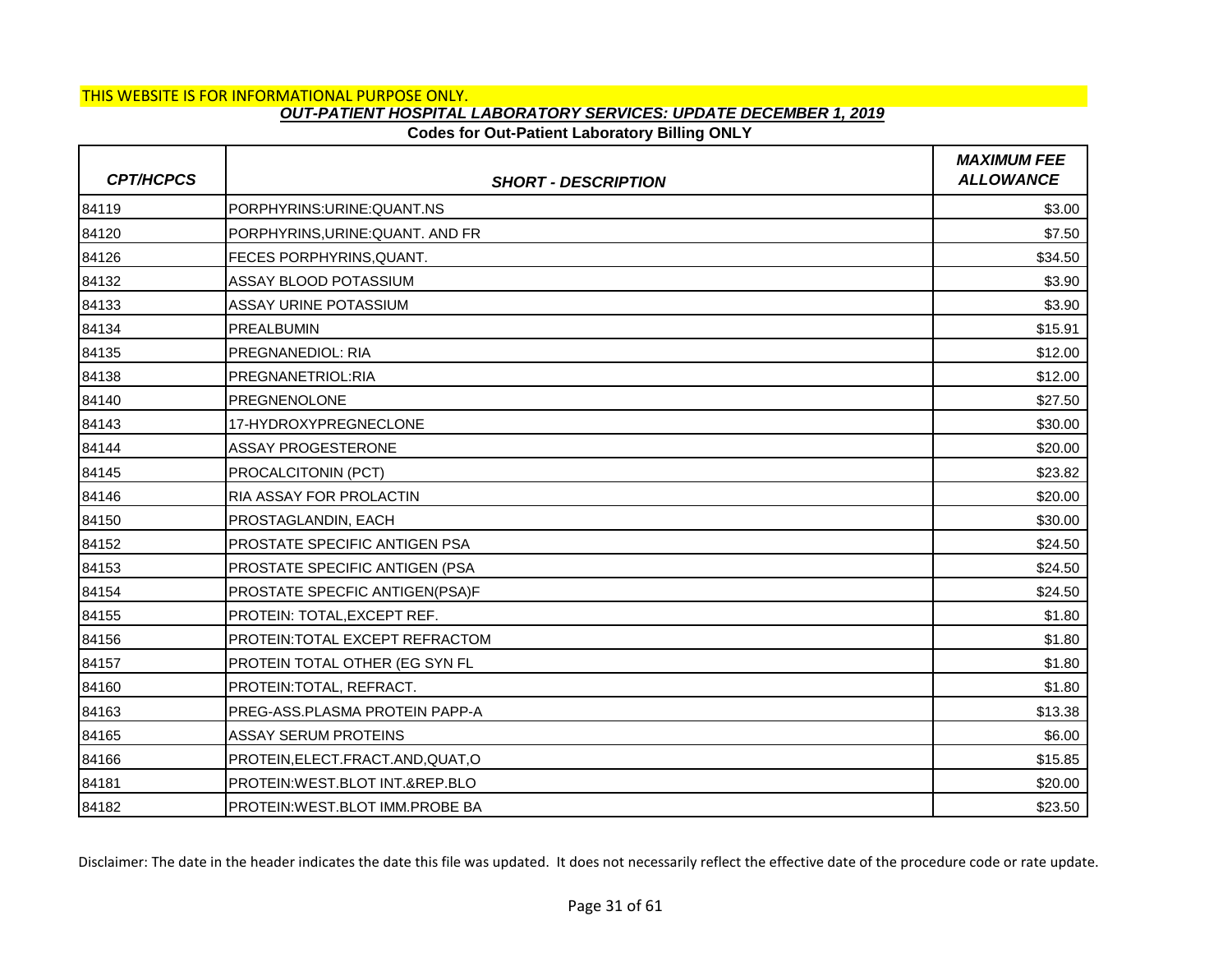# **Codes for Out-Patient Laboratory Billing ONLY**

| <b>CPT/HCPCS</b> | <b>SHORT - DESCRIPTION</b>          | <b>MAXIMUM FEE</b><br><b>ALLOWANCE</b> |
|------------------|-------------------------------------|----------------------------------------|
| 84202            | ASSAY RBC PROTOPORPHYRIN            | \$10.40                                |
| 84203            | TEST RBC PROTOPORPHYRIN             | \$3.00                                 |
| 84206            | <b>PROINSULIN</b>                   | \$19.00                                |
| 84207            | (VITAMIN B-6) PYRIDOXAL PHOS.       | \$32.00                                |
| 84210            | <b>ASSAY BLOOD PYRUVATE</b>         | \$12.80                                |
| 84220            | <b>PYRUVIC KINASE</b>               | \$10.30                                |
| 84228            | <b>QUININE</b>                      | \$13.60                                |
| 84233            | RECEPTOR ASSAY: ESTROGEN(ESTRA      | \$16.00                                |
| 84234            | <b>RECEPTOR ASSAY: PROGESTERONE</b> | \$20.00                                |
| 84235            | RECEPTOR ASSAY:ENDOCRINE:OTHER      | \$63.20                                |
| 84238            | RECEPTOR ASSAY, NON-ENDO            | \$43.00                                |
| 84244            | <b>RIA ASSAY OF RENIN</b>           | \$25.00                                |
| 84252            | <b>ASSAY VITAMIN B-2</b>            | \$24.00                                |
| 84255            | <b>SELENIUM</b>                     | \$29.60                                |
| 84260            | ASSAY BLOOD SEROTONIN               | \$35.20                                |
| 84270            | SEX HORMONE BINDING GLOBULIN (      | \$25.00                                |
| 84275            | ASSAY BLOOD SIALIC ACID             | \$16.00                                |
| 84285            | <b>ASSAY SILICA</b>                 | \$28.80                                |
| 84295            | ASSAY BLOOD SODIUM                  | \$3.90                                 |
| 84300            | <b>ASSAY URINE SODIUM</b>           | \$3.90                                 |
| 84302            | SODIUM: OTHER SOURCE                | \$3.90                                 |
| 84305            | <b>SOMATOMEDIN</b>                  | \$16.00                                |
| 84307            | <b>SOMATOSTATIN</b>                 | \$16.00                                |
| 84311            | SPECTR.ANALYTE NOT ELSEW.SPECI      | \$7.50                                 |
| 84315            | <b>BODY FLUID SPECIFIC GRAVITY</b>  | \$3.00                                 |
| 84375            | CHROMATOGRAM ASSAY, SUGARS          | \$23.20                                |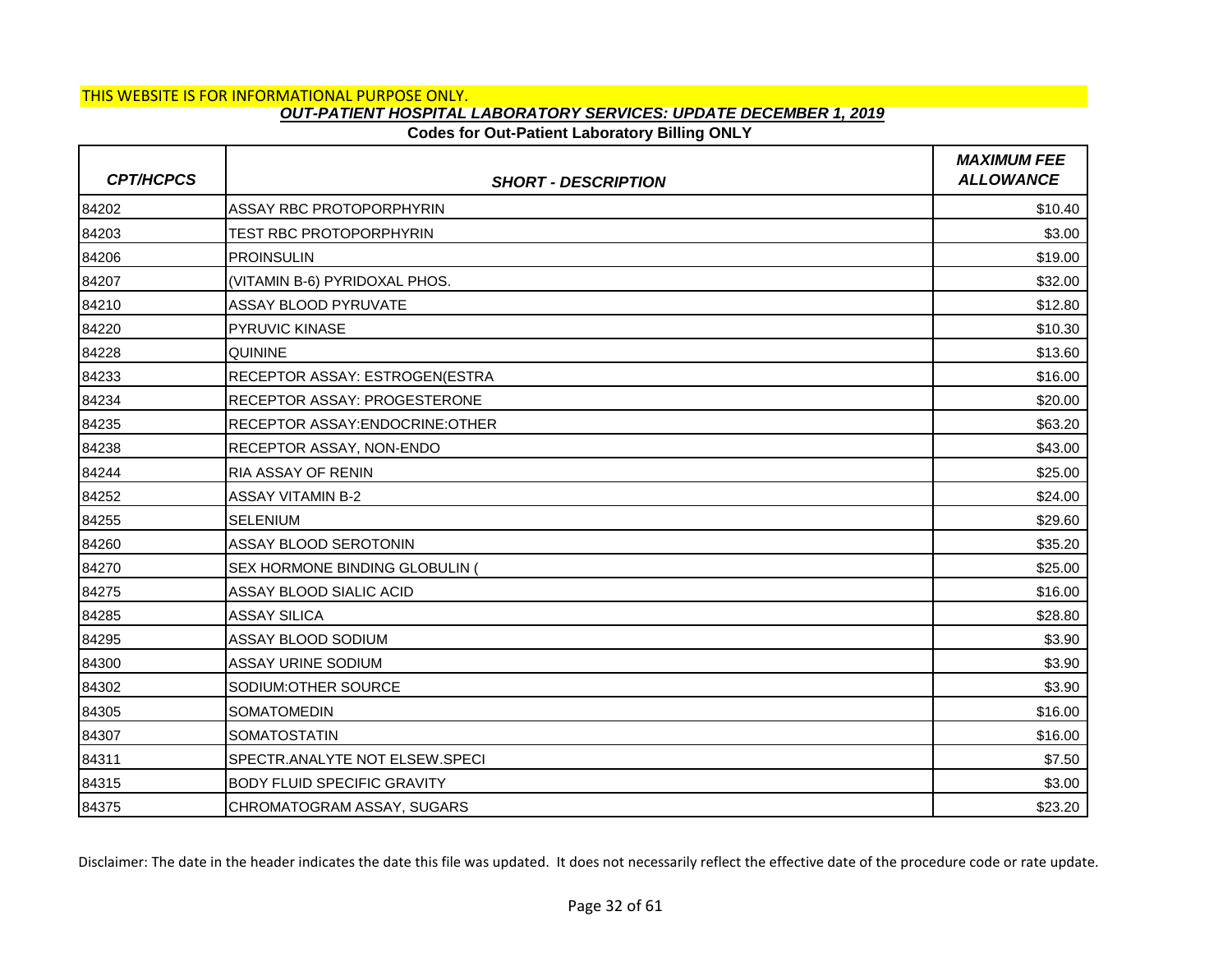# **Codes for Out-Patient Laboratory Billing ONLY**

| <b>CPT/HCPCS</b> | <b>SHORT - DESCRIPTION</b>       | <b>MAXIMUM FEE</b><br><b>ALLOWANCE</b> |
|------------------|----------------------------------|----------------------------------------|
| 84376            | SUGARS(MON-DI, OLI/: SIN-QUALT E | \$7.00                                 |
| 84377            | SUGAR/MON-DI/OLIGOSACC/M/QUAL    | \$7.00                                 |
| 84378            | SUG/OLIGOSACCHARIDES S/QUANT/E   | \$14.00                                |
| 84379            | SUGARS/OLIGOSACCHARIOES/MULT/Q   | \$14.00                                |
| 84392            | SULFATE, URINE                   | \$5.60                                 |
| 84402            | <b>TESTOSTERONE: FREE</b>        | \$30.40                                |
| 84403            | RIA ASSAY BLOOD TESTOSTERONE     | \$32.00                                |
| 84410            | <b>TESTASTERONE LEVEL</b>        | \$58.04                                |
| 84425            | <b>ASSAY VITAMIN B-1</b>         | \$29.00                                |
| 84430            | <b>THIOCYANATE</b>               | \$3.60                                 |
| 84431            | THRONBOXANE METABOLITE(S), INC   | \$18.44                                |
| 84432            | <b>THYROGLOBULIN</b>             | \$13.00                                |
| 84436            | THYROXINE, TRUE, RIA             | \$6.00                                 |
| 84437            | THYROXINE, NEONATAL              | \$6.00                                 |
| 84439            | <b>THYROID PANEL</b>             | \$10.00                                |
| 84442            | THYROID ACTIVITY (TBG) ASSAY     | \$12.00                                |
| 84443            | RIA ASSAY OF TS HORMONE          | \$23.00                                |
| 84445            | <b>RIA THYROTROPIN FACTOR</b>    | \$27.80                                |
| 84446            | <b>ASSAY VITAMIN E</b>           | \$16.80                                |
| 84449            | <b>TRANSCORTIN</b>               | \$24.00                                |
| 84450            | UV-ASSAY TRANSAMINASE (SGOT)     | \$3.00                                 |
| 84460            | UV-ASSAY TRANSAMINASE (SGPT)     | \$3.00                                 |
| 84466            | <b>TRANSFERRIN</b>               | \$15.20                                |
| 84478            | <b>ASSAY BLOOD TRIGLYCERIDES</b> | \$7.30                                 |
| 84479            | TRIIODOTHYRONINE, RESIN UPTAKE   | \$6.00                                 |
| 84480            | RIA ASSAY, T-3                   | \$15.00                                |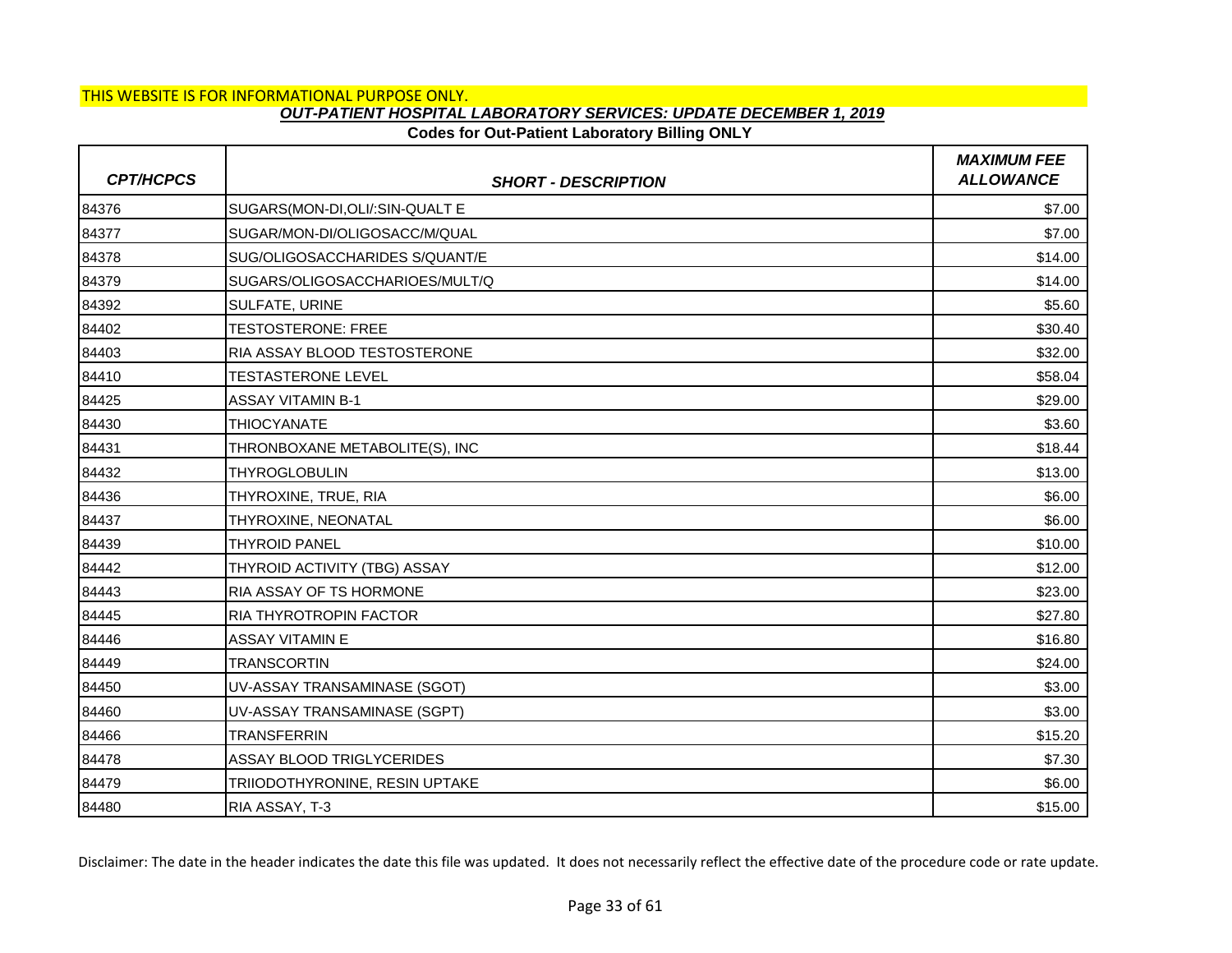### **Codes for Out-Patient Laboratory Billing ONLY**

| <b>CPT/HCPCS</b> | <b>SHORT - DESCRIPTION</b>      | <b>MAXIMUM FEE</b><br><b>ALLOWANCE</b> |
|------------------|---------------------------------|----------------------------------------|
| 84481            | TRIIODOTHYRONINE, FREE RIA      | \$15.00                                |
| 84482            | TRIDOTHYRONINE(T-3):REVERSE     | \$15.00                                |
| 84484            | TROPONIN                        | \$9.51                                 |
| 84485            | ASSAY DUODENAL FLUID TRYPSIN    | \$3.30                                 |
| 84488            | TEST FECES FOR TRYPSIN          | \$3.30                                 |
| 84490            | <b>ASSAY FECES FOR TRYPSIN</b>  | \$3.30                                 |
| 84510            | <b>ASSAY BLOOD TYROSINE</b>     | \$12.70                                |
| 84512            | TROPNIN-QUAL                    | COST TO CHARGE                         |
| 84520            | <b>ASSAY BUN</b>                | \$3.00                                 |
| 84525            | <b>STICK-ASSAY BUN</b>          | \$3.00                                 |
| 84540            | <b>ASSAY URINE UREA-N</b>       | \$3.00                                 |
| 84545            | <b>UREA-N CLEARANCE TEST</b>    | \$6.00                                 |
| 84550            | ASSAY BLOOD URIC ACID           | \$3.00                                 |
| 84560            | ASSAY URINE URIC ACID           | \$3.00                                 |
| 84577            | UROBILINOGEN, FECES: QUANT.     | \$6.00                                 |
| 84578            | TEST URINE UROBILINOGEN         | \$0.40                                 |
| 84580            | UROBILINOGEN, URINE: QUANT.     | \$2.10                                 |
| 84583            | UROBILINOGEN, URINE: SEMIQUANT. | \$2.10                                 |
| 84585            | <b>ASSAY URINE VMA</b>          | \$12.00                                |
| 84586            | VASOACTIVE INTEST. PEPTIDE(VIP  | \$48.00                                |
| 84588            | RIA ASSAY VASOPRESSIN           | \$45.00                                |
| 84590            | ASSAY BLOOD VITAMIN-A           | \$6.00                                 |
| 84591            | VITAMIN, NOT OTHERWISE SPEC.    | \$12.82                                |
| 84597            | <b>ASSAY VITAMIN-K</b>          | \$18.00                                |
| 84600            | <b>VOLATILES</b>                | \$18.00                                |
| 84620            | XYLOSE TOLERANCE TEST, BLOOD    | \$16.00                                |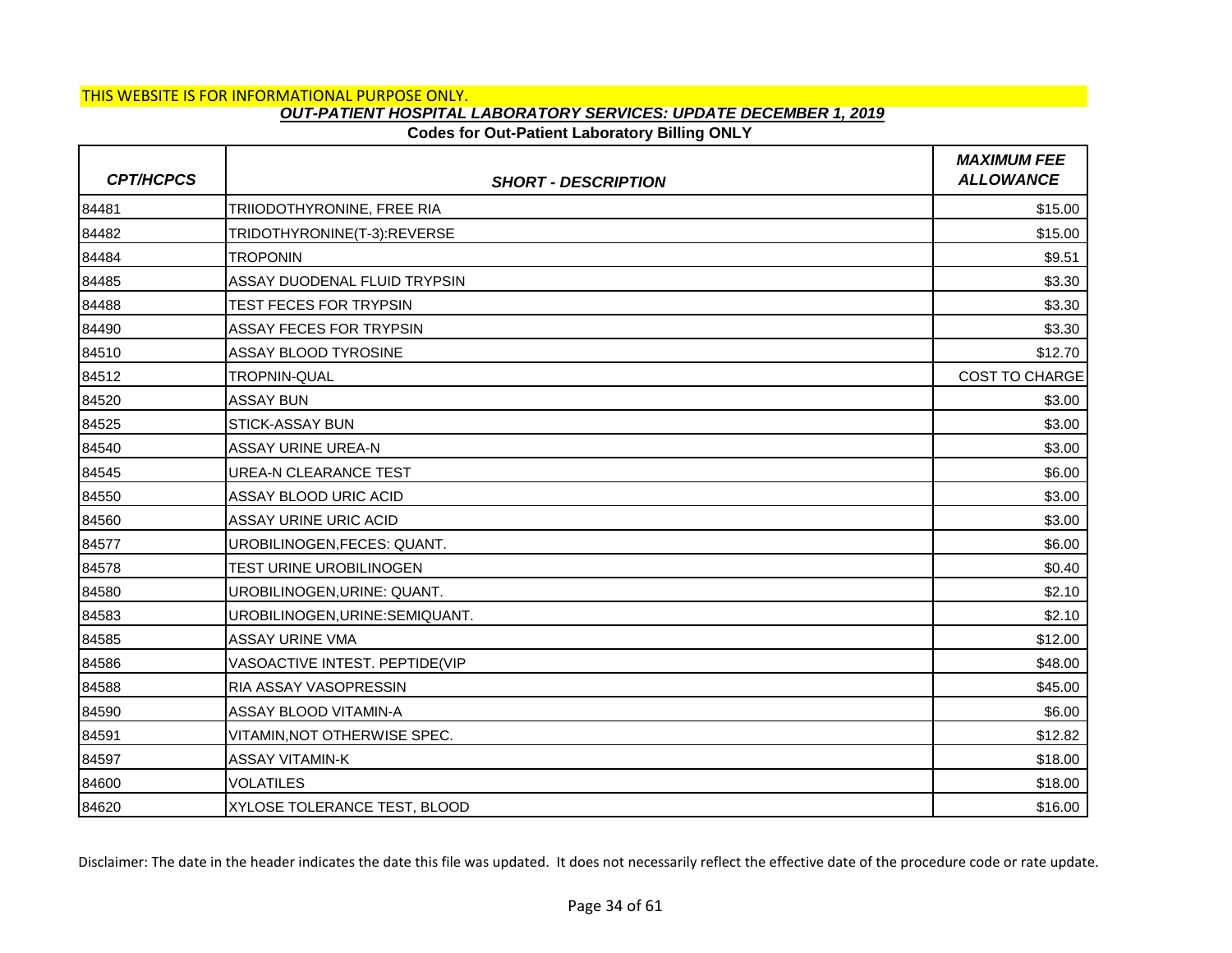# **Codes for Out-Patient Laboratory Billing ONLY**

| <b>CPT/HCPCS</b> | <b>SHORT - DESCRIPTION</b>            | <b>MAXIMUM FEE</b><br><b>ALLOWANCE</b> |
|------------------|---------------------------------------|----------------------------------------|
| 84630            | ASSAY BLOOD ZINC                      | \$15.00                                |
| 84681            | C-PEPTIDE, ANY METHOD                 | \$22.00                                |
| 84702            | GONADOTROPIN,CHORIONIC:QUANTIT        | \$11.39                                |
| 84703            | GONADOTROPIN, CHORIONIC: QUALITA      | \$3.00                                 |
| 84704            | GONADOTROPIN, CHORIONIC (HCG):        | \$13.58                                |
| 84830            | OVUL.TESTS.VISUAL COLOR COMP.M        | \$3.00                                 |
| 84999            | UNLISTED CHEMISTRY/TOXICOLOGY         | <b>COST TO CHARGE</b>                  |
| 85002            | <b>BLEEDING TIME TEST</b>             | \$1.20                                 |
| 85004            | SODIUM: OTHER SOURCE                  | \$7.20                                 |
| 85007            | <b>DIFFERENTIAL WBC COUNT</b>         | \$2.40                                 |
| 85008            | BLOOD COUNT: MAN. SMEAR EX. WITHO     | \$1.20                                 |
| 85009            | <b>DIFFERENTIAL WBC COUNT</b>         | \$1.20                                 |
| 85013            | <b>BLOOD COUNT:SPUN MICROHEMATOCR</b> | \$1.50                                 |
| 85014            | <b>HEMATOCRIT</b>                     | \$1.50                                 |
| 85018            | HEMOGLOBIN, COLORIMETRIC              | \$1.20                                 |
| 85025            | BLOOD COUNT:HEMO.PLAT.COUNT,AU        | COST TO CHARGE                         |
| 85027            | HEMOGRAM, AUTOMATED W/PLATELET        | \$4.80                                 |
| 85032            | BLOOD:COUNT, MAN.ERY:LEUK: PLATE      | \$3.00                                 |
| 85041            | RED BLOOD CELL (RBC) COUNT            | \$1.20                                 |
| 85044            | <b>RETICULOCYTE COUNT</b>             | \$3.00                                 |
| 85045            | BLOOD RETIC COUNT FLOW CYTOMET        | \$4.00                                 |
| 85046            | <b>BL/CT:RETIC, HGB CONCENTRATION</b> | \$2.75                                 |
| 85048            | WHITE BLOOD CELL (WBC) COUNT          | \$1.20                                 |
| 85049            | BLOOD COUNT: PLATELET: AUTO           | \$5.00                                 |
| 85055            | RETICULATED PLATELET ASSAY            | \$29.93                                |
| 85060            | BLOOD SMEAR, PERIPHERAL, INTER        | <b>COST TO CHARGE</b>                  |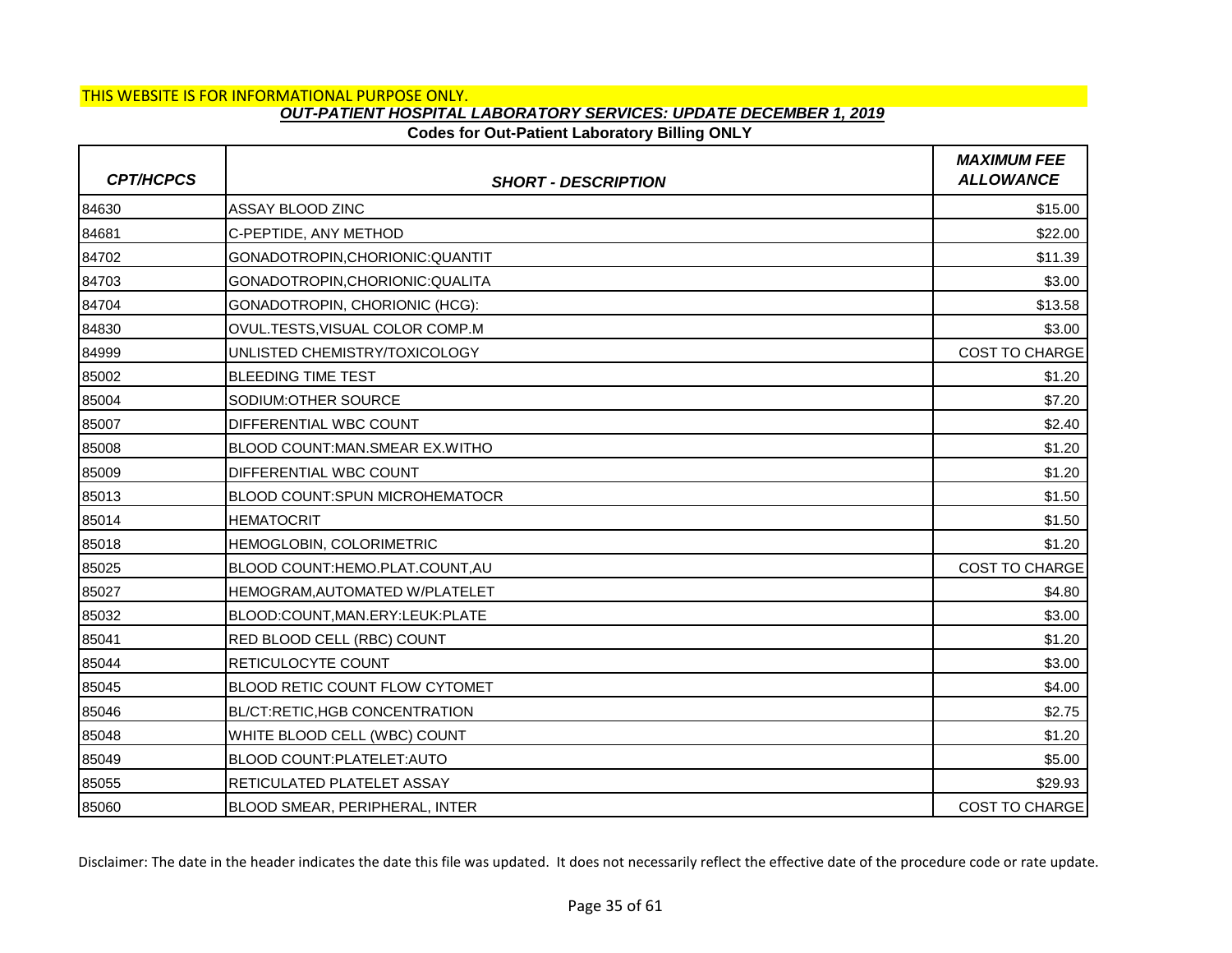# **Codes for Out-Patient Laboratory Billing ONLY**

| <b>CPT/HCPCS</b> | <b>SHORT - DESCRIPTION</b>            | <b>MAXIMUM FEE</b><br><b>ALLOWANCE</b> |
|------------------|---------------------------------------|----------------------------------------|
| 85097            | <b>BONE MARROW SMEAR INTERPRET</b>    | <b>COST TO CHARGE</b>                  |
| 85130            | CHROMOGENIC SUBSTRATE ASSAY           | <b>COST TO CHARGE</b>                  |
| 85170            | <b>BLOOD CLOT RETRACTION SCREEN</b>   | \$0.60                                 |
| 85175            | <b>BLOOD CLOT LYSIS TIME</b>          | \$3.90                                 |
| 85210            | <b>BLOOD CLOT FACTOR II TEST</b>      | \$3.00                                 |
| 85220            | <b>BLOOD CLOT FACTOR V TEST</b>       | \$24.00                                |
| 85230            | <b>BLOOD CLOT FACTOR VII TEST</b>     | \$24.00                                |
| 85240            | <b>BLOOD CLOT FACTOR VIII TEST</b>    | \$24.00                                |
| 85244            | FACTOR VIII RELATED ANTIGEN QU        | \$22.28                                |
| 85245            | CLOTTING:FACTOR VIII, VW RIST.C       | \$10.00                                |
| 85246            | CLOTTING:FACTOR VIII, VW ANTIGE       | \$10.00                                |
| 85247            | <b>CLOTTING:FACTOR VIII VON WILLE</b> | \$10.00                                |
| 85250            | <b>BLOOD CLOT FACTOR IX TEST(PTC/</b> | \$26.00                                |
| 85260            | BLOOD CLOT FACTOR X TEST(STUAR        | \$24.00                                |
| 85270            | BLOOD CLOT FACTOR XI TEST (PTA        | \$24.00                                |
| 85280            | <b>BLOOD CLOT FACTOR XII TEST</b>     | \$26.00                                |
| 85290            | <b>BLOOD CLOT FACTOR XIII TEST</b>    | \$8.00                                 |
| 85291            | <b>BLOOD CLOT FACTOR XIII TEST</b>    | \$7.00                                 |
| 85292            | <b>CLOTTING: PREKALLIKRIEW ASSAY</b>  | \$20.67                                |
| 85293            | CLOTTING:H-M-W KINNINOGEN ASSA        | \$20.67                                |
| 85300            | ANTITHROMBIN III TEST ACTIVITY        | \$15.00                                |
| 85301            | CLOT. INHIB/ANTICOAG/ANTITHROM        | \$14.00                                |
| 85302            | CLOT INHIBIT/ANTICOAC/PROTEIN         | \$16.00                                |
| 85303            | ICLOTTING INH.OR ANTIC.PROT.C.A       | \$18.00                                |
| 85305            | <b>CLOTTING INHIBITORS PROTEIN S</b>  | \$12.66                                |
| 85306            | <b>CLOTTING INH.OR ANT:PROT.S FRE</b> | \$18.00                                |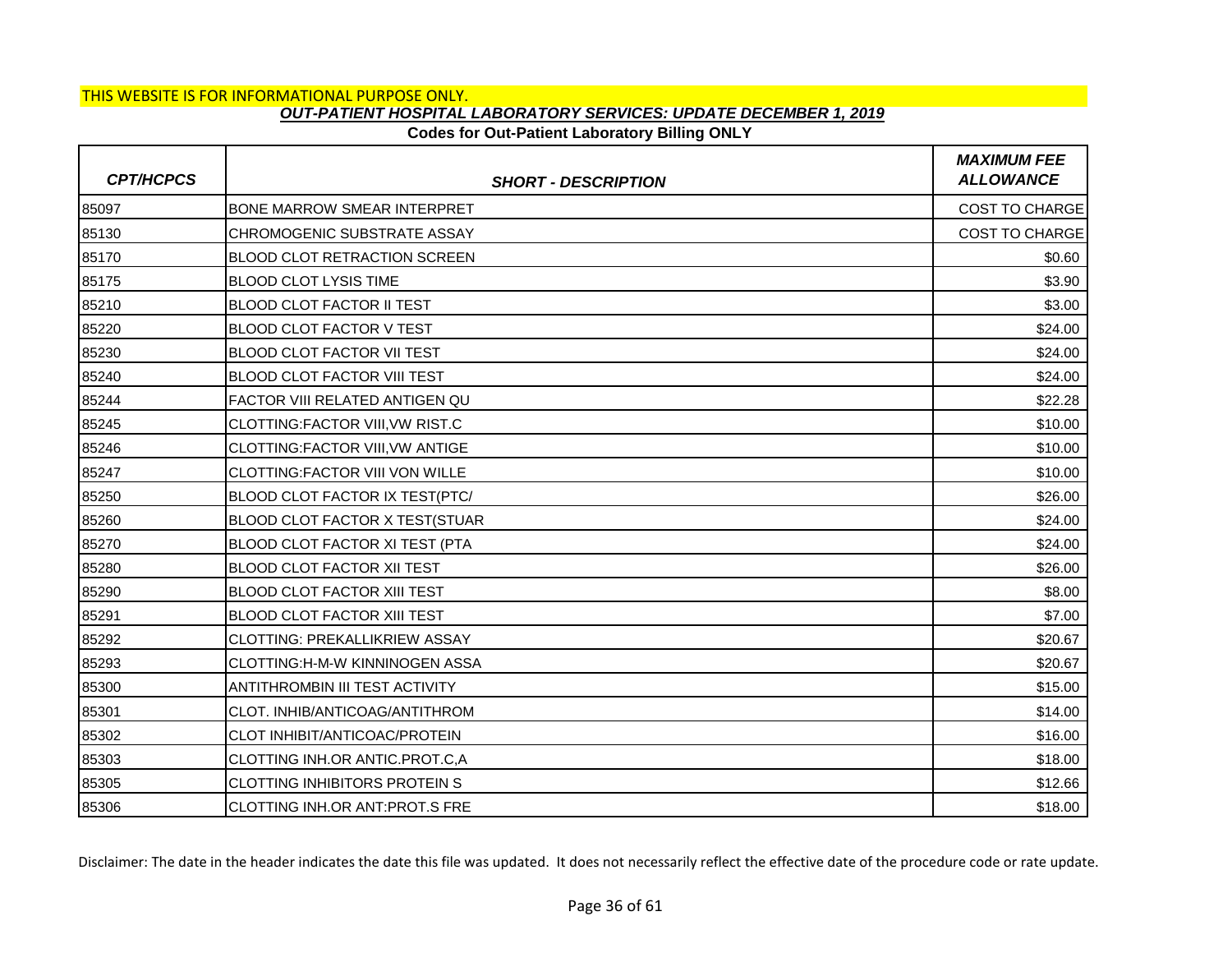### **Codes for Out-Patient Laboratory Billing ONLY**

| <b>CPT/HCPCS</b> | <b>SHORT - DESCRIPTION</b>                | <b>MAXIMUM FEE</b><br><b>ALLOWANCE</b> |
|------------------|-------------------------------------------|----------------------------------------|
| 85307            | <b>ACTIVATED PROTEIN C(APC) RESIS</b>     | \$18.00                                |
| 85335            | <b>FACTOR INHIBITOR TEST</b>              | \$10.00                                |
| 85337            | <b>THROMBOMODULIN</b>                     | \$10.00                                |
| 85345            | <b>COAGULATION TIME</b>                   | \$1.80                                 |
| 85347            | COAGULATION TIME, ACTIVATED               | \$3.00                                 |
| 85348            | COAGULATION TIME, OTHER METHOD            | \$1.20                                 |
| 85360            | <b>EUGLOBULIN LYSIS</b>                   | \$11.00                                |
| 85362            | FIBRIN DEGRADATION PRODUCTS, AG           | \$3.00                                 |
| 85366            | FDP FSP: PARACOAGULATION                  | \$8.00                                 |
| 85370            | FDP FSP: QUANTITATIVE                     | \$3.57                                 |
| 85378            | FIBRIN DEGR.PRODUCTS, D-DIMER:S           | \$5.00                                 |
| 85379            | FIBRIN DEGR.PRODUCTS, D-DIMER:Q           | \$5.00                                 |
| 85380            | FIBRIN DE: VENOUS THROM: QUAL: OR         | \$5.00                                 |
| 85384            | FIBRINOGEN: ACTIVITY                      | \$9.60                                 |
| 85385            | <b>FIBRINOGEN: ANTIGEN</b>                | \$9.60                                 |
| 85390            | <b>FIBRINOLYSINS SCREEN</b>               | \$7.00                                 |
| 85396            | COAGULATION/FIBRINOLYSIS ASSAY            | \$11.63                                |
| 85397            | <b>COAGULATION &amp; FIBRINOLYSIS FUN</b> | \$25.18                                |
| 85400            | FIBRINOLYTIC FACTORS: PLASMIN             | \$9.00                                 |
| 85410            | FIBRINOLYTIC ANTIPLASMIN-ALPHA            | \$9.00                                 |
| 85415            | FIBR.FACTORS&INH.PLASM.ACTIVAT            | \$10.00                                |
| 85420            | FIBRINOLYTIC PLASMINOGEN                  | \$7.14                                 |
| 85421            | FIBRO MECH: PLASM. ANTIGENIC ASS          | \$12.12                                |
| 85441            | <b>HEINZ BODIES: DIRECT</b>               | \$5.00                                 |
| 85445            | HEINZ BODIES: INDUCED                     | \$5.00                                 |
| 85460            | <b>HEMOGLOBIN, FETAL</b>                  | \$9.40                                 |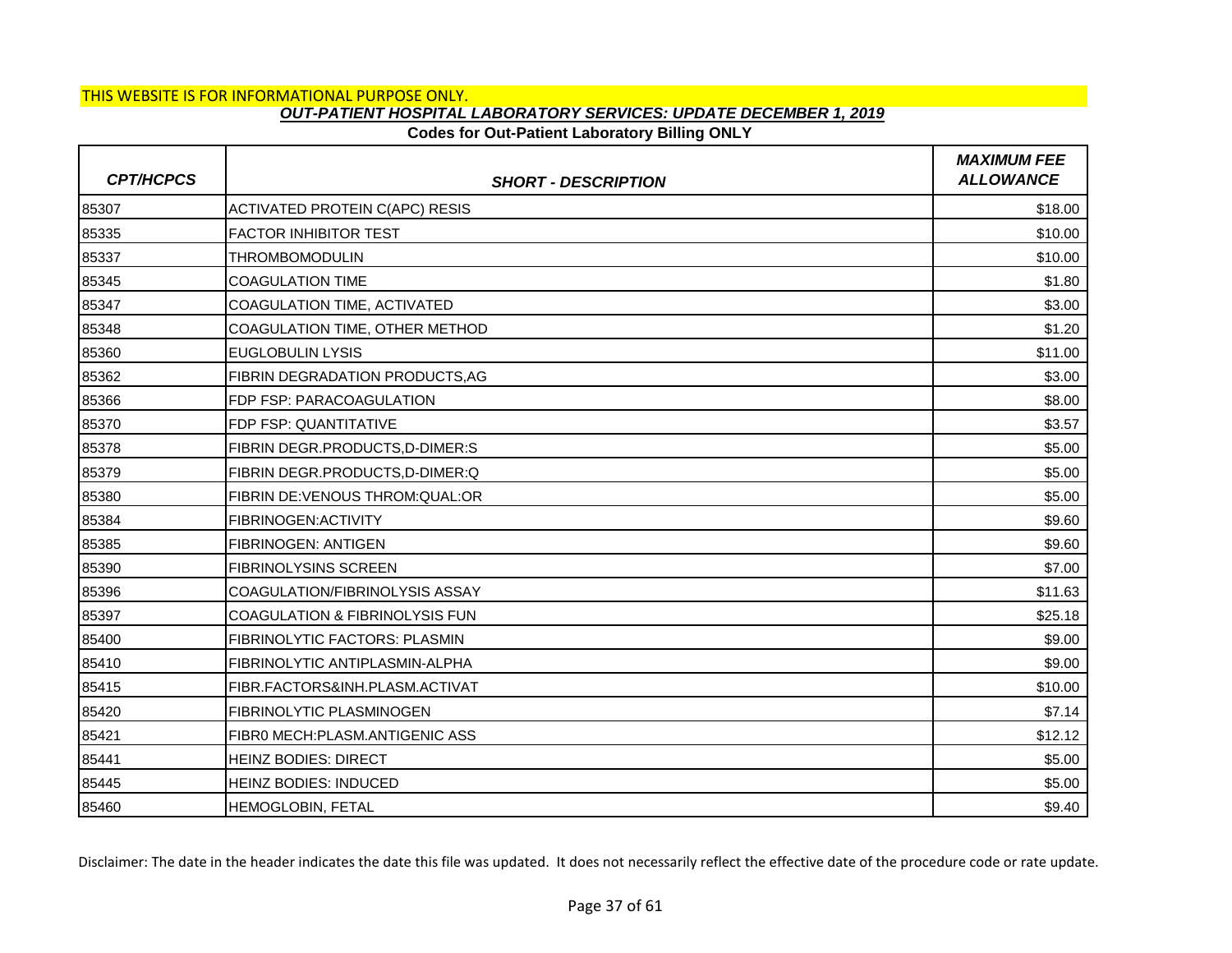## **Codes for Out-Patient Laboratory Billing ONLY**

| <b>CPT/HCPCS</b> | <b>SHORT - DESCRIPTION</b>            | <b>MAXIMUM FEE</b><br><b>ALLOWANCE</b> |
|------------------|---------------------------------------|----------------------------------------|
| 85461            | <b>HGB/RBC ROSETTE</b>                | \$9.00                                 |
| 85475            | <b>HEMOLYSIN: ACID</b>                | \$10.00                                |
| 85520            | <b>HEPARIN ASSAY</b>                  | \$7.97                                 |
| 85525            | <b>HEPARIN NEUTRALIZATION</b>         | \$16.00                                |
| 85530            | <b>HEPARIN-PROTAMINE TOLERANCE</b>    | \$16.00                                |
| 85536            | <b>IRON STAIN, PERIPHERAL BLOOD</b>   | \$5.00                                 |
| 85540            | <b>WBC ALKALINE PHOSPHATASE</b>       | \$8.90                                 |
| 85547            | <b>RBC MECHANICAL FRAGILITY</b>       | \$10.50                                |
| 85549            | <b>SERUM MURAMIDASE</b>               | \$25.00                                |
| 85555            | <b>RBC OSMOTIC FRAGILITY</b>          | \$4.80                                 |
| 85557            | RBC OSMOTIC FRAGILITY, INCUBAT        | \$4.80                                 |
| 85576            | PLATELET: AGGREGATION (IN VITRO       | \$24.01                                |
| 85597            | PLATELET NEUTRALIZATION               | \$20.00                                |
| 85598            | PHOSPHOLIPID NEUTRALIZATION: H        | \$15.98                                |
| 85610            | <b>PROTHROMBIN TIME</b>               | \$3.00                                 |
| 85611            | PROTH.TIME:SUBST.PLASMA FRACT.        | \$4.50                                 |
| 85612            | VIPER VENOM PROTHROMBIN TIME          | \$13.00                                |
| 85613            | <b>RUSSELL VIPER VENOM TIME: DILU</b> | \$10.00                                |
| 85635            | <b>REPTILASE TEST</b>                 | \$8.40                                 |
| 85651            | RBC SEDIMENTATION RATE, NON AU        | \$1.50                                 |
| 85652            | <b>SED RATE AUTOMATED</b>             | \$1.50                                 |
| 85660            | <b>RBC SICKLE CELL TEST</b>           | \$3.00                                 |
| 85670            | THROMBIN TIME: PLASMA                 | \$8.00                                 |
| 85675            | <b>THROMBIN TIME: TITER</b>           | \$6.00                                 |
| 85705            | THROMBOPLASTIN INHIBITION: TIS        | \$7.90                                 |
| 85730            | THROMBOPLASTIN TIME, PARTIAL          | \$3.00                                 |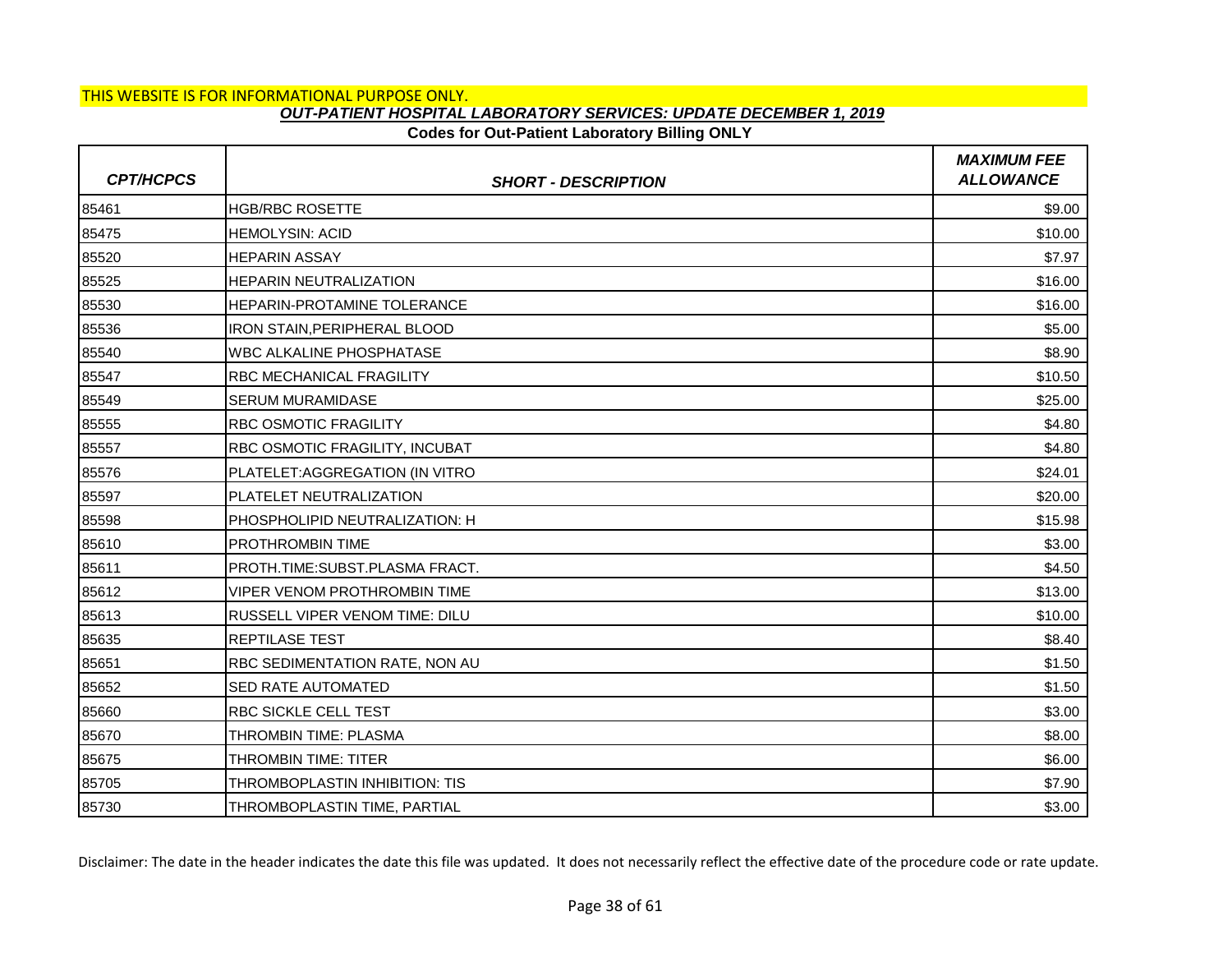# **Codes for Out-Patient Laboratory Billing ONLY**

| <b>CPT/HCPCS</b> | <b>SHORT - DESCRIPTION</b>            | <b>MAXIMUM FEE</b><br><b>ALLOWANCE</b> |
|------------------|---------------------------------------|----------------------------------------|
| 85732            | THROMBOPLASTIN TIME, SUB PLASM        | \$3.00                                 |
| 85810            | <b>BLOOD VISCOSITY EXAMINATION</b>    | \$15.00                                |
| 85999            | UNLISTED HEMATOLOGY PROCEDURE         | <b>COST TO CHARGE</b>                  |
| 86000            | AGGLUTININS: FEBRILE, EACH ANT        | \$0.96                                 |
| 86001            | ALLERGEN SPECIFIC IGG QUANT EA        | \$4.00                                 |
| 86003            | ALLERGEN SPEC.IGE: QUANT.TO 12        | \$4.00                                 |
| 86005            | ALLERGEN SPEC IGE: QUAL MULT S        | \$3.24                                 |
| 86008            | MEASURMENT OF ANTIBODY (IGE) T        | \$15.94                                |
| 86021            | <b>WBC ANTIBODY IDENTIFICATION</b>    | \$9.00                                 |
| 86022            | <b>PLATELET ANTIBODIES</b>            | \$9.00                                 |
| 86023            | ANTIBODY ID, PLAT.ASS. IMMUNOBL       | \$15.00                                |
| 86038            | ANTINUCLEAR ANTIBODIES (ANA),         | \$7.80                                 |
| 86039            | ANTINUCLEAR ANTIBODIES, ANA: TIT      | \$15.00                                |
| 86060            | <b>ANTISTREPTOLYSIN O TITER</b>       | \$3.60                                 |
| 86063            | <b>ANTISTREPTOLYSIN O SCREEN</b>      | \$1.20                                 |
| 86077            | <b>BLOOD BANK PHYSICIAN SERVICES:</b> | COST TO CHARGE                         |
| 86078            | <b>BLOOD BANK PHYSICIAN SERVICES:</b> | COST TO CHARGE                         |
| 86079            | <b>BLOOD BANK PHYSICIAN SERVICES:</b> | <b>COST TO CHARGE</b>                  |
| 86140            | <b>C-REACTIVE PROTEIN</b>             | \$3.00                                 |
| 86141            | C-REACTIVE PROTEIN: HSCRP             | \$14.30                                |
| 86146            | IBETA 2 GLYCOPROTEIN I ANTIBODY       | \$27.77                                |
| 86147            | <b>CARDIOLIPIN ANTIBODY</b>           | \$27.77                                |
| 86148            | ANTI-PHOSPHATIDYLSERINE               | \$22.00                                |
| 86152            | CELL ENUMERATION USING IMMUNOL        | <b>COST TO CHARGE</b>                  |
| 86153            | CELL ENUMERATION USING IMMUNOL        | \$29.60                                |
| 86155            | <b>CHEMOTAXIS ASSAY</b>               | \$14.00                                |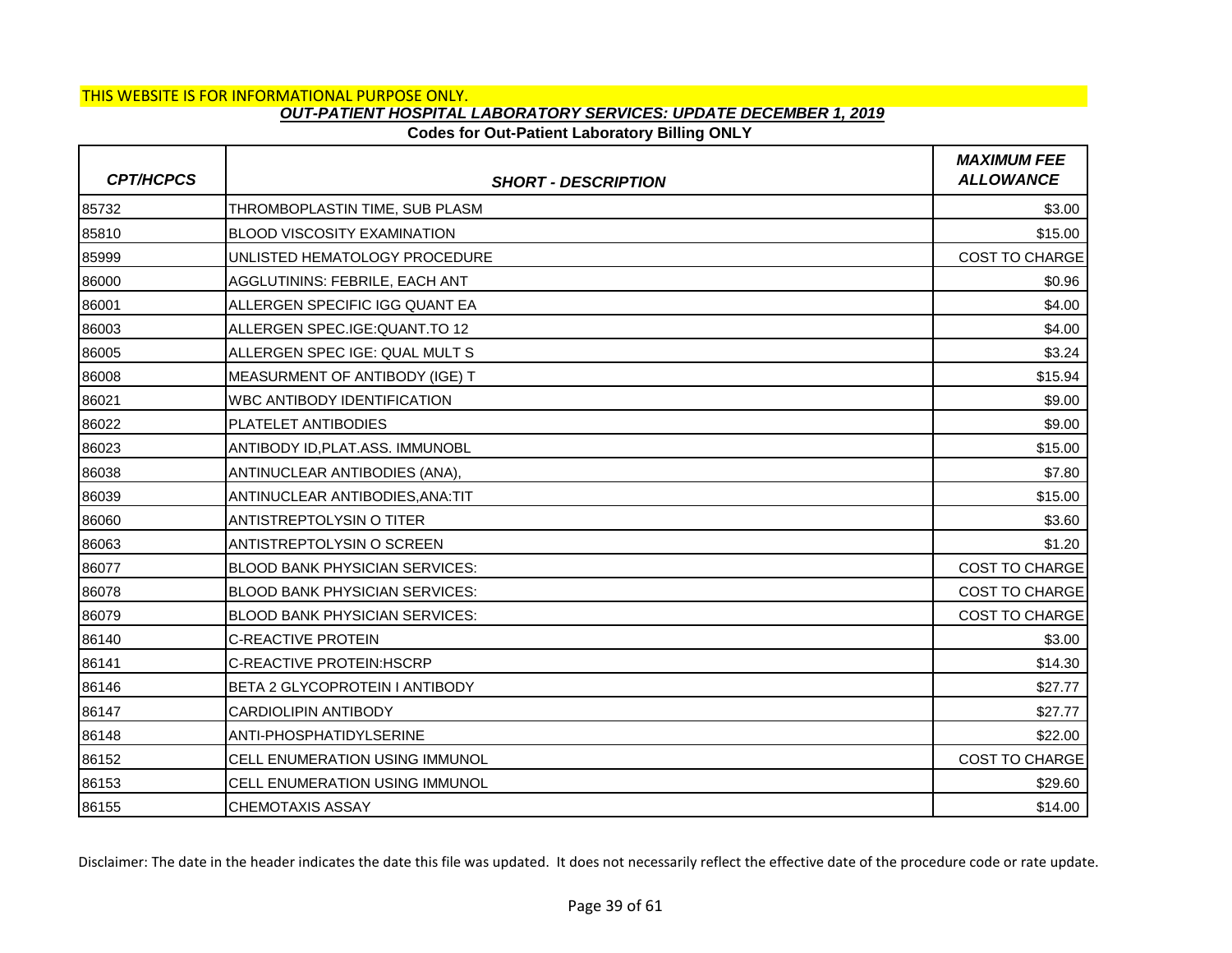# **Codes for Out-Patient Laboratory Billing ONLY**

| <b>CPT/HCPCS</b> | <b>SHORT - DESCRIPTION</b>            | <b>MAXIMUM FEE</b><br><b>ALLOWANCE</b> |
|------------------|---------------------------------------|----------------------------------------|
| 86156            | COLD AGGLUTININ: SCREEN               | \$3.00                                 |
| 86157            | <b>COLD AGGLUTININ: TITER</b>         | \$9.00                                 |
| 86160            | COMPLEMENT: ANTIGEN, EACH COMPON      | \$9.00                                 |
| 86161            | COMPLEMENT:FUNCTIONAL ACT.EACH        | \$9.00                                 |
| 86162            | COMPLEMENT: TOTAL (CH 50)             | \$15.60                                |
| 86171            | COMPLEMENT FIXATION, EACH             | \$4.50                                 |
| 86200            | CYCLIC CITRULLINATED PEPTIDE C        | \$11.51                                |
| 86215            | DEOXYRIBONUCLEASE, ANTIBODY           | \$18.00                                |
| 86225            | <b>DNA ANTIBODY</b>                   | \$13.00                                |
| 86226            | DNA ANTIBODY: SINGLE STRANDED         | \$15.00                                |
| 86235            | <b>ENA ANTIBODY</b>                   | \$24.00                                |
| 86255            | <b>FLUORESCENT ANTIBODY: SCREEN</b>   | \$7.80                                 |
| 86256            | FLUORESCENT ANTIBODY: TITER           | \$12.50                                |
| 86277            | GROWTH HORMONE, HUMAN, ANTIBODY       | \$16.00                                |
| 86280            | <b>HEMAGGLUTINATION INHIBITION</b>    | \$5.40                                 |
| 86294            | IMMUNOASSAY FOR TUMOR ANTIGEN         | \$12.00                                |
| 86300            | IMMUNOASSAY FOR TUMOR ANTIGEN         | \$23.00                                |
| 86301            | CA 19-9                               | \$23.00                                |
| 86304            | CA 125                                | \$23.00                                |
| 86305            | HUMAN EPIDIDYMIS PROTEIN 4 (HE        | \$18.50                                |
| 86308            | <b>HETEROPHILE ANTIBODIES: SCREEN</b> | \$3.00                                 |
| 86309            | HETEROPHILE ANTIBODIES: TITER         | \$5.00                                 |
| 86310            | HETEROPHILE ANTIBODIES                | \$4.50                                 |
| 86316            | <b>IMMUNOASSAY FOR TUMOR ANTIGEN</b>  | \$28.00                                |
| 86317            | IMMUNOASSAY/INFECTIOUS AGENT          | \$8.00                                 |
| 86318            | IMMUNOASSAY TO INF. AGENT ANTI        | \$7.00                                 |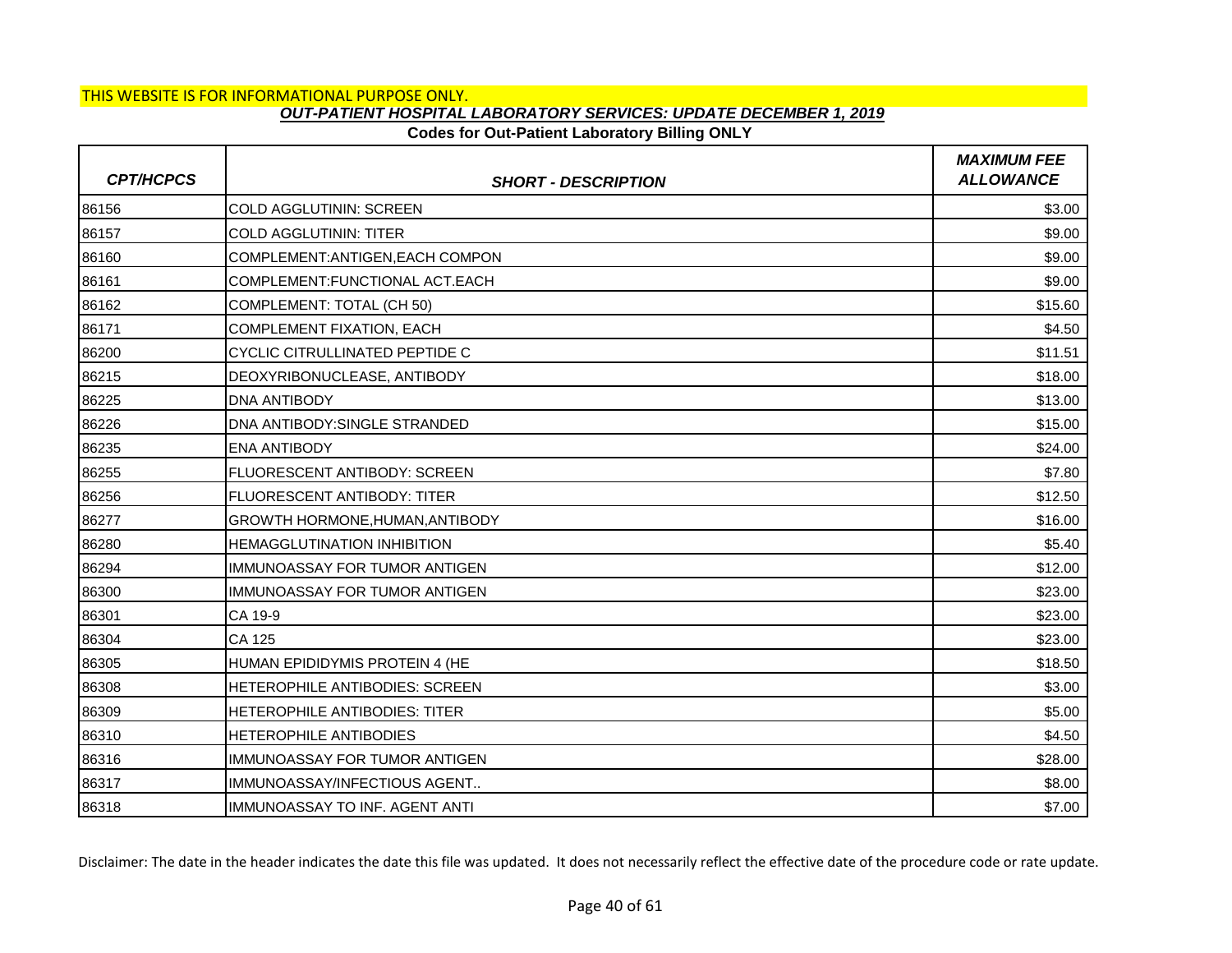### **Codes for Out-Patient Laboratory Billing ONLY**

| <b>CPT/HCPCS</b> | <b>SHORT - DESCRIPTION</b>            | <b>MAXIMUM FEE</b><br><b>ALLOWANCE</b> |
|------------------|---------------------------------------|----------------------------------------|
| 86320            | SERUM IMMUNOELECTROPHORESIS           | \$10.50                                |
| 86325            | OTHER IMMUNOELECTROPHORESIS           | \$25.00                                |
| 86327            | IMMUNOELECTROPHORESIS: CROSSED        | \$25.00                                |
| 86329            | IMMUNODIFFUSION, EACH                 | \$19.00                                |
| 86331            | IMMUNODIFFUSION OUCHTERLONY           | \$4.50                                 |
| 86332            | <b>IMMUNE COMPLEX ASSAY</b>           | \$33.00                                |
| 86334            | <b>IMMUNOFIXATION ELECTROPHORESIS</b> | \$30.00                                |
| 86335            | IMMUNO ELECT: OTHER FL, W CONCEN      | \$26.09                                |
| 86336            | <b>INHIBIN A</b>                      | <b>COST TO CHARGE</b>                  |
| 86337            | <b>INSULIN ANTIBODIES</b>             | \$13.71                                |
| 86340            | <b>INTRINSIC FACTOR ANTIBODIES</b>    | \$20.00                                |
| 86341            | <b>ISLET CELL ANTIBODY</b>            | \$25.00                                |
| 86343            | LEUKOCYTE HISTAMINE RELEASE           | \$6.00                                 |
| 86344            | LEUKOCYTE PHAGOCYTOSIS                | \$10.86                                |
| 86352            | <b>CELLULAR FUNCTION ASSAY INVOLV</b> | \$120.77                               |
| 86353            | LYMPHOCYTE TRANSFORMATION             | \$32.00                                |
| 86355            | <b>B CELL: TOTAL COUNT</b>            | \$33.54                                |
| 86356            | MONONUCLEAR CELL ANTIGEN, QUAN        | \$23.80                                |
| 86357            | NATURAL KILLER CELLS: TOTAL COU       | \$33.54                                |
| 86359            | <b>T CELLS: TOTAL COUNT</b>           | \$40.00                                |
| 86360            | T CELLS: T4 & T8, INCLUDING RA        | \$55.00                                |
| 86361            | T-CELL: ABSOLUTE CD4 COUNT            | \$29.93                                |
| 86367            | STEM CELLS (IE)CD34) TOTAL CEL        | \$41.40                                |
| 86376            | MICROSOMAL ANTIBODY (THYROID)         | \$6.60                                 |
| 86382            | NEUTRALIZATION TEST, VIRAL            | \$20.00                                |
| 86384            | NITROBLUE TETRAZOLIUM DYE             | \$10.86                                |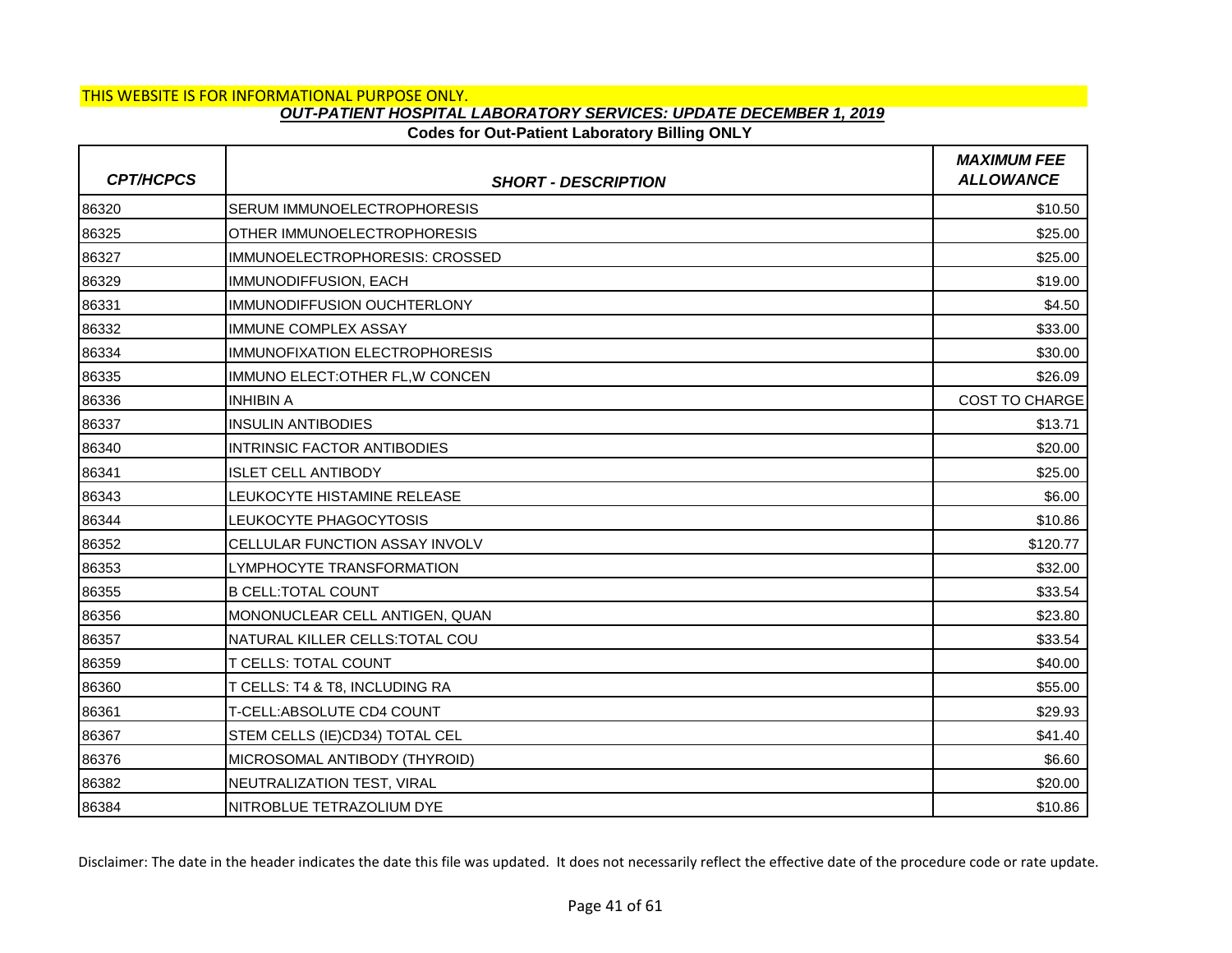### **Codes for Out-Patient Laboratory Billing ONLY**

| <b>CPT/HCPCS</b> | <b>SHORT - DESCRIPTION</b>       | <b>MAXIMUM FEE</b><br><b>ALLOWANCE</b> |
|------------------|----------------------------------|----------------------------------------|
| 86386            | NUCLEAR MATRIX PROTEIN 22.QUAL   | \$4.69                                 |
| 86403            | PRECIPITIN (EG, LATEX BEAD) OR   | \$8.00                                 |
| 86406            | <b>TITER/EACH ANTIBODY</b>       | \$6.60                                 |
| 86430            | RHEUMATOID FACTOR: QUAL.         | \$1.80                                 |
| 86431            | RHEUMATOID FACTOR: QUANTITATIV   | \$4.50                                 |
| 86480            | TBTEST CELL MED.MEAS.OF GG INT   | \$55.10                                |
| 86481            | TUBERCULOSIS TEST, CELL MEDIAT   | \$82.23                                |
| 86485            | <b>SKIN TEST: CANDIDA</b>        | COST TO CHARGE                         |
| 86486            | SKIN TEST: UNLISTED ANTIGEN. E   | \$4.56                                 |
| 86490            | COCCIDIOIDOMYCOSIS SKIN TEST     | <b>COST TO CHARGE</b>                  |
| 86510            | <b>HISTOPLASMOSIS SKIN TEST</b>  | COST TO CHARGE                         |
| 86580            | TB PATCH OR INTRADERMAL TEST     | <b>COST TO CHARGE</b>                  |
| 86590            | STREPTOKINASE, ANTIBODY          | \$8.00                                 |
| 86592            | SYPHILIS TEST(S), QUALITATIVE    | \$1.50                                 |
| 86593            | SYPHILIS TEST, QUANTITATIVE      | \$3.00                                 |
| 86602            | <b>ANTIBODY: ACTINOMYCES</b>     | \$10.00                                |
| 86603            | <b>ANTIBODY: ADENOVIRUS</b>      | \$10.00                                |
| 86606            | <b>ANTIBODY: ASPIRGILLUS</b>     | \$10.00                                |
| 86609            | ANTIBODY: BACTERIUM, NOT ELSEWH  | \$10.00                                |
| 86611            | <b>BARTONELLA</b>                | \$11.20                                |
| 86612            | <b>ANTIBODY: BLASTOMYCES</b>     | \$10.00                                |
| 86615            | ANTIBODY: BORDETELLA             | \$10.00                                |
| 86617            | LYME CONFIRM-WESTER/IMMUNBLOT    | \$19.00                                |
| 86618            | ANTIBODY: BORELLIA BUFGDORFERI(  | \$23.00                                |
| 86619            | ANTIBODY: BORRELIA (RELAPSING FE | \$10.00                                |
| 86622            | <b>ANTIBODY: BRUCELLA</b>        | \$8.00                                 |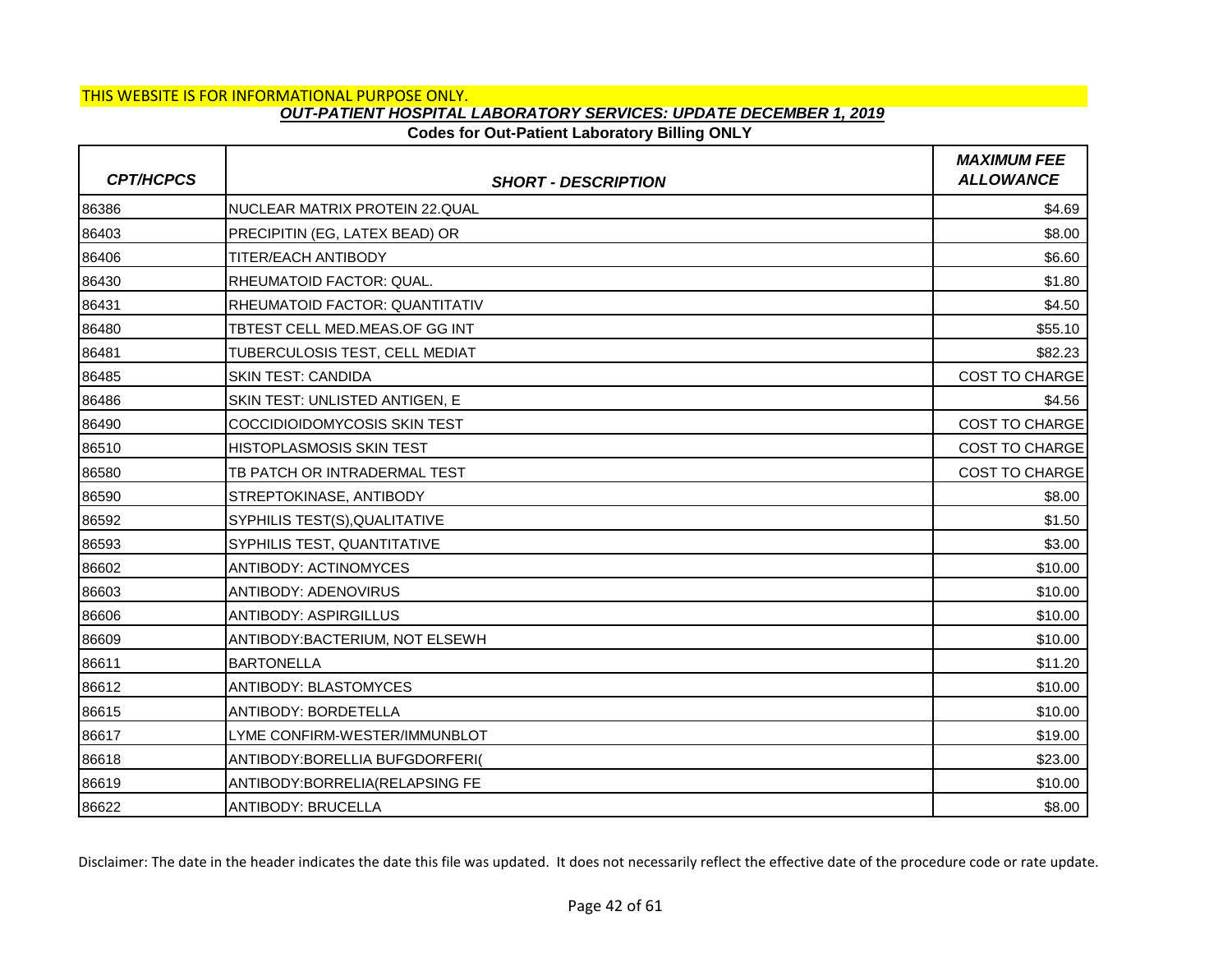# **Codes for Out-Patient Laboratory Billing ONLY**

| <b>CPT/HCPCS</b> | <b>SHORT - DESCRIPTION</b>         | <b>MAXIMUM FEE</b><br><b>ALLOWANCE</b> |
|------------------|------------------------------------|----------------------------------------|
| 86625            | ANTIBODY: CAMPYLOBACTER            | \$10.00                                |
| 86628            | ANTIBODY: CANDIDA                  | \$10.00                                |
| 86631            | <b>ANTIBODY: CHLAMYDIA</b>         | \$10.00                                |
| 86632            | ANTIBODY: CHLAMYDIA, 1GM           | \$15.00                                |
| 86635            | <b>ANTIBODY: COCCIDIOIDES</b>      | \$10.00                                |
| 86638            | ANTIBODY:COXIELLA BRUNETII Q F     | \$12.50                                |
| 86641            | ANTIBODY: CRYPTOCOCCUS             | \$12.50                                |
| 86644            | ANTIBODY: CYTOMEGALOVIRUS (CMV     | \$12.00                                |
| 86645            | ANTIBODY: (CMV), IGM               | \$12.00                                |
| 86648            | ANTIBODY: DIPTHERIA                | \$18.00                                |
| 86651            | ANTIBODY:ENCEPHALITIS, CAL. LACR   | \$12.00                                |
| 86652            | ANTIBODY:ENCEPHALITIS, EAST. EQ    | \$12.00                                |
| 86653            | ANTIBODY: ENCEPHALITIS, ST. LOUI   | \$12.00                                |
| 86654            | ANTIBODY: ENCEPHALITIS, WEST. EQ   | \$12.00                                |
| 86658            | ANTIBODY: ENTEROVIRUS (EG, COXSA   | \$12.00                                |
| 86663            | ANTIBODY: EB VIRUS, EA             | \$12.00                                |
| 86664            | ANTIBODY: EB VIRUS, EBNA           | \$16.70                                |
| 86665            | ANTIBODY: EB VIRUS, VCA            | \$19.80                                |
| 86666            | <b>EHRLICHIA</b>                   | \$11.20                                |
| 86668            | ANTIBODY: FRANCISELLA TULARENSI    | \$12.00                                |
| 86671            | ANTIBODY:FUNGUS.NOT ELSEWHERE      | \$15.00                                |
| 86674            | ANTIBODY: GIARDIA LAMBLIA          | COST TO CHARGE                         |
| 86677            | ANTIBODY: HELICOBACTER PYLORI      | \$12.00                                |
| 86682            | ANTIBODY:HELMINTH, NOT ELSEWHER    | \$12.00                                |
| 86684            | ANTIBODY: HEMOPHILUS INFLUENZA     | \$15.00                                |
| 86687            | <b>HTLV I ANTI DET IMMUNOASSAY</b> | \$9.23                                 |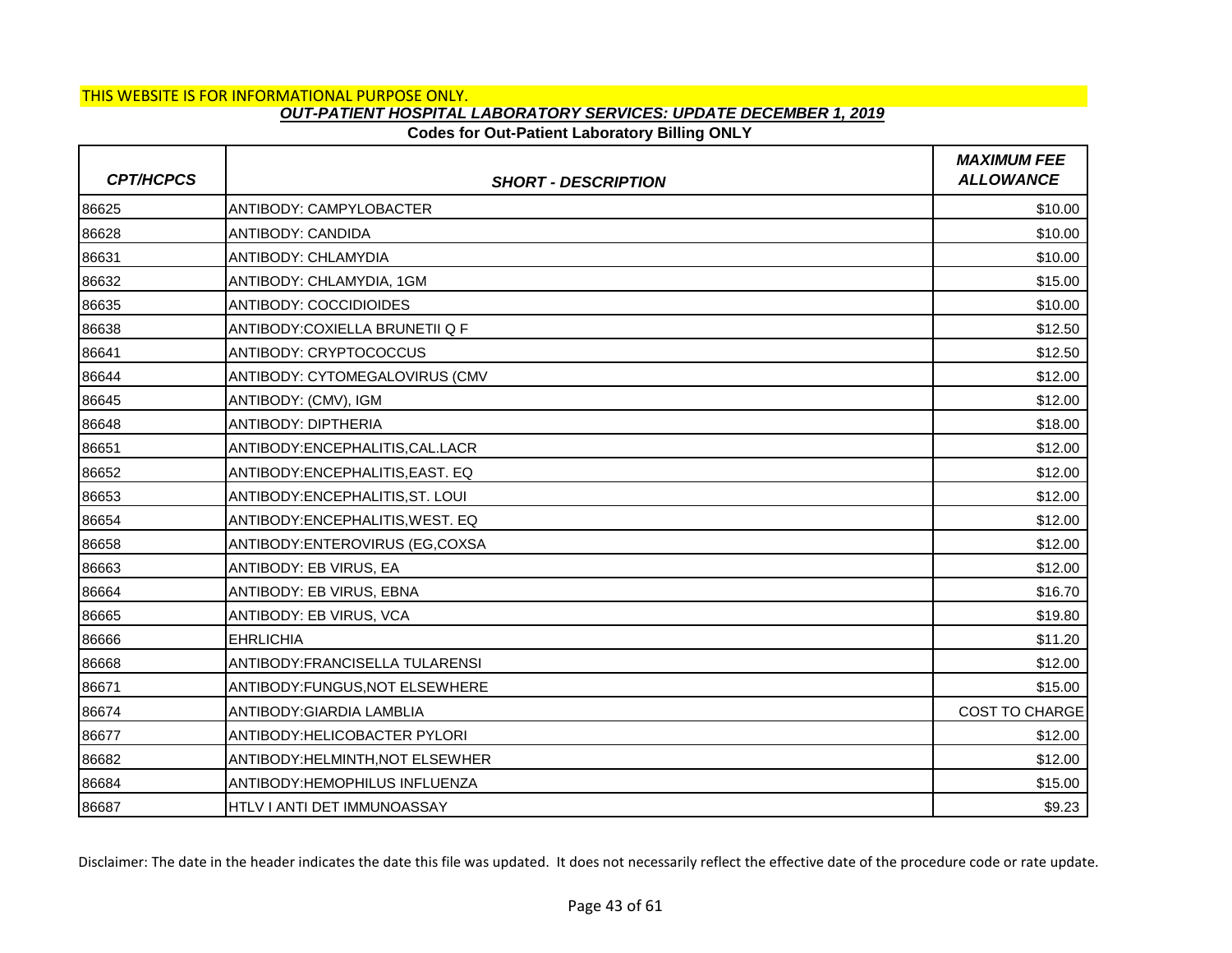### **Codes for Out-Patient Laboratory Billing ONLY**

| <b>CPT/HCPCS</b> | <b>SHORT - DESCRIPTION</b>            | <b>MAXIMUM FEE</b><br><b>ALLOWANCE</b> |
|------------------|---------------------------------------|----------------------------------------|
| 86688            | <b>ANTIBODY: HTLV-II</b>              | \$13.00                                |
| 86689            | HTLV I ANTI DECT CONFIRM TEST         | \$21.20                                |
| 86692            | ANTIBODY: HEPATITIS, DELTA AGENT      | \$20.00                                |
| 86694            | ANTIBODY: HERPES SIMPLEX, NON-SP      | \$12.80                                |
| 86695            | ANTIBODY: HERPES SIMPLEX, TYPE        | \$12.80                                |
| 86696            | <b>HERPES SIMPLEX TYPE 2</b>          | \$21.40                                |
| 86698            | ANTIBODY: HISTOPLASMA                 | \$15.00                                |
| 86701            | <b>ANTIBODY: HIV-1</b>                | \$12.00                                |
| 86702            | ANTIBODY: HIV-2                       | \$13.00                                |
| 86703            | ANTIBODY:HIV-1&2, SINGLE ASSAY        | \$18.00                                |
| 86704            | HEPATITIS B CORE(HBC-AB):IGG A        | \$15.00                                |
| 86705            | HEPATITUS B CORE ANTIBODY IGM         | \$12.60                                |
| 86706            | HEPATITUS B SURFACE HBS-AB            | \$12.00                                |
| 86707            | HEPATITUS BE ANTIBODY (HBE-AB)        | \$12.00                                |
| 86708            | <b>HEPITITUS A ANTIBODY (HAAB):IG</b> | \$12.00                                |
| 86709            | <b>HEPATITIS B SURFACE ANTIBODY H</b> | \$12.60                                |
| 86710            | ANTIBODY: INFLUENZA VIRUS             | \$12.00                                |
| 86711            | ANTIBODY: JC (JOHN CUNNINGHAM)        | \$13.51                                |
| 86713            | ANITBODY: LEGIONELLA                  | \$20.00                                |
| 86717            | ANTIBODY:LEISHMANIA                   | <b>COST TO CHARGE</b>                  |
| 86720            | ANITBODY:LEPTOSPIRA                   | \$15.00                                |
| 86723            | ANTIBODY: LITERIA MONOCYTOGENE        | \$15.00                                |
| 86727            | ANTIBODY:LYMPHOCYTIC CHORIOMEN        | \$15.00                                |
| 86732            | ANTIBODY:MUCORMYCORSIS                | \$15.00                                |
| 86735            | <b>ANTIBODY: MUMPS</b>                | \$15.00                                |
| 86738            | ANTIBODY:MICOPLASMA                   | \$12.00                                |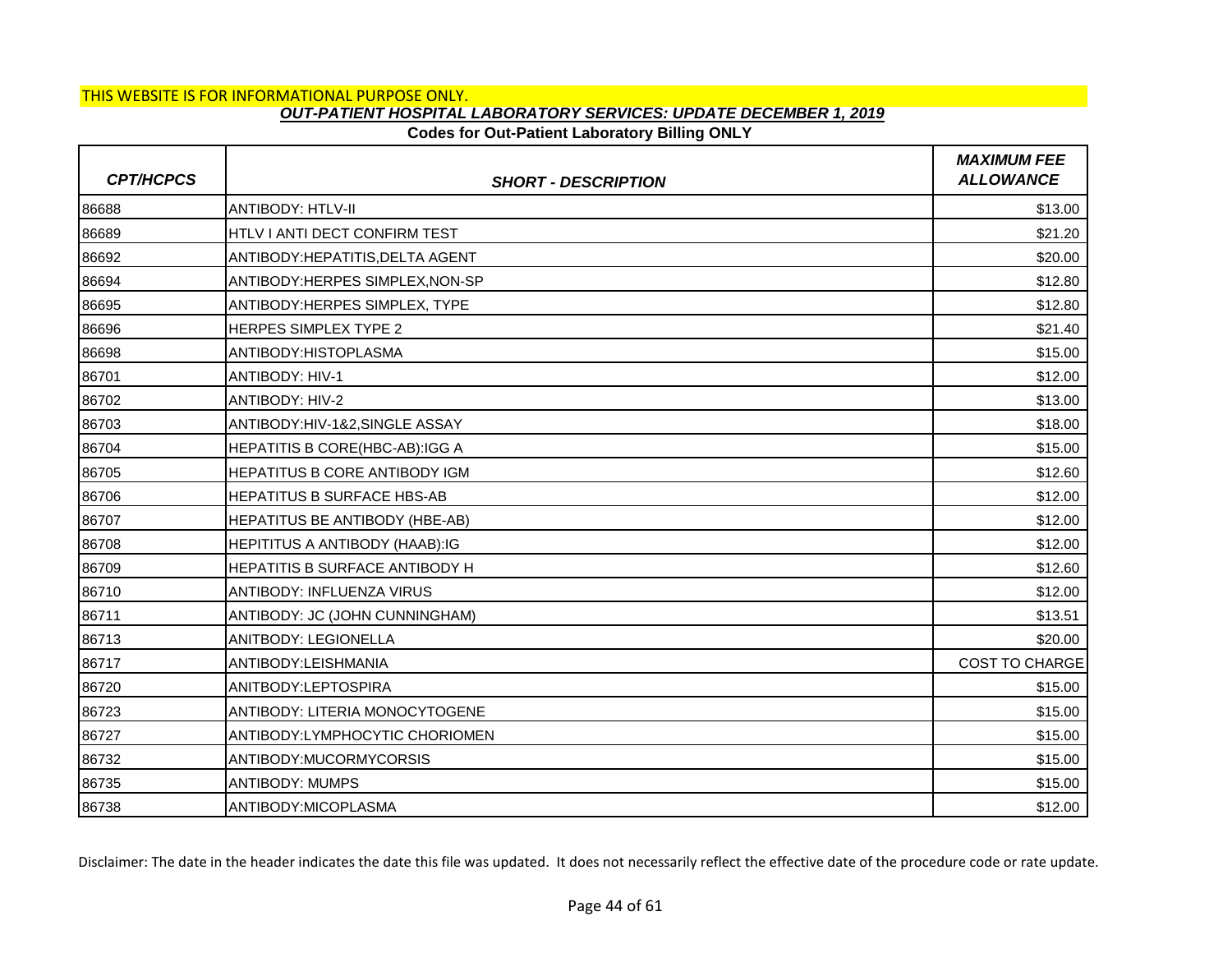# **Codes for Out-Patient Laboratory Billing ONLY**

| <b>CPT/HCPCS</b> | <b>SHORT - DESCRIPTION</b>       | <b>MAXIMUM FEE</b><br><b>ALLOWANCE</b> |
|------------------|----------------------------------|----------------------------------------|
| 86741            | ANTIBODY:NEISSERIA MENINGITIDI   | \$12.00                                |
| 86744            | ANTIBODY:NOCARDIA                | \$12.00                                |
| 86747            | ANITBODY:PARVOVIRUS              | \$12.00                                |
| 86750            | ANTIBODY: PLASMODIUM (MALARIA)   | \$12.00                                |
| 86753            | ANTIBODY: PROTOZOA, NOT ELSEWHER | \$12.00                                |
| 86756            | ANTIBODY:RESPIRATORY SYNSYTIAL   | \$12.00                                |
| 86757            | <b>RICKETTSIA</b>                | \$21.40                                |
| 86759            | <b>ANTIBODY: ROTAVIRUS</b>       | \$12.00                                |
| 86762            | <b>ANTIBODY: RUBELLA</b>         | \$12.00                                |
| 86765            | ANTIBODY: RUBEOLA                | \$10.00                                |
| 86768            | ANTIBODY: SALMONELLA             | \$12.00                                |
| 86771            | <b>ANTIBODY: SHIGELLA</b>        | \$12.00                                |
| 86774            | ANTIBODY:TETANUS                 | \$5.40                                 |
| 86777            | ANTIBODY: TOXOPLASMA             | \$12.00                                |
| 86778            | ANTIBODY:TOXOPLASMA,IGM          | \$15.00                                |
| 86780            | ANTIBODY: TREPONEMA PALLIDUM     | \$11.77                                |
| 86784            | ANTIBODY:TRICHINELLA             | \$8.00                                 |
| 86787            | ANTIBODY: VARICELLA-ZOSTER       | \$12.60                                |
| 86788            | ANTIBODY: WEST NILE VIRUS, IGM   | \$14.98                                |
| 86789            | <b>ANTIBODY: WEST NILE VIRUS</b> | \$12.79                                |
| 86790            | ANTIBODY: VIRUS, NOT ELSEWHERE   | <b>COST TO CHARGE</b>                  |
| 86793            | ANITBODY: YERSINIA               | \$8.00                                 |
| 86794            | ANALYSIS FOR ANTIBODY TO ZIKA    | \$14.98                                |
| 86800            | THYROGLOBULIN ANTIBODY, RIA      | \$13.00                                |
| 86803            | <b>HEPATITUS C ANTIBODY</b>      | \$19.00                                |
| 86804            | HEPATITUS C ANTI CONFIRM.IMMON   | \$20.00                                |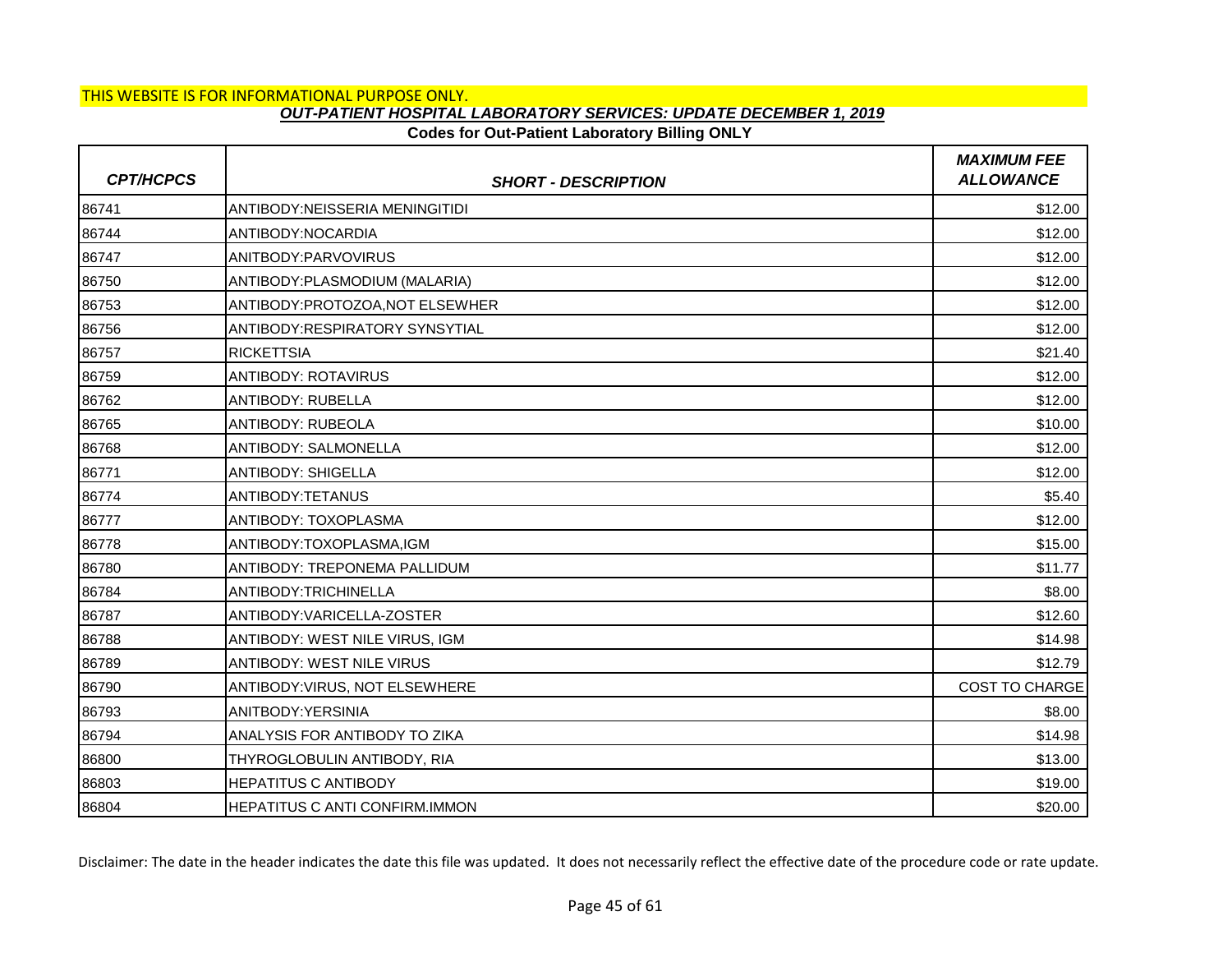# **Codes for Out-Patient Laboratory Billing ONLY**

| <b>CPT/HCPCS</b> | <b>SHORT - DESCRIPTION</b>            | <b>MAXIMUM FEE</b><br><b>ALLOWANCE</b> |
|------------------|---------------------------------------|----------------------------------------|
| 86805            | LYMPHOCYTOTOXICITY ASSAY CROSS        | \$22.00                                |
| 86806            | LYMPHOCYTOTOXICITY ASSAY C TIT        | \$22.00                                |
| 86807            | <b>SERUM SCR CYTOTOXIC % REACTIVE</b> | \$54.00                                |
| 86808            | QUICK METHOD CYTOXIC % ANTI-P         | \$39.00                                |
| 86812            | <b>TISSUE TYPING:</b>                 | \$12.60                                |
| 86813            | <b>TISSUE TYPING:</b>                 | \$19.00                                |
| 86816            | <b>TISSUE TYPING:</b>                 | \$19.00                                |
| 86817            | <b>TISSUE TYPING:</b>                 | \$19.00                                |
| 86821            | <b>TISSUE TYPING:</b>                 | \$68.00                                |
| 86825            | HUMAN LEUKOCYTE ANTIGEN (HLA)         | \$88.14                                |
| 86826            | HUMAN LEUKOCYTE ANTIGEN (HLA)         | \$30.34                                |
| 86828            | ANTIBODY TO HUMAN LEUKOCYTE AN        | \$43.19                                |
| 86829            | ANTIBODY TO HUMAN LEUKOCYTE AN        | \$32.57                                |
| 86830            | ANTIBODY TO HUMAN LEUKOCYTE AN        | \$76.42                                |
| 86831            | ANTIBODY TO HUMAN LEUKOCYTE AN        | \$65.50                                |
| 86832            | ANTIBODY TO HUMAN LEUKOCYTE AN        | \$132.86                               |
| 86833            | ANTIBODY TO HUMAN LEUKOCYTE AN        | \$120.79                               |
| 86834            | ANTIBODY TO HUMAN LEUKOCYTE AN        | \$317.83                               |
| 86835            | ANTIBODY TO HUMAN LEUKOCYTE AN        | \$287.08                               |
| 86849            | UNLISTED IMMUNOLOGY PROCEDURE         | <b>COST TO CHARGE</b>                  |
| 86850            | ANTIBODY SCREEN,RBC,EACH SERUM        | <b>COST TO CHARGE</b>                  |
| 86860            | ANTIBODY ELUTION (RBC), EACH E        | <b>COST TO CHARGE</b>                  |
| 86870            | ANTIBODY IDENT. RBC ANT. EACH         | <b>COST TO CHARGE</b>                  |
| 86880            | ANTIHUMAN GLOBULIN TEST:DIRECT        | \$5.00                                 |
| 86885            | COOMBS TEST:IND.QUAL.EACH ANTI        | \$6.80                                 |
| 86886            | <b>ANTIHUMAN GLOBULIN TEST I DIRE</b> | \$5.00                                 |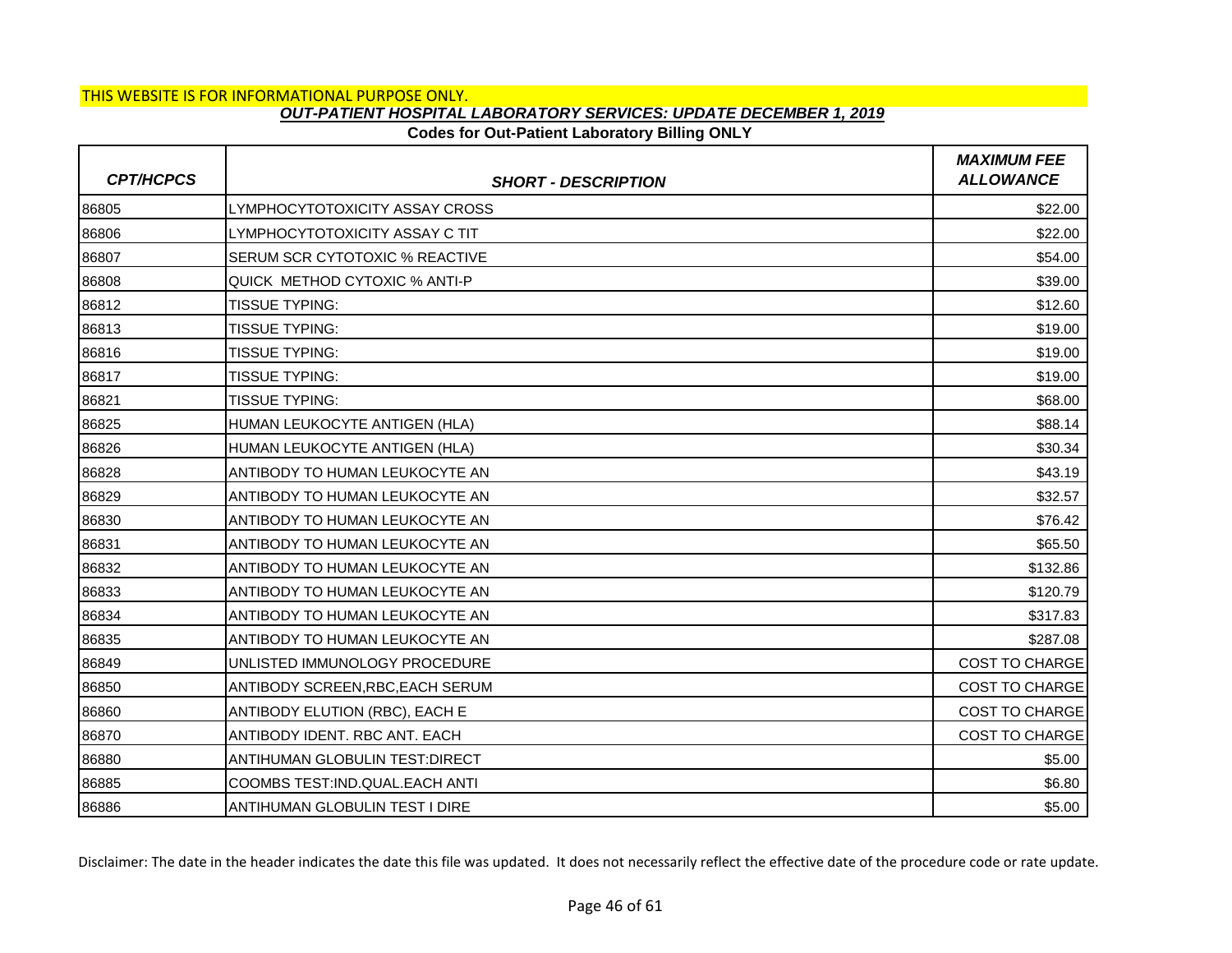### **Codes for Out-Patient Laboratory Billing ONLY**

| <b>CPT/HCPCS</b> | <b>SHORT - DESCRIPTION</b>                | <b>MAXIMUM FEE</b><br><b>ALLOWANCE</b> |
|------------------|-------------------------------------------|----------------------------------------|
| 86890            | AUTLOGOUS BLOOD OR COMPONENT,C            | \$75.00                                |
| 86891            | AUTOLOGOUS BLOOD: INTRA. OR POS           | \$75.00                                |
| 86900            | <b>BLOOD TYPING' ABO</b>                  | <b>COST TO CHARGE</b>                  |
| 86901            | BLOOD TYPING: RH (D)                      | <b>COST TO CHARGE</b>                  |
| 86902            | <b>BLOOD TYPING: ANTIGEN TESTING</b>      | \$4.18                                 |
| 86904            | <b>BLOOD TYPING: ANT. SCR. COMP. UNIT</b> | <b>COST TO CHARGE</b>                  |
| 86905            | <b>BLOOD TYPING.RBC ANT.OTHER THA</b>     | \$3.00                                 |
| 86906            | BLOOD TYPING, RH PHENOTYPING, CO          | \$2.00                                 |
| 86910            | BLOOD TYPING, PAT. TEST. ABO, RH &        | \$12.60                                |
| 86911            | <b>BLOOD TYPING PATERNITY(EACH AD</b>     | \$5.00                                 |
| 86920            | COMP.TEST EACH, IMM.SPIN TECHNI           | COST TO CHARGE                         |
| 86921            | <b>COMP.TEST EACH.INCUBATION TECH</b>     | <b>COST TO CHARGE</b>                  |
| 86922            | COMP.TEST EACH, ANTIGLOBULIN TE           | <b>COST TO CHARGE</b>                  |
| 86923            | COMPATIBILITY TEST EACH UNIT E            | \$12.00                                |
| 86927            | FRESH FROZEN PLASMA, THAWING, E           | <b>COST TO CHARGE</b>                  |
| 86930            | FROZEN BLOOD, PREP. FOR FREEZING          | <b>COST TO CHARGE</b>                  |
| 86931            | FROZEN BLOOD, PREP. FREEZ.& THA           | <b>COST TO CHARGE</b>                  |
| 86932            | FROZEN BLOOD.PREP.W.FREEZ&THAW            | <b>COST TO CHARGE</b>                  |
| 86940            | HEMOLYSINS & AGGLUTININS, AUTO,           | \$9.50                                 |
| 86941            | HEM.& AGGL.AUTO, SCREEN, EACH: IN         | \$12.50                                |
| 86945            | IRRADIATION BLOOD PRODUCT, EACH           | <b>COST TO CHARGE</b>                  |
| 86950            | LEUKOCYTE TRANSFUSION                     | <b>COST TO CHARGE</b>                  |
| 86960            | <b>VOLUME REDUCTION BLOOD:PLALELE</b>     | \$25.00                                |
| 86965            | POOLING PLALELETS OR OTHER BLO            | <b>COST TO CHARGE</b>                  |
| 86970            | PRET. RBC'S USE RBC ANT. DET.             | <b>COST TO CHARGE</b>                  |
| 86971            | PRET.RBC'S USE RBC INC.ENZYMES            | <b>COST TO CHARGE</b>                  |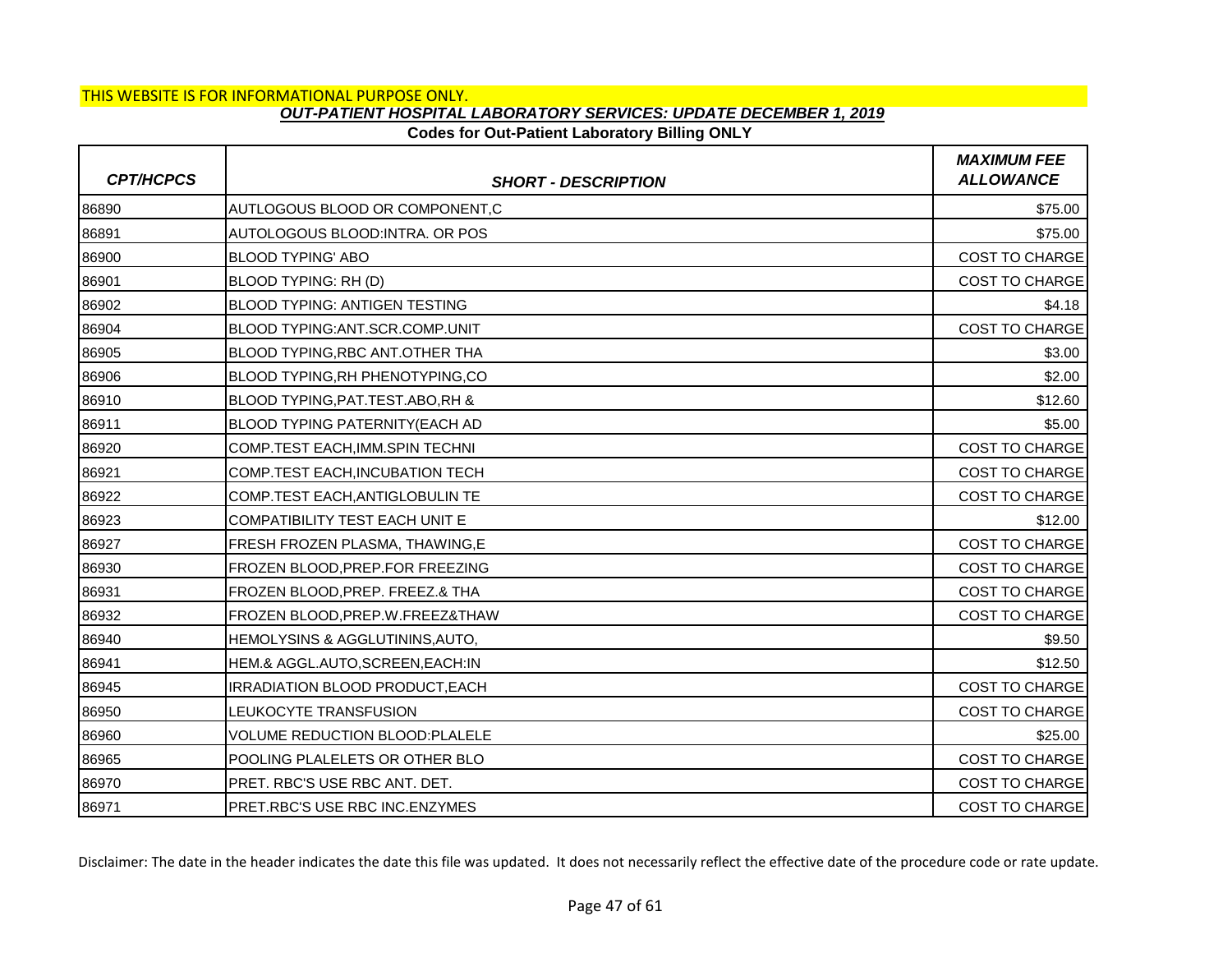# **Codes for Out-Patient Laboratory Billing ONLY**

| <b>CPT/HCPCS</b> | <b>SHORT - DESCRIPTION</b>            | <b>MAXIMUM FEE</b><br><b>ALLOWANCE</b> |
|------------------|---------------------------------------|----------------------------------------|
| 86972            | PRET.RBC'S USE RBC DENSITY GRA        | <b>COST TO CHARGE</b>                  |
| 86975            | PRET.SERUM USE RBC, INC. DRUGS        | COST TO CHARGE                         |
| 86976            | PRET.SERUM USE RBC:BY DILUTION        | <b>COST TO CHARGE</b>                  |
| 86977            | <b>PRET.SERUM USE RBC:INC, WITH I</b> | <b>COST TO CHARGE</b>                  |
| 86978            | PRET.SERUM USE RBC:DIF.RED CEL        | <b>COST TO CHARGE</b>                  |
| 86985            | SPLITTING BLOOD OR PRODUCTS.EA        | <b>COST TO CHARGE</b>                  |
| 86999            | UNLISTED TRANSF. PROCEDURE            | <b>COST TO CHARGE</b>                  |
| 87003            | SMALL ANIMAL INOCULATION              | \$15.00                                |
| 87015            | SPECIMEN CONCENTRATION                | \$5.10                                 |
| 87040            | <b>BLOOD CULTURE FOR BACTERIA</b>     | \$9.00                                 |
| 87045            | STOOL CULTURE FOR BACTERIA            | \$9.00                                 |
| 87046            | STOOL ADD PATH ISOLATION AND P        | \$3.00                                 |
| 87070            | <b>CULTURE SPECIMEN, BACTERIA</b>     | \$9.00                                 |
| 87071            | QUANTITATIVE, AEROBIC ISOLATES        | \$6.00                                 |
| 87073            | QUANT, ANEROBIC W ISOL ANY SOUR       | \$6.00                                 |
| 87075            | <b>CULTURE SPECIMEN, BACTERIA</b>     | \$9.00                                 |
| 87076            | <b>BACTERIA IDENTIFICATION</b>        | \$6.00                                 |
| 87077            | AEROBIC ISOLATE CULTURE EACH I        | \$9.00                                 |
| 87081            | BACTERIA CULTURE SCREEN               | \$9.00                                 |
| 87084            | PRESUM PATHOG CUL SCR: W/COLONY       | \$3.00                                 |
| 87086            | URINE CULTURE, COLONY COUNT           | \$6.00                                 |
| 87088            | URINE BACTERIA CULTURE                | \$2.70                                 |
| 87101            | <b>SKIN FUNGUS CULTURE</b>            | \$8.00                                 |
| 87102            | <b>FUNGUS ISOLATION CULTURE</b>       | \$8.00                                 |
| 87103            | CULTURE, FUNGI, ISOLATION BLOOD       | \$8.00                                 |
| 87106            | <b>FUNGUS IDENTIFICATION</b>          | \$8.00                                 |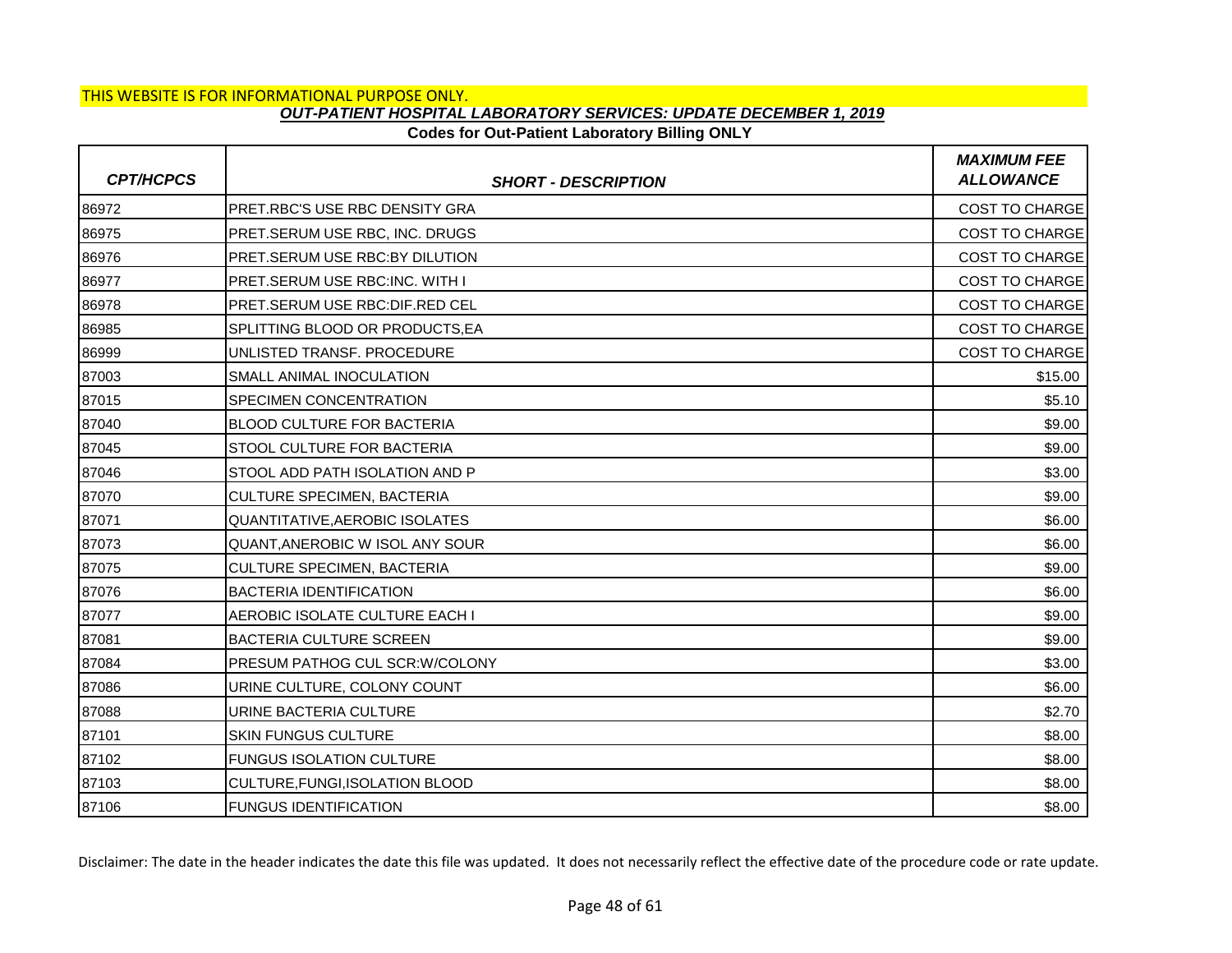# **Codes for Out-Patient Laboratory Billing ONLY**

| <b>CPT/HCPCS</b> | <b>SHORT - DESCRIPTION</b>            | <b>MAXIMUM FEE</b><br><b>ALLOWANCE</b> |
|------------------|---------------------------------------|----------------------------------------|
| 87107            | <b>CULTURE MOLD</b>                   | \$11.42                                |
| 87109            | <b>MYCOPLASMA CULTURE</b>             | \$14.00                                |
| 87110            | CULTURE, CHLAMYDIA                    | \$15.00                                |
| 87116            | <b>MYCOBACTERIA CULTURE</b>           | \$6.00                                 |
| 87118            | <b>MYCOBACTERIA IDENTIFICATION</b>    | \$12.00                                |
| 87140            | CULTURE TYPING, FLUORESCENT           | \$3.00                                 |
| 87143            | CULTURE TYPING, GLC METHOD            | \$3.00                                 |
| 87147            | CULTURE TYPING, SEROLOGIC             | \$3.00                                 |
| 87149            | <b>IDENTIFICATION BY NUCLEIC ACID</b> | \$22.00                                |
| 87150            | CULTURE, TYPING: ID BY NUCLEIC        | \$31.19                                |
| 87152            | <b>IDENTIFICATION BY PULSE FIELD</b>  | \$5.79                                 |
| 87153            | CULTURE, TYPING: ID BY NUCLEIC        | \$102.54                               |
| 87158            | CULTURE TYPING, ADDED METHOD          | \$3.00                                 |
| 87164            | DARK FIELD EXAMINATION                | \$6.00                                 |
| 87166            | <b>I</b> DARK FIELD EXAMINATION       | \$6.00                                 |
| 87168            | MACROSOPIC EXAM ARTHROPOD             | \$4.72                                 |
| 87169            | <b>MACROSCOPIC EXAM:PARASITE</b>      | \$4.72                                 |
| 87172            | PINWORM EXAM(EG CELLOPHANE TAP        | \$4.72                                 |
| 87176            | ENDOTOXIN, BACTERIAL                  | \$6.40                                 |
| 87177            | OVA AND PARASITES SMEARS              | \$5.10                                 |
| 87181            | <b>ANTIBIOTIC SENSITIVITY, EACH</b>   | \$5.80                                 |
| 87184            | ANTIBIOTIC SENSITIVITY, EACH          | \$9.00                                 |
| 87185            | <b>ENZYME MICREOBE SUSCEPTIBLE</b>    | \$5.25                                 |
| 87186            | ANTIBIOTIC SENSITIVITY, MIC           | \$11.00                                |
| 87187            | SUSCEPTIBILITY STUD MICRODIL E        | \$13.00                                |
| 87188            | <b>ANTIBIOTIC SENSITIVITY, EACH</b>   | \$6.00                                 |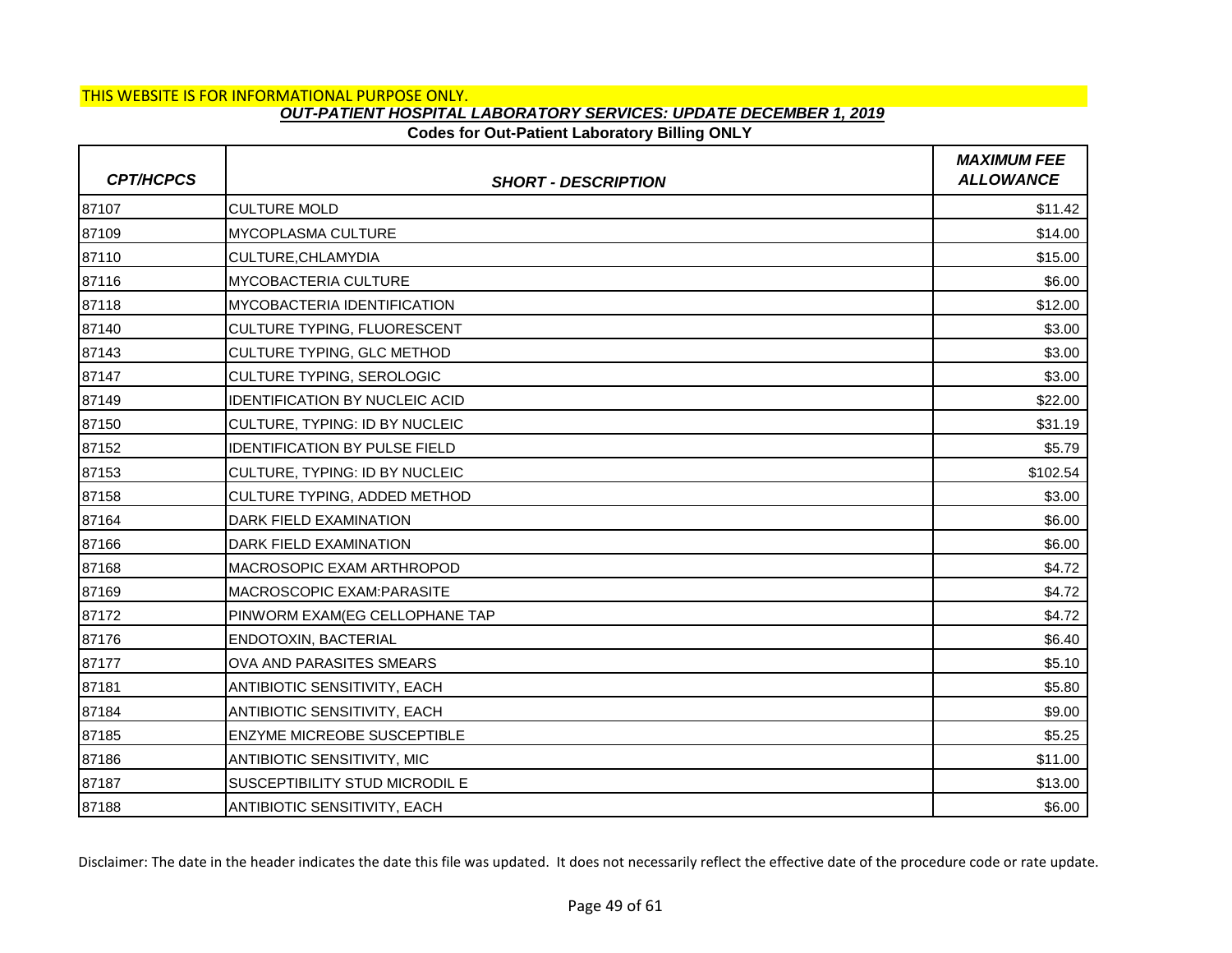### **Codes for Out-Patient Laboratory Billing ONLY**

| <b>CPT/HCPCS</b> | <b>SHORT - DESCRIPTION</b>             | <b>MAXIMUM FEE</b><br><b>ALLOWANCE</b> |
|------------------|----------------------------------------|----------------------------------------|
| 87190            | TB ANTIBIOTIC SENSITIVITY              | \$0.78                                 |
| 87197            | SERUM BACTERICIDAL TITER               | \$15.00                                |
| 87205            | SMEAR, STAIN & INTERPRET, ROUT         | \$4.20                                 |
| 87206            | SMEAR, STAIN & INTERPRET               | \$4.20                                 |
| 87207            | SMEAR, STAIN & INTERPRET, SPEC         | \$3.00                                 |
| 87209            | SMEAR PRIM.SOURCE COMPLEX SP.          | \$15.98                                |
| 87210            | SMEAR, STAIN & INTERPRET, WET          | \$2.40                                 |
| 87220            | TISSUE EXAMINATION FOR FUNGI           | \$2.40                                 |
| 87230            | TOXIN/ANTITOXIN ASSAY.TISSUE C         | \$27.00                                |
| 87250            | <b>VIRUS INOCULATION FOR TEST</b>      | \$25.50                                |
| 87252            | VIRUS ID:TISSUE CULT.INOCULATI         | \$29.50                                |
| 87253            | VIRUS ID:TISS CULT,ADD STDY,@          | \$6.00                                 |
| 87254            | <b>VIRUS ISOLATION: SHELL VIAL EAC</b> | \$5.41                                 |
| 87255            | VIRUS ISOLATION:ID-NON IMMUNO          | \$30.00                                |
| 87260            | INFECTIOUSAGENT ANTIGEN: ADENOV        | \$10.00                                |
| 87265            | <b>BORDETELLA PERTUSSIS</b>            | \$10.00                                |
| 87267            | INFECT:AG:ANTIGEN:ENTERO:VIRUS         | \$10.00                                |
| 87269            | <b>GIARDIA/INF AG ANTIGEN IMMUNO</b>   | \$10.00                                |
| 87270            | CHLAMYDIA TRACHOMATIS                  | \$10.00                                |
| 87271            | INFECT:AG:ANTI:CYTOMEGLOVIRUS          | \$10.00                                |
| 87272            | <b>CRYPTOSPORIDUM GIARDIA</b>          | \$12.00                                |
| 87273            | HERPES SIMPLEX 2 AG                    | \$12.18                                |
| 87274            | HERPES SIMPLEX VIRUS                   | \$12.80                                |
| 87275            | <b>INFLUENZA B VIRUS</b>               | \$12.18                                |
| 87276            | <b>INFLUENZA A VIRUS</b>               | \$12.00                                |
| 87278            | LEGIONELLA PNEUMOPHILA                 | \$15.00                                |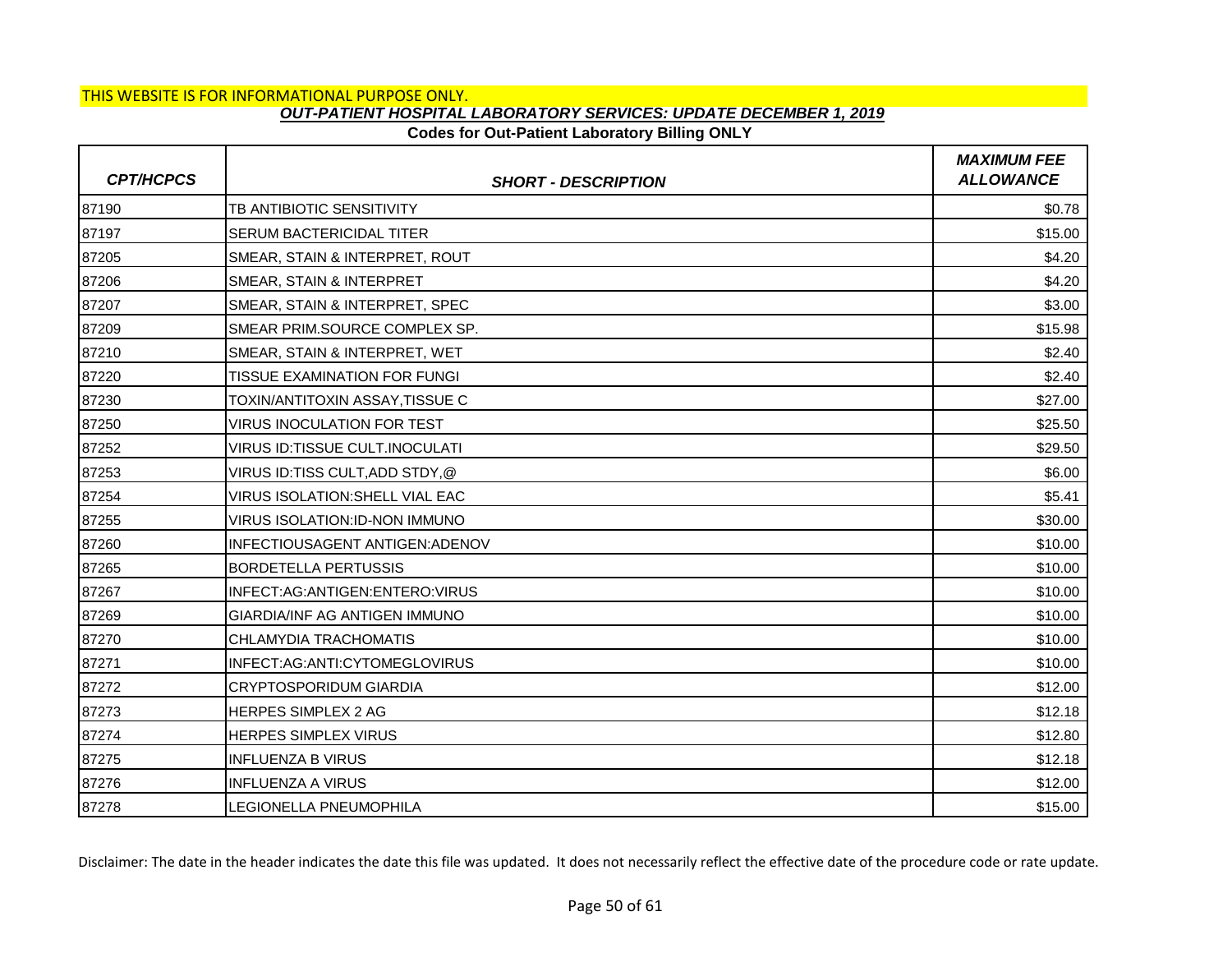### **Codes for Out-Patient Laboratory Billing ONLY**

| <b>CPT/HCPCS</b> | <b>SHORT - DESCRIPTION</b>            | <b>MAXIMUM FEE</b><br><b>ALLOWANCE</b> |
|------------------|---------------------------------------|----------------------------------------|
| 87279            | PARAINFLUENZA.AG.IF                   | \$12.18                                |
| 87280            | <b>RESPIRATORY SYNCYTIAL VIRUS</b>    | \$12.00                                |
| 87281            | <b>PNEUMOCYSTIS CARINI</b>            | \$12.18                                |
| 87283            | <b>RUBEOLA</b>                        | \$12.18                                |
| 87285            | <b>TREPONEMA PALLIDUM</b>             | \$12.00                                |
| 87290            | <b>VARICELLA ZOSTER VIRUS</b>         | \$12.60                                |
| 87299            | <b>INFECTIOUS AGENT ANTIGEN BY FL</b> | \$12.00                                |
| 87300            | AG DETECTION POLYVAL EACH             | \$6.00                                 |
| 87301            | INFECT.ANTIGEN ADENOVIRUS ENTE        | \$12.00                                |
| 87305            | <b>INFECTIOUS AGENT ANTIGEN DETEC</b> | \$10.66                                |
| 87320            | CHLAMYDIA TRACHOMATIS                 | \$12.50                                |
| 87324            | <b>CLOSTRIDIUM DIFFICILE TOXIN A</b>  | \$12.50                                |
| 87327            | <b>CRPTOCOCCUS NEOFORMANS</b>         | \$12.18                                |
| 87328            | CRYPTOSPORIDUM/GIARDIA                | \$12.50                                |
| 87329            | GIARDIA/INFEC AG ANTIGEN ENZYM        | \$12.00                                |
| 87332            | <b>CYTOMEGALOVIRUS</b>                | \$12.00                                |
| 87335            | <b>ESCHERICHIA COLI</b>               | \$12.00                                |
| 87336            | ENTAMOEBA HISTOLYTICA DISPAR G        | \$12.18                                |
| 87337            | ENTAMOEBA HISTOLYTICA GROUP           | \$12.18                                |
| 87338            | <b>IFECT AGENT ANT:HELI PYLORI:ST</b> | <b>COST TO CHARGE</b>                  |
| 87339            | <b>HELICOBACTER PYLORI</b>            | \$12.18                                |
| 87340            | HEPATITIS B SURFACE ANTIGEN HB        | \$14.00                                |
| 87341            | <b>HEPATITIS B SURFACE ANTIGEN HB</b> | \$11.42                                |
| 87350            | <b>HEPATITUS BE ANTIGEN HBEAG</b>     | \$14.00                                |
| 87380            | <b>HEPATITIS DELTA AGENT</b>          | \$20.00                                |
| 87385            | IHISTOPLASMA CAPSULATUM               | \$15.00                                |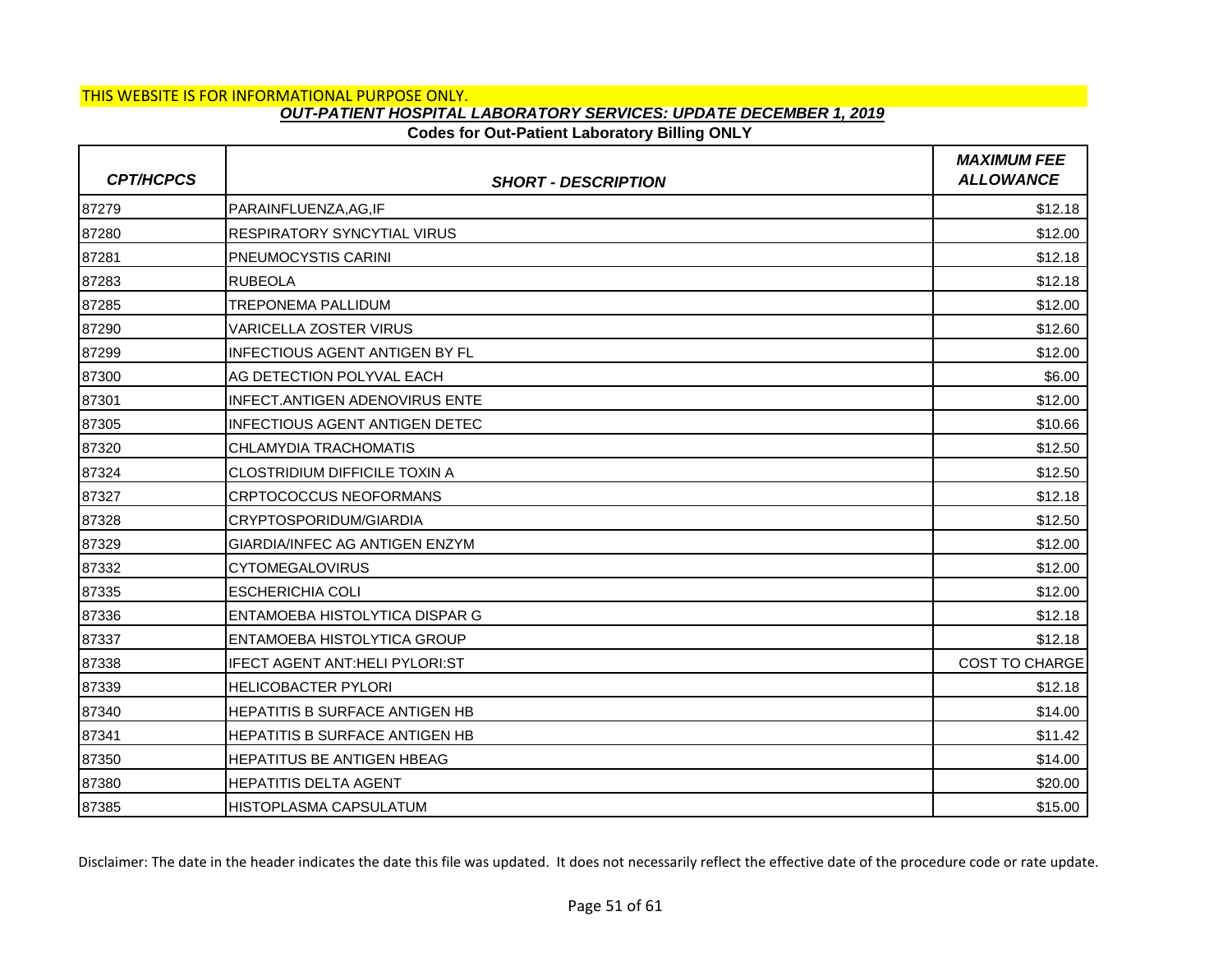## **Codes for Out-Patient Laboratory Billing ONLY**

| <b>CPT/HCPCS</b> | <b>SHORT - DESCRIPTION</b>            | <b>MAXIMUM FEE</b><br><b>ALLOWANCE</b> |
|------------------|---------------------------------------|----------------------------------------|
| 87389            | <b>INFECTIOUS AGENT ANTIGEN DETEC</b> | \$21.40                                |
| 87390            | $HIV-1$                               | \$15.00                                |
| 87391            | $HIV-2$                               | \$15.00                                |
| 87400            | INFLUENZA ALB, AG, EIA EACH           | \$6.00                                 |
| 87420            | <b>RESPIRATORY SYNCYTIAL VIRUS</b>    | \$12.00                                |
| 87425            | <b>ROTAVIRUS</b>                      | \$12.00                                |
| 87427            | SHIGA-LIKE TOXIN AG, EIA              | \$12.18                                |
| 87430            | STREPTOCOCCUS GROUP A                 | \$12.00                                |
| 87449            | INF.AGENT ANTINOTOTHERWISE SPE        | \$12.00                                |
| 87450            | <b>INFECT AGENT ANTI NOSP SINGLE</b>  | \$10.00                                |
| 87451            | AG DETECT POLYVAL, EIA, MULT          | \$10.60                                |
| 87471            | QUINTANA AMPLIFIED PROBE TECH         | \$30.00                                |
| 87472            | <b>BARTONELLA QUANTIFICATION</b>      | \$20.00                                |
| 87475            | BORELIA BURGDORFERI NUCLEA ACI        | \$25.00                                |
| 87476            | BORRELIA BURGDORFERI NACID AMP        | \$38.00                                |
| 87480            | CANDIDA SPECIES DIRECT PROBE N        | \$25.00                                |
| 87481            | CANDIDA SPECIES AMPLIFIED             | \$38.00                                |
| 87482            | CANDIDA SPECIES QUANTITATIVE          | \$20.00                                |
| 87483            | TEST FOR DETECTING NUCLEIC ACI        | \$370.47                               |
| 87485            | CHLAMYDIA PNEUMONIAE DIRECT PR        | \$25.00                                |
| 87486            | CHLAMYDIA PNEUMONIAE DIRECT PR        | \$38.00                                |
| 87487            | <b>CLAMYDIA PNEUMONIAE QUANTIFICA</b> | \$20.00                                |
| 87490            | CHLAMYDIA TRACHOMATIS DIRECT P        | \$20.00                                |
| 87491            | CHLAMYDIA TRACHOMATIS AMPLIFIE        | \$38.00                                |
| 87492            | CHLAMYDIA TRACHOMATIS QUANTIFA        | \$20.00                                |
| 87493            | INFECTIOUS AGENT DETECTION BY         | \$31.19                                |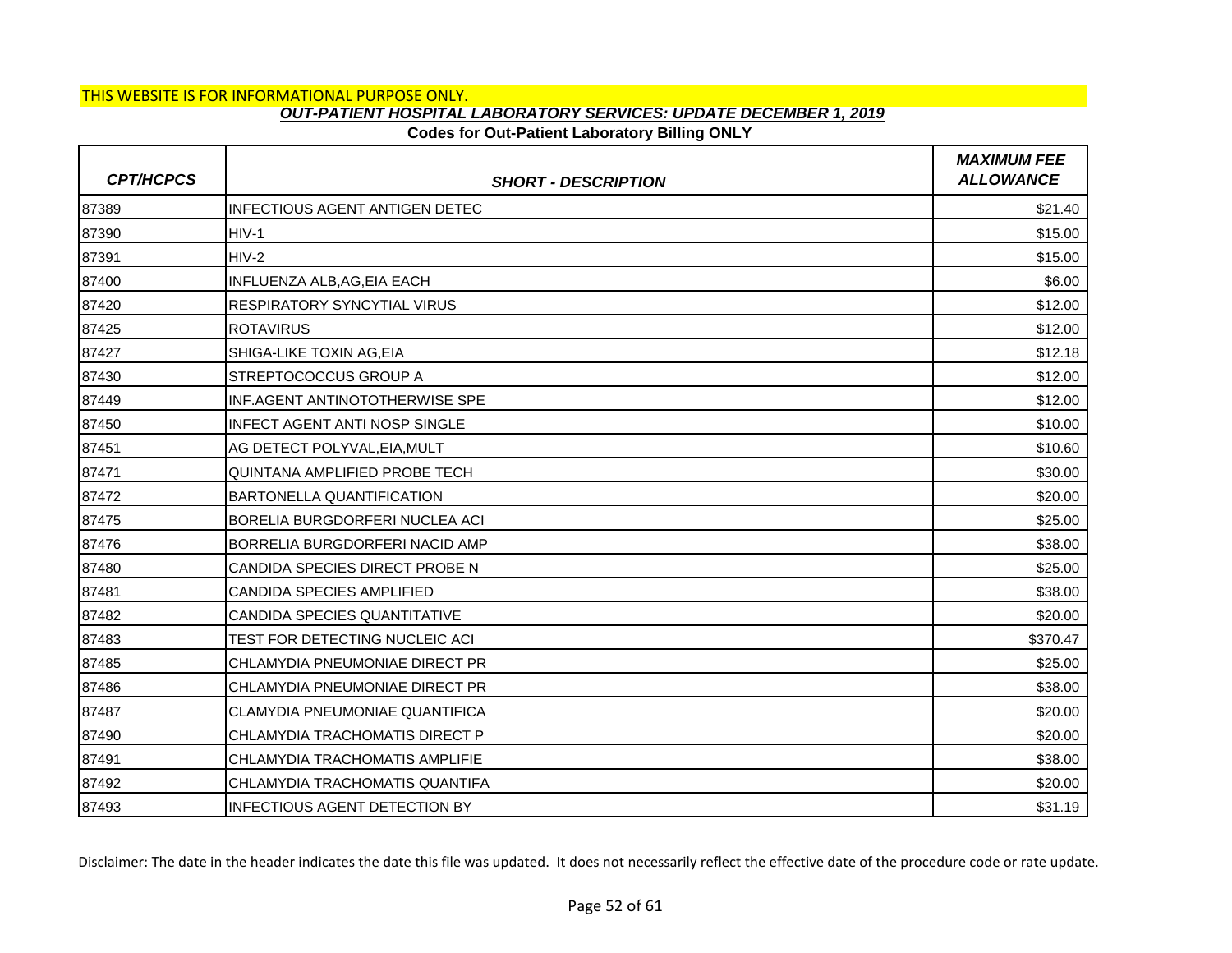### **Codes for Out-Patient Laboratory Billing ONLY**

| <b>CPT/HCPCS</b> | <b>SHORT - DESCRIPTION</b>             | <b>MAXIMUM FEE</b><br><b>ALLOWANCE</b> |
|------------------|----------------------------------------|----------------------------------------|
| 87495            | <b>CYTOMEGALOVIRUS DIRECT PROBE</b>    | \$25.00                                |
| 87496            | CYTOMEGALOVIRUS AMPLIFIED PROB         | \$38.00                                |
| 87497            | CYTOMEGALOVIRUS QUANTIFICATION         | \$20.00                                |
| 87498            | INFECTIOUS AGENT DETECTION BY          | \$31.19                                |
| 87500            | <b>INFECTIOUS AGENT DETECTION BY</b>   | \$31.19                                |
| 87501            | <b>INFECTIOUS AGENT DETECTION BY</b>   | \$45.62                                |
| 87502            | <b>INFECTIOUS AGENT DETECTION BY</b>   | \$76.64                                |
| 87503            | <b>INFECTIOUS AGENT DETECTION BY</b>   | \$22.79                                |
| 87505            | <b>IDETECTION TEST FOR DIGESTIVE T</b> | \$114.03                               |
| 87506            | IDETECTION TEST FOR DIGESTIVE T        | \$210.39                               |
| 87507            | DETECTION TEST FOR DIGESTIVE T         | \$370.47                               |
| 87510            | <b>GARDNERELLA VAGINALIS DIRECT P</b>  | \$25.00                                |
| 87511            | <b>GARDNERELLA VAGINALIS AMPLIFIE</b>  | \$28.00                                |
| 87512            | <b>GARDNERELLA VAGINALIS QUANTIFI</b>  | \$20.00                                |
| 87516            | <b>HEPATITUS B VIRUS AMPLIFIED</b>     | \$38.00                                |
| 87517            | <b>HEPATITUS B VIRUS QUANTIFICATI</b>  | \$20.00                                |
| 87520            | <b>HEPATITUS C DIRECR</b>              | \$25.00                                |
| 87521            | <b>HEPATITIS C AMPLIFIED PROBE</b>     | \$38.00                                |
| 87522            | <b>HEPATITUS C QUANTITATIVE</b>        | \$20.00                                |
| 87525            | <b>HEPATITIS G DIRECT PROBE</b>        | \$25.00                                |
| 87526            | IHEPATITIS G AMPLIFIED                 | \$38.00                                |
| 87527            | <b>HEPATIITS G QUANTIFICATION</b>      | \$20.00                                |
| 87528            | HERPES SIMPLEX VIRUS DIRECT PR         | \$25.00                                |
| 87529            | <b>HERPES SIMPLEX VIRUS AMPLIFIED</b>  | \$38.00                                |
| 87530            | HERPES SIMPLEX QUANTIFICATION          | \$20.00                                |
| 87531            | <b>HERPES VIRUS-6-DIRECT PROBE</b>     | \$25.00                                |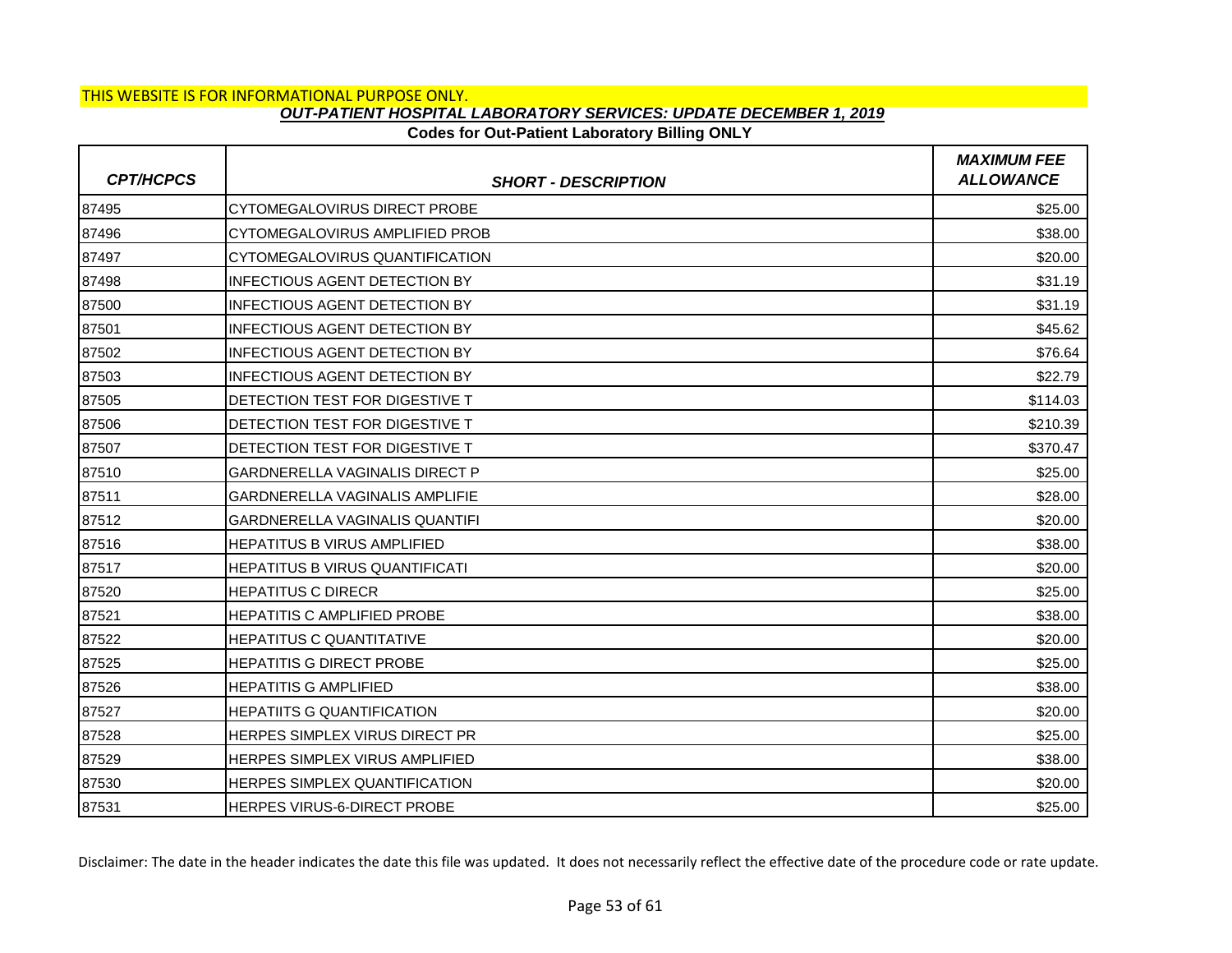# **Codes for Out-Patient Laboratory Billing ONLY**

| <b>CPT/HCPCS</b> | <b>SHORT - DESCRIPTION</b>            | <b>MAXIMUM FEE</b><br><b>ALLOWANCE</b> |
|------------------|---------------------------------------|----------------------------------------|
| 87532            | <b>HERPES VIRUS-6-AMPLIFIED PROBE</b> | \$38.00                                |
| 87533            | HERPES VIRUS-6-QUANTIFICATION         | \$20.00                                |
| 87534            | <b>HIV-1 DIRECT PROBE</b>             | \$25.00                                |
| 87535            | <b>HIV-1-AMPLIFIED PROBE</b>          | \$38.00                                |
| 87536            | <b>HIV VIRAL LOAD TEST</b>            | \$92.87                                |
| 87537            | <b>HIV-2-DIRECT PROBE</b>             | \$25.00                                |
| 87538            | <b>HIV-2-AMPLIFIED PROBE</b>          | \$38.00                                |
| 87539            | HIV-2-QUANTIFICATION                  | \$20.00                                |
| 87540            | <b>LEGIONELLA PNEUMOPHILIA</b>        | \$25.00                                |
| 87541            | <b>LEGIONELLA PNEUMOPHILIA</b>        | \$38.00                                |
| 87542            | LEGIONELLA PNEUMOPHILA QUANTIF        | \$20.00                                |
| 87550            | <b>MYCOBACTERIA SPECIES DIRECT PR</b> | \$25.00                                |
| 87551            | MYCOBACTERIA SPECIES DIRECT PR        | \$38.00                                |
| 87552            | MYCOBACTERIA SPECIES QUANTIFIC        | \$20.00                                |
| 87555            | MYCOBACTERIA TUBERCULOSIS DIRE        | \$25.00                                |
| 87556            | MYCOBACTERIA TUBERCULOLSIS AMP        | \$38.00                                |
| 87557            | MYCOBACTERIA TUBERCULOSIS QUAN        | \$20.00                                |
| 87560            | MYCOBACTERIA AVIUM INTRA. DIRE        | \$25.00                                |
| 87561            | MYCOBACTERIA AVIUM INTRA. AMPL        | \$38.00                                |
| 87562            | MYCOBACTERIA AVIUM INTRACELLUL        | \$20.00                                |
| 87580            | MYCOPLASMA PNEUMONIA DIRECT PR        | \$25.00                                |
| 87581            | MYCOPLASMA PNEUMONIA AMPLIFIED        | \$38.00                                |
| 87582            | <b>MYCOPLASMA PNEUMONIA QUANTIFIE</b> | \$20.00                                |
| 87590            | NEISSERIA GONORRHOEAE DIRECT P        | \$25.00                                |
| 87591            | NEISSERIA GONORRHOEAE AMPLIFIE        | \$38.00                                |
| 87592            | NEISSERIA GONORRHOEAE QUANTIFI        | \$20.00                                |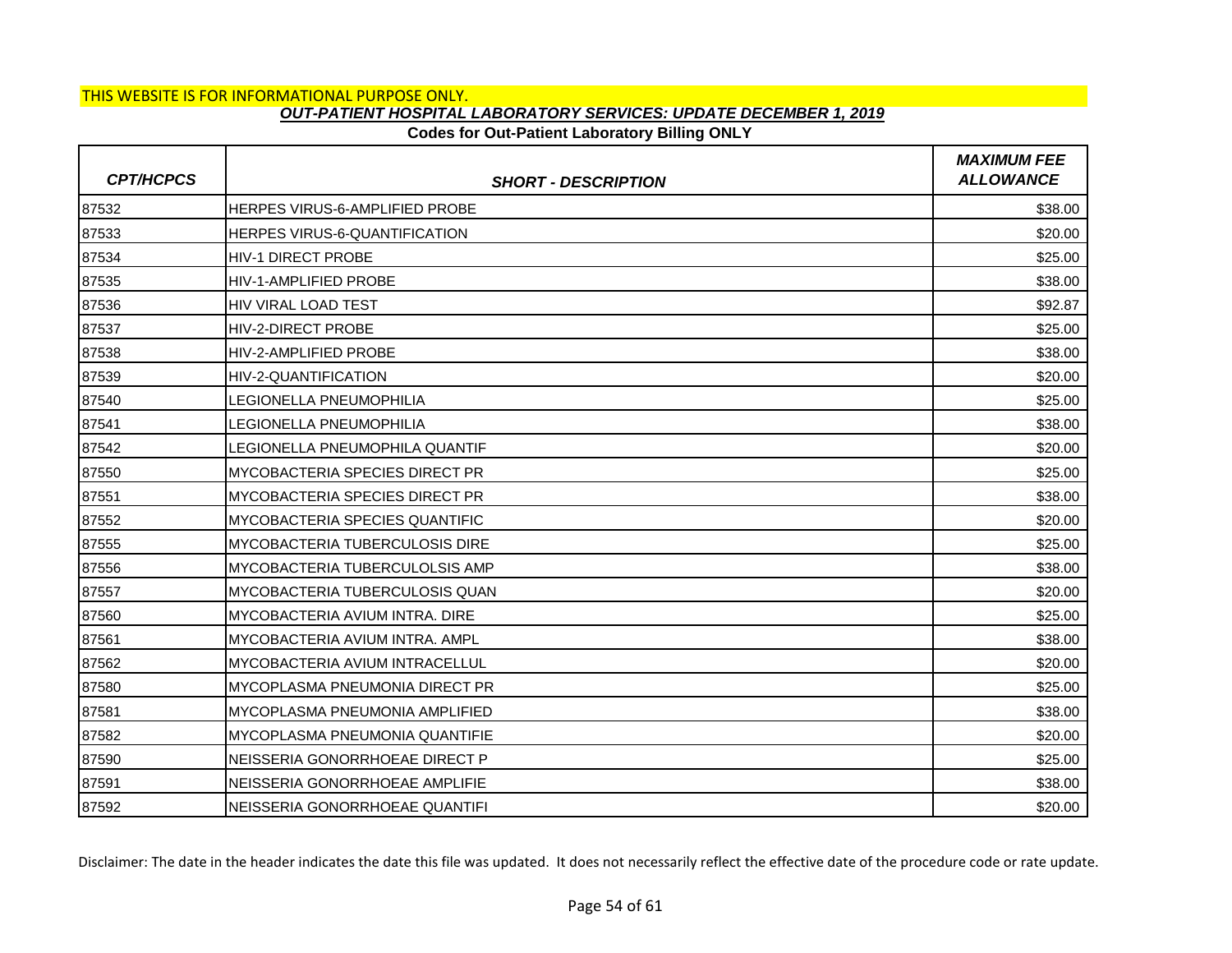## **Codes for Out-Patient Laboratory Billing ONLY**

| <b>CPT/HCPCS</b> | <b>SHORT - DESCRIPTION</b>            | <b>MAXIMUM FEE</b><br><b>ALLOWANCE</b> |
|------------------|---------------------------------------|----------------------------------------|
| 87623            | DETECTION TEST FOR HUMAN PAPIL        | \$31.19                                |
| 87624            | DETECTION TEST FOR HUMAN PAPIL        | \$31.19                                |
| 87625            | DETECTION TEST FOR HUMAN PAPIL        | \$32.44                                |
| 87631            | <b>INFECTIOUS AGENT DETECTION BY</b>  | \$114.10                               |
| 87632            | <b>INFECTIOUS AGENT DETECTION BY</b>  | \$189.71                               |
| 87633            | <b>INFECTIOUS AGENT DETECTION BY</b>  | \$370.47                               |
| 87634            | DETECTION TEST FOR RESPIRATORY        | \$62.39                                |
| 87640            | <b>INFECTIOUS AGENT DETECTION BY</b>  | \$31.19                                |
| 87641            | <b>INFECTIOUS AGENT DETECTION BY</b>  | \$31.19                                |
| 87650            | STREOTOCOCCUS GROUP A DIRECT P        | \$25.00                                |
| 87651            | STREPTOCOCCUS GROUP A AMPLIFIE        | \$38.00                                |
| 87652            | STREPTOCOCCUS GROUP A QUANTIFI        | \$20.00                                |
| 87653            | <b>INFECTIOUS AGENT DETECTION BY</b>  | \$31.19                                |
| 87660            | TRICHMONAS/VAG/DIRECT PROBE TE        | \$25.00                                |
| 87661            | <b>INFECTIOUS AGENT DETECTION BY</b>  | \$31.19                                |
| 87662            | DETECTION TEST FOR ZIKA VIRUS         | \$45.62                                |
| 87797            | <b>INFECTIOUS AGENT BY DNA NOT SP</b> | \$25.00                                |
| 87798            | <b>INFECTIOUS AGENT BY DNA SPECIF</b> | \$38.00                                |
| 87799            | <b>INFECTIOUS AGENT BY DNA NOT SP</b> | \$20.00                                |
| 87800            | DETECT ANGT MULT, DNA/RNA DIREC       | \$25.00                                |
| 87801            | DETECT AGNT MULT, DNA, AMPLIFIED      | \$38.00                                |
| 87802            | INFECTIOUS AG ANTIGEN STREP B         | \$12.17                                |
| 87803            | <b>INFECTIOUS AGENT ANTIGEN CLOST</b> | \$12.17                                |
| 87804            | <b>INFECTIOUS AG ANTIGEN INFLUENZ</b> | \$12.17                                |
| 87806            | DETECTION TEST FOR HIV-1              | \$26.42                                |
| 87807            | <b>INFECTIOUS AG ANTIGEN DET IMMU</b> | \$10.66                                |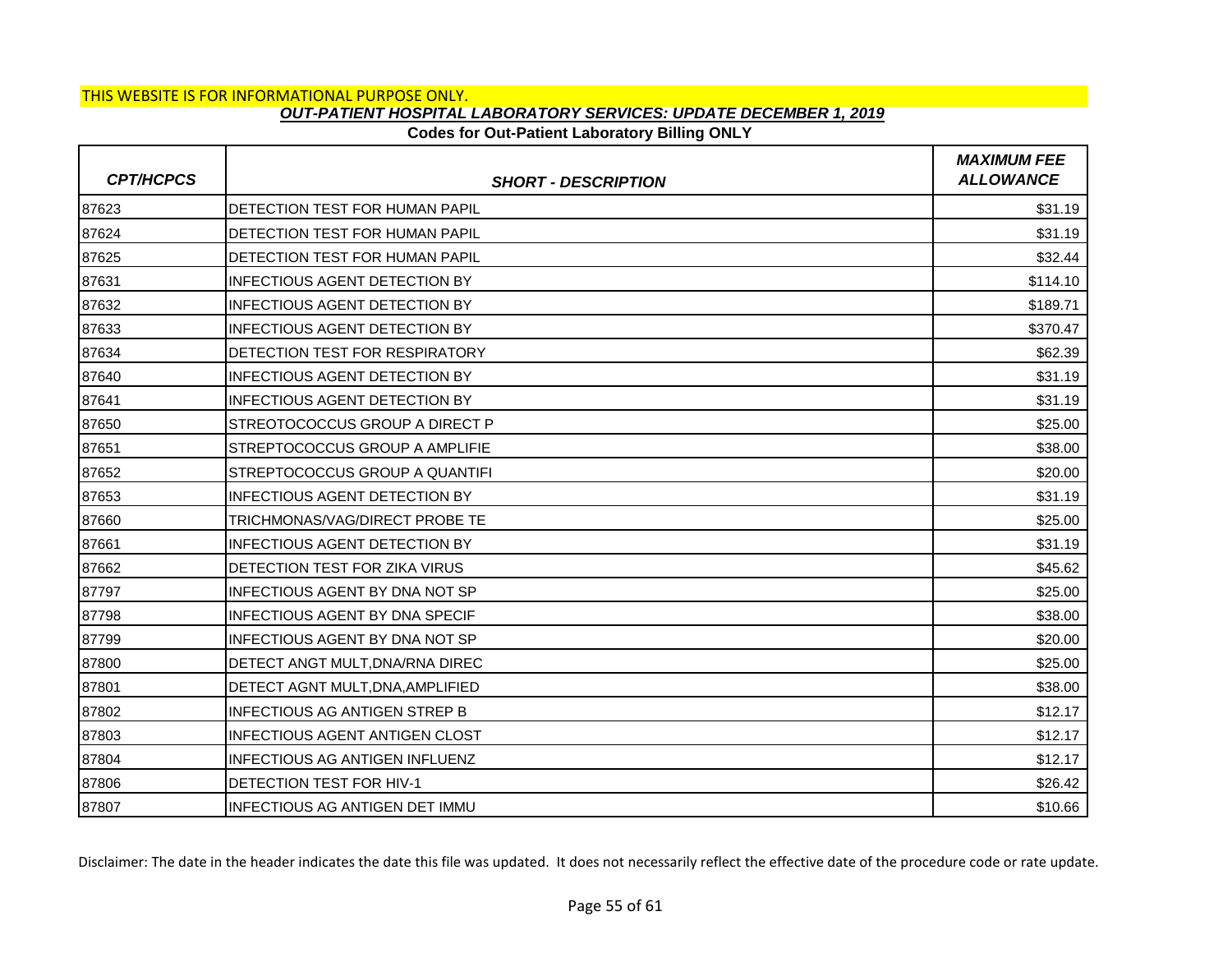# **Codes for Out-Patient Laboratory Billing ONLY**

| <b>CPT/HCPCS</b> | <b>SHORT - DESCRIPTION</b>            | <b>MAXIMUM FEE</b><br><b>ALLOWANCE</b> |
|------------------|---------------------------------------|----------------------------------------|
| 87808            | <b>INFECTIOUS AGENT ANTIGEN DETEC</b> | \$12.02                                |
| 87809            | <b>INFECTIOUS AGENT ANTIGEN DETEC</b> | \$12.02                                |
| 87810            | INF.AGENT CHLAMYDIA IMMUNOASSA        | \$12.00                                |
| 87850            | NESSERIA GONORRHOEAE                  | \$12.00                                |
| 87880            | <b>STREP A</b>                        | \$12.00                                |
| 87899            | NOT OTHERWISE SP                      | \$12.00                                |
| 87900            | <b>INFECT AG. DRUG SUS PHENOTYPE</b>  | \$115.86                               |
| 87901            | <b>GENOTYPE</b>                       | \$287.75                               |
| 87902            | <b>INFECTIOUS AGENT GENOTYPE HEP</b>  | \$287.75                               |
| 87903            | PHENOTYPE (FIRST TEN DRUGS TES        | \$546.18                               |
| 87904            | PHENOTYPE EACH ADDITIONAL DRUG        | \$28.66                                |
| 87905            | <b>INFECTIOUS AGENT ENZYMATIC ACT</b> | \$10.86                                |
| 87906            | <b>INFECTIOUS AGENT GENOTYPE ANAL</b> | \$114.42                               |
| 87910            | INFECTIOUS AGENT GENOTYPE ANAL        | \$228.84                               |
| 87912            | INFECTIOUS AGENT GENOTYPE ANAL        | \$228.84                               |
| 87999            | UNLISTED MICROBIOLOGY PROCEDUR        | <b>COST TO CHARGE</b>                  |
| 88104            | <b>CYTOPATHOLOGY</b>                  | <b>COST TO CHARGE</b>                  |
| 88106            | <b>CYTOPATHOLOGY</b>                  | <b>COST TO CHARGE</b>                  |
| 88108            | CYTOPATHOLOGY, FLUIDS, WASHING        | <b>COST TO CHARGE</b>                  |
| 88112            | CYTOPATH/LIQUID BASE SLIDE PRE        | \$18.00                                |
| 88120            | CYTOPATHOLOGY, IN SITU HYBRIDI        | \$516.01                               |
| 88121            | CYTOPATHOLOGY, IN SITU HYBRIDI        | \$413.92                               |
| 88125            | FORENSIC CYTOPATHOLOGY                | <b>COST TO CHARGE</b>                  |
| 88130            | SEX CHROMATIN IDENTIFICATION          | \$9.65                                 |
| 88140            | SEX CHROMATIN IDENTIFICATION          | \$4.20                                 |
| 88141            | CYTOPATH.CERVICAL AND VAGINAL         | \$6.00                                 |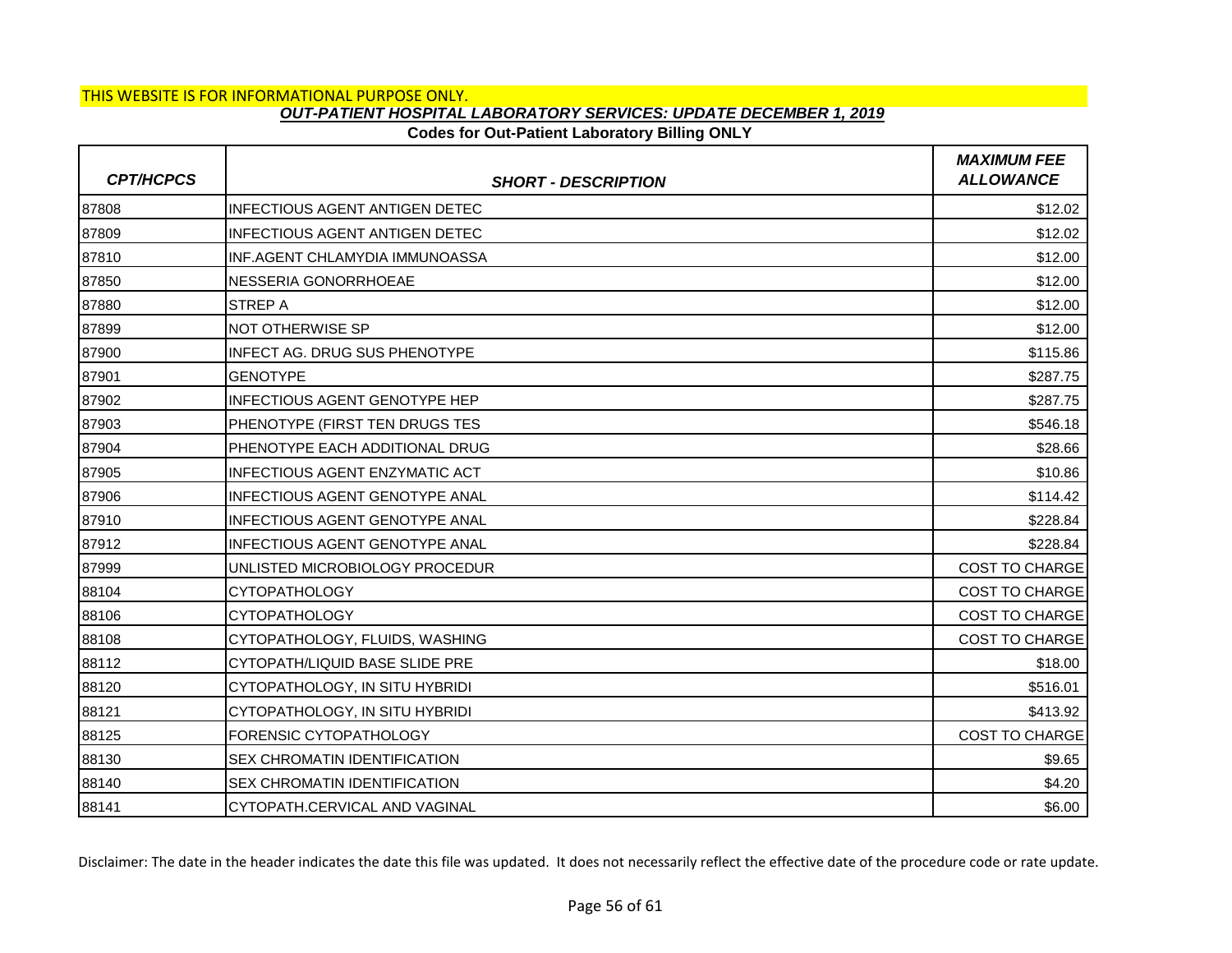# **Codes for Out-Patient Laboratory Billing ONLY**

| <b>CPT/HCPCS</b> | <b>SHORT - DESCRIPTION</b>            | <b>MAXIMUM FEE</b><br><b>ALLOWANCE</b> |
|------------------|---------------------------------------|----------------------------------------|
| 88142            | CYTOPATH.CERVICAL/VAGINAL PROF        | \$18.00                                |
| 88143            | CYTOPATH/C/VAG T/LAYER C/RESCR        | \$18.00                                |
| 88147            | CYTO/PATH C/VAG AUTOMATED PHYS        | \$13.48                                |
| 88148            | CYTO/PATH C/VAG AUTO RESCREENI        | \$13.48                                |
| 88150            | CYTOPATHOLOGY, PAP SMEAR              | \$6.00                                 |
| 88152            | CYTOPATH CERVICAL VAGINAL MANU        | \$6.00                                 |
| 88153            | CYTO/PATH, SLIDES C/V RESCREEN        | \$6.00                                 |
| 88155            | CYTOPATH, (PAP): W/ DEF.HORMONAL      | \$6.00                                 |
| 88160            | <b>CYTOPATHOLOGY</b>                  | <b>COST TO CHARGE</b>                  |
| 88161            | CYTOPATH:PREP,SCREEN,INTER            | <b>COST TO CHARGE</b>                  |
| 88162            | CYTOPATH: EXT.STUDY, +5 SLIDES        | COST TO CHARGE                         |
| 88164            | ICYTOPATH SLIDES C/VAG BETHESDA       | \$6.00                                 |
| 88165            | CYTOPATH SLIDES C/VAG BETHESDA        | \$6.00                                 |
| 88166            | CYTOPATH TBS SYS C/VAG AUTO           | \$6.00                                 |
| 88167            | CYTOPATH TBS C/VAG SELECT             | \$6.00                                 |
| 88172            | IMMEDIATE EVAL/ASPIRATE, SPEC A       | COST TO CHARGE                         |
| 88173            | FINE NEEDLE ASPIRATE: INTERP/         | <b>COST TO CHARGE</b>                  |
| 88174            | CYTOPATH: ANYREPORT SYS AUTO TH       | \$23.50                                |
| 88175            | CYTOW/SER:BY, AUTO, THIN LAYER P      | \$28.50                                |
| 88177            | CYTOPATHOLOGY, EVALUATION OF F        | \$24.65                                |
| 88182            | <b>FLOW CYTOMETRY EACH CELL SURFA</b> | \$64.98                                |
| 88184            | FLOW.CYTOMETRY-CELL FIRST MARK        | \$57.72                                |
| 88185            | FLOW CYTOMETRY-CELL SURFACE TC        | \$21.22                                |
| 88187            | FLOW CYTOMETRY, INTREP:2-8 MARK       | \$31.06                                |
| 88188            | FLOW-CYTOMETRY INTERP:9-15 MAR        | \$52.73                                |
| 88189            | FLOW-CYTOMETRY, INTERP:16 OR MO       | \$70.34                                |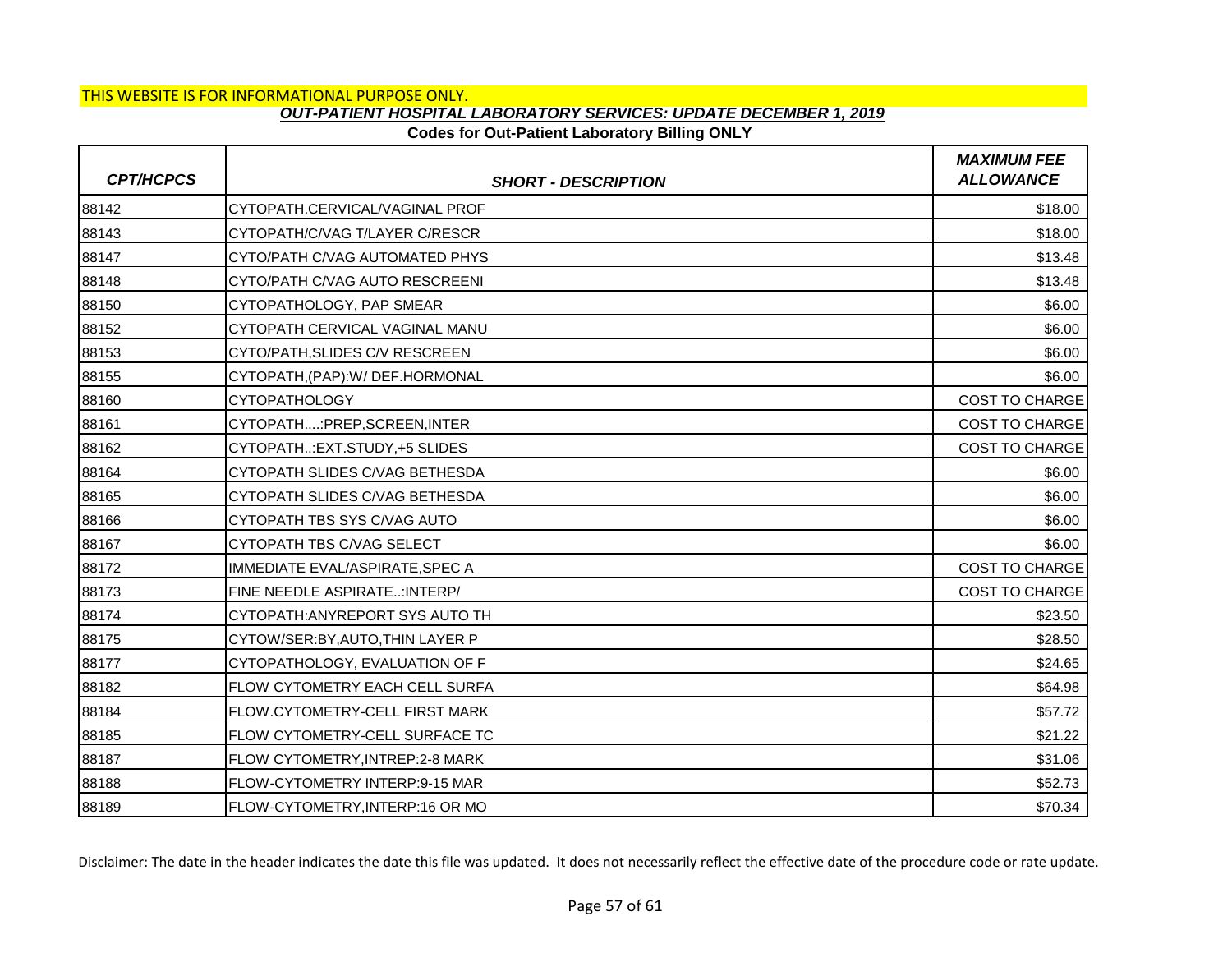# **Codes for Out-Patient Laboratory Billing ONLY**

| <b>CPT/HCPCS</b> | <b>SHORT - DESCRIPTION</b>      | <b>MAXIMUM FEE</b><br><b>ALLOWANCE</b> |
|------------------|---------------------------------|----------------------------------------|
| 88199            | UNLISTED CYTOPATHOLOGY PROCEDU  | <b>COST TO CHARGE</b>                  |
| 88230            | TISSUE CULT. CHROM ANA LYMP     | \$90.00                                |
| 88233            | TISSUE CULT. CHROM ANAL SKIN O  | \$90.00                                |
| 88235            | TISSUE CULT CHROM ANALYSIS      | \$90.00                                |
| 88237            | TISSU CULT CHROM: BONE MARROW C | \$90.00                                |
| 88239            | TISSUE CULT ANAL:OTHER TISSUE   | \$90.00                                |
| 88240            | CRYO P/STORAGE OF CELLS EACH C  | \$7.75                                 |
| 88241            | FROZEN CELL PREPARATION         | \$7.75                                 |
| 88245            | CHROM ANAL/BREAKAGE SYND:25 CE  | \$184.00                               |
| 88248            | CHROM ANAL/BREAKAGE SYND, 100 C | \$230.00                               |
| 88249            | CHROMOSOME ANALYSIS SCORE 100   | \$230.00                               |
| 88262            | CHROMOSOME COUNT: 1-20 CELLS    | \$136.03                               |
| 88263            | CHROM ANAL:45 CELL-MOSAICISM,.  | \$184.00                               |
| 88264            | CHROMOSOME ANALYSIS: ANALYZE 20 | \$136.03                               |
| 88267            | CHROMOSOME COUNT: AMNIOTIC      | \$230.00                               |
| 88271            | CYTOGENETICS DNA PROBE FISH EA  | \$16.00                                |
| 88273            | CYTOGENETICS 10-30              | \$35.00                                |
| 88274            | CYTOGENETICS 25-99              | \$45.00                                |
| 88275            | CYTOGENETICS 100-300            | \$55.00                                |
| 88280            | CHROMOSOME COUNT: ADDITIONAL    | \$34.00                                |
| 88283            | CHROM ANAL: ADD SPEC BANDING TE | \$46.00                                |
| 88285            | CHROMOSOME COUNT: ADDITIONAL    | \$21.23                                |
| 88289            | CHROM ANAL: ADD HI RESOLUTION S | \$40.00                                |
| 88291            | CYTO/MOLECULAR REPORT           | \$26.82                                |
| 88299            | UNLISTED CYTOGENIC STUDY        | <b>COST TO CHARGE</b>                  |
| 88300            | SURGICAL PATHOLOGY, GROSS       | <b>COST TO CHARGE</b>                  |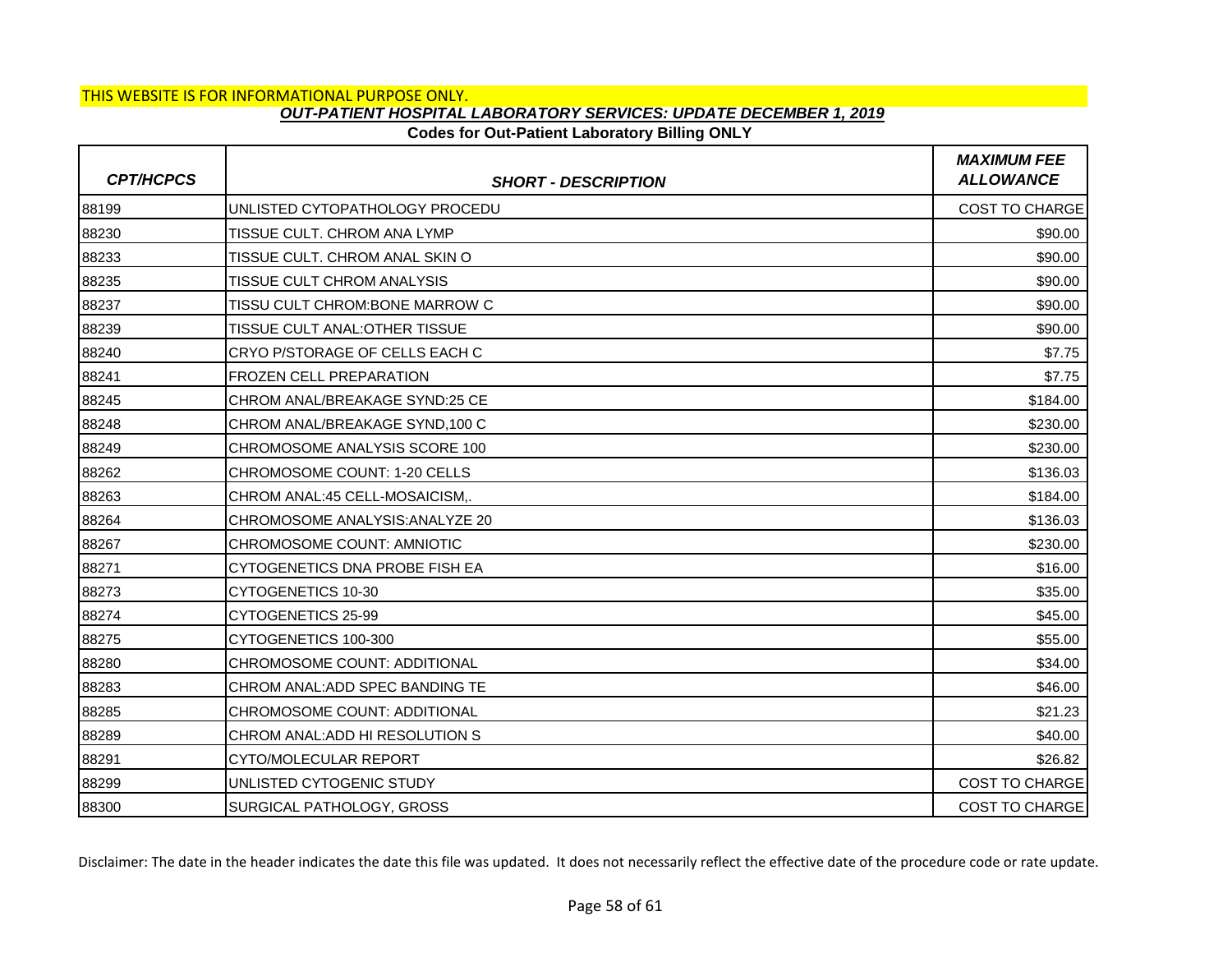### **Codes for Out-Patient Laboratory Billing ONLY**

| <b>CPT/HCPCS</b> | <b>SHORT - DESCRIPTION</b>                | <b>MAXIMUM FEE</b><br><b>ALLOWANCE</b> |
|------------------|-------------------------------------------|----------------------------------------|
| 88302            | SURGICAL PATHOLOGY, COMPLETE              | <b>COST TO CHARGE</b>                  |
| 88304            | SURGICAL PATHOLOGY, COMPLETE              | <b>COST TO CHARGE</b>                  |
| 88305            | SURGICAL PATHOLOGY, COMPLETE              | <b>COST TO CHARGE</b>                  |
| 88307            | SURGICAL PATHOLOGY, COMPLETE              | COST TO CHARGE                         |
| 88309            | SURGICAL PATHOLOGY, COMPLETE              | <b>COST TO CHARGE</b>                  |
| 88311            | SURGICAL PATHOLOGY: DECALCIFIC            | <b>COST TO CHARGE</b>                  |
| 88312            | <b>SPECIAL STAINS</b>                     | <b>COST TO CHARGE</b>                  |
| 88313            | <b>SPECIAL STAINS</b>                     | COST TO CHARGE                         |
| 88314            | <b>GROSS &amp; MICROSCOPIC EXAM 3 SPE</b> | <b>COST TO CHARGE</b>                  |
| 88319            | DETERMINATIVE HISTOCHEMISTRY T            | <b>COST TO CHARGE</b>                  |
| 88321            | <b>MICROSLIDE CONSULTATION</b>            | COST TO CHARGE                         |
| 88323            | <b>IMICROSLIDE CONSULTATION</b>           | <b>COST TO CHARGE</b>                  |
| 88325            | COMPREHENSIVE REVIEW OF DATA              | <b>COST TO CHARGE</b>                  |
| 88329            | <b>CONSULTATION DURING SURGERY</b>        | <b>COST TO CHARGE</b>                  |
| 88331            | <b>CONSULTATION DURING SURGERY</b>        | <b>COST TO CHARGE</b>                  |
| 88332            | <b>CONSULTATION DURING SURGERY</b>        | <b>COST TO CHARGE</b>                  |
| 88333            | CYTOLOGIC EXAM (TOUCHPREP, SQUA           | \$74.37                                |
| 88334            | CYTOLOGIC EXAM EACH ADD SITE              | \$46.52                                |
| 88341            | SPECIAL STAINED SPECIMEN SLIDE            | \$79.02                                |
| 88342            | IMMUNOCYTOCHEMISTRY (INCLUDING            | COST TO CHARGE                         |
| 88344            | <b>SPECIAL STAINED SPECIMEN SLIDE</b>     | \$146.63                               |
| 88346            | IMMUNOFLUORESCENT ST EA DIRECT            | \$40.00                                |
| 88347            | IMMUNOFLUORESCENT ST EA ANT IN            | \$45.00                                |
| 88348            | <b>ELECTRON MICROSCOPY</b>                | <b>COST TO CHARGE</b>                  |
| 88350            | <b>ANTIBODY EVALUATION</b>                | <b>COST TO CHARGE</b>                  |
| 88355            | <b>MORPHOMETRIC ANALYSIS:SKELETAL</b>     | <b>COST TO CHARGE</b>                  |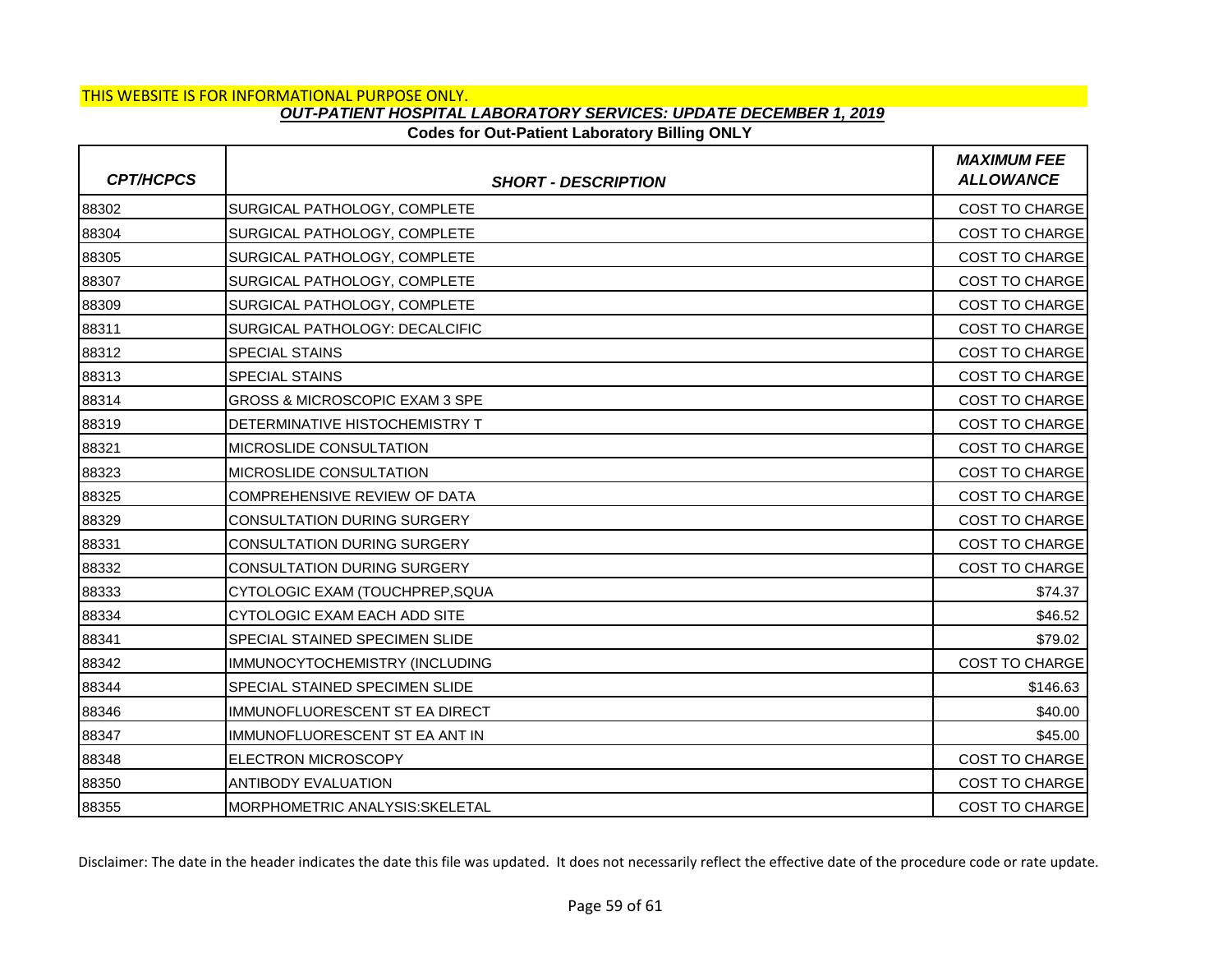# **Codes for Out-Patient Laboratory Billing ONLY**

| <b>CPT/HCPCS</b> | <b>SHORT - DESCRIPTION</b>            | <b>MAXIMUM FEE</b><br><b>ALLOWANCE</b> |
|------------------|---------------------------------------|----------------------------------------|
| 88356            | SKELETAL MUSCLE NERVE: MORPHOME       | <b>COST TO CHARGE</b>                  |
| 88358            | <b>MORPHOMETRIC ANALYSIS TUMOR</b>    | <b>COST TO CHARGE</b>                  |
| 88360            | TUMOR-IMMUNO-EG.HER-2/NEU ESTR        | \$108.28                               |
| 88361            | TUMOR HER 2/NEU QUANT/OR SEMIQ        | \$94.00                                |
| 88362            | NERVE TEASING PREPARATIONS            | <b>COST TO CHARGE</b>                  |
| 88363            | EXAMINATION AND SELECTION OF R        | \$19.50                                |
| 88364            | <b>CELL EXAMINATION</b>               | \$112.99                               |
| 88365            | TISSUE IN SITU HYBRIDIZATION I        | \$47.25                                |
| 88366            | <b>CELL EXAMINATION</b>               | \$225.28                               |
| 88367            | IN-SITU HYBIRD-QUANT-SEMI QUAT        | \$92.66                                |
| 88368            | IN SITU HYBIRD QUANT SEMI EACH        | \$107.88                               |
| 88369            | <b>MICROSCOPIC GENETIC EXAMINATIO</b> | \$94.58                                |
| 88371            | PROTEIN ANAL TISSUE, INT & REPO       | <b>COST TO CHARGE</b>                  |
| 88372            | PROTEIN ANAL TISSUE: IMM PROBE        | <b>COST TO CHARGE</b>                  |
| 88373            | MICROSCOPIC GENETIC EXAMINATIO        | \$63.28                                |
| 88374            | MICROSCOPIC GENETIC EXAMINATIO        | \$279.74                               |
| 88377            | MICROSCOPIC GENETIC EXAMINATIO        | \$332.20                               |
| 88380            | <b>MICRODISSECTION</b>                | <b>COST TO CHARGE</b>                  |
| 88381            | MICRODISSECTION (IE, SAMPLE PR        | \$131.90                               |
| 88387            | MACROSCOPIC EXAMINATION, DISSEC       | \$28.93                                |
| 88388            | MACROSCOPIC EXAMINATION, DISSEC       | \$29.43                                |
| 88399            | UNLISTED SURGICAL PATHOLOGY PR        | <b>COST TO CHARGE</b>                  |
| 88720            | BILIRUBIN TOTAL TRANSCUTANEOUS        | \$4.46                                 |
| 88738            | HEMOGLOBIN (HGB), QUANTITATIVE        | \$4.46                                 |
| 88740            | HEMOGLOBIN QUANTITATIVE TRANSC        | \$5.47                                 |
| 88741            | HEMOGLOBIN QUANTITATIVE TRANSC        | \$5.47                                 |